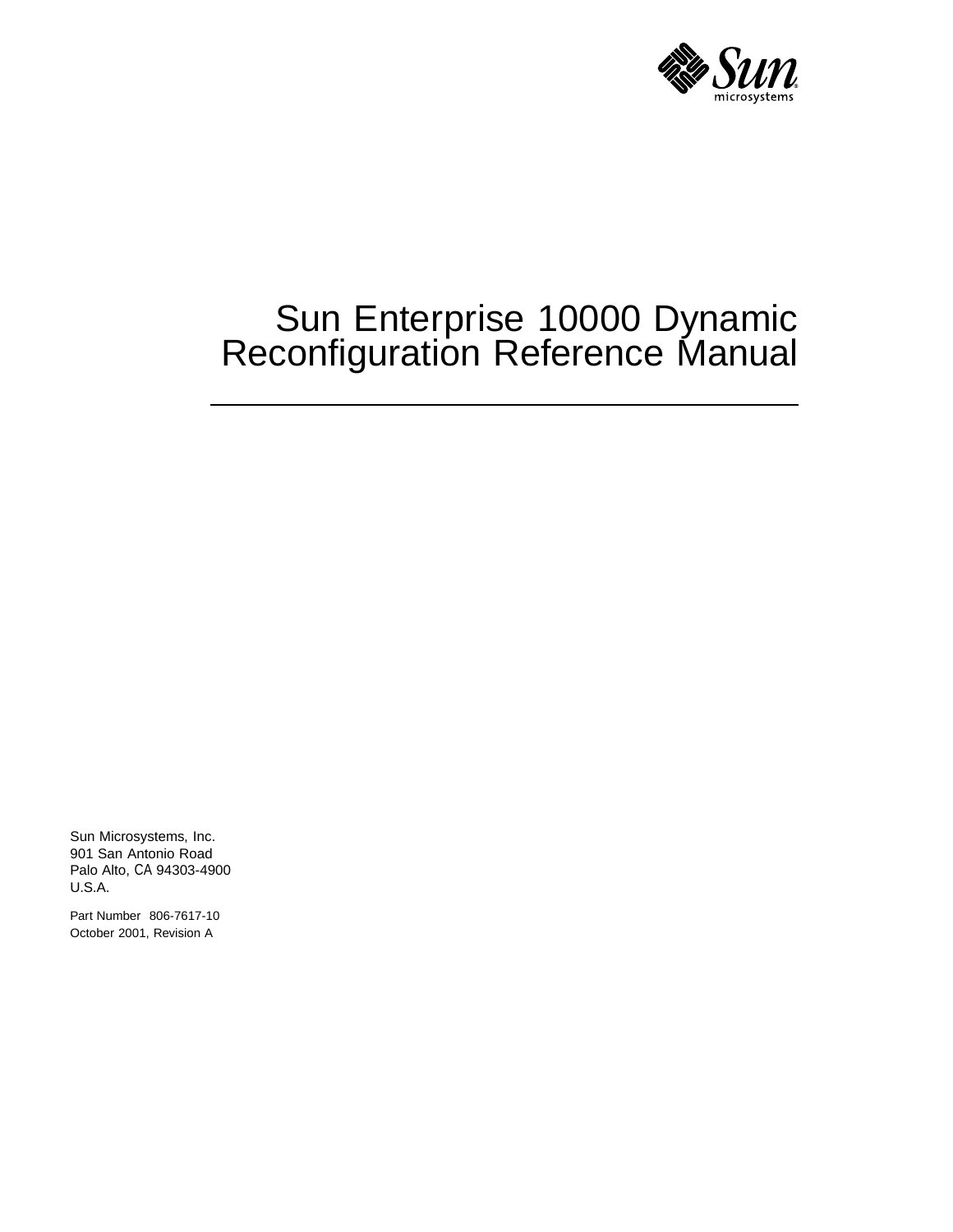Copyright 2000 Sun Microsystems, Inc. 901 San Antonio Road, Palo Alto, California 94303-4900 U.S.A. All rights reserved.

This product or document is protected by copyright and distributed under licenses restricting its use, copying, distribution, and decompilation. No part of this product or document may be reproduced in any form by any means without prior written authorization of Sun and its licensors, if any. Third-party software, including font technology, is copyrighted and licensed from Sun suppliers.

Parts of the product may be derived from Berkeley BSD systems, licensed from the University of California. UNIX is a registered trademark in the U.S. and other countries, exclusively licensed through X/Open Company, Ltd.

Sun, Sun Microsystems, the Sun logo, and Solaris are trademarks, registered trademarks, or service marks of Sun Microsystems, Inc. in the U.S. and other countries. All SPARC trademarks are used under license and are trademarks or registered trademarks of SPARC International, Inc. in the U.S. and other countries. Products bearing SPARC trademarks are based upon an architecture developed by Sun Microsystems, Inc.

The OPEN LOOK and Sun<sup>TM</sup> Graphical User Interface was developed by Sun Microsystems, Inc. for its users and licensees. Sun acknowledges the pioneering efforts of Xerox in researching and developing the concept of visual or graphical user interfaces for the<br>computer industry. Sun holds a non-exclusive license from Xerox to the Xerox Graphical U licensees who implement OPEN LOOK GUIs and otherwise comply with Sun's written license agreements.

**RESTRICTED RIGHTS:** Use, duplication, or disclosure by the U.S. Government is subject to restrictions of FAR 52.227–14(g)(2)(6/87) and<br>FAR 52.227–19(6/87), or DFAR 252.227–7015(b)(6/95) and DFAR 227.7202–3(a).

DOCUMENTATION IS PROVIDED "AS IS" AND ALL EXPRESS OR IMPLIED CONDITIONS, REPRESENTATIONS AND WARRANTIES,<br>INCLUDING ANY IMPLIED WARRANTY OF MERCHANTABILITY, FITNESS FOR A PARTICULAR PURPOSE OR<br>NON-INFRINGEMENT, ARE DISCLAIM INVALID.

### Copyright 2000 Sun Microsystems, Inc. 901 San Antonio Road, Palo Alto, Californie 94303-4900 Etats-Unis. Tous droits réservés.

Ce produit ou document est protégé par un copyright et distribué avec des licences qui en restreignent l'utilisation, la copie, la<br>distribution, et la décompilation. Aucune partie de ce produit ou document ne peut être rep moyen que ce soit, sans l'autorisation préalable et écrite de Sun et de ses bailleurs de licence, s'il y en a. Le logiciel détenu par des tiers, et qui comprend la technologie relative aux polices de caractères, est protégé par un copyright et licencié par des fournisseurs de Sun.

Des parties de ce produit pourront être dérivées du système Berkeley BSD licenciés par l'Université de Californie. UNIX est une marque déposée aux Etats-Unis et dans d'autres pays et licenciée exclusivement par X/Open Company, Ltd.

Sun, Sun Microsystems, le logo Sun, et Solaris sont des marques de fabrique ou des marques déposées, ou marques de service, de Sun Microsystems, Inc. aux Etats-Unis et dans d'autres pays. Toutes les marques SPARC sont utilisées sous licence et sont des marques de fabrique ou des marques déposées de SPARC International, Inc. aux Etats-Unis et dans d'autres pays. Les produits portant les marques SPARC sont basés sur une architecture développée par Sun Microsystems, Inc.

L'interface d'utilisation graphique OPEN LOOK et Sun<sup>TM</sup> a été développée par Sun Microsystems, Inc. pour ses utilisateurs et licenciés. Sun reconnaît les efforts de pionniers de Xerox pour la recherche et le développement du concept des interfaces d'utilisation visuelle ou graphique pour l'industrie de l'informatique. Sun détient une licence non exclusive de Xerox sur l'interface d'utilisation graphique Xerox, cette licence couvrant également les licenciés de Sun qui mettent en place l'interface d'utilisation graphique OPEN LOOK et qui en outre se conforment aux licences écrites de Sun.

CETTE PUBLICATION EST FOURNIE "EN L'ETAT" ET AUCUNE GARANTIE, EXPRESSE OU IMPLICITE, N'EST ACCORDEE, Y COMPRIS DES GARANTIES CONCERNANT LA VALEUR MARCHANDE, L'APTITUDE DE LA PUBLICATION A REPONDRE A UNE UTILISATION PARTICULIERE, OU LE FAIT QU'ELLE NE SOIT PAS CONTREFAISANTE DE PRODUIT DE TIERS. CE DENI DE GARANTIE NE S'APPLIQUERAIT PAS, DANS LA MESURE OU IL SERAIT TENU JURIDIQUEMENT NUL ET NON AVENU.

#### Sun Enterprise 10000 DR attributions:

This software is copyrighted by the Regents of the University of California, Sun Microsystems, Inc., and other parties. The following terms apply to all files associated with the software unless explicitly disclaimed in individual files.

The authors hereby grant permission to use, copy, modify, distribute, and license this software and its documentation for any purpose, provided that existing copyright notices are retained in all copies and that this notice is included verbatim in any distributions. No written agreement, license, or royalty fee is required for any of the authorized uses. Modifications to this software may be copyrighted by their authors and need not follow the licensing terms described here, provided that the new terms are clearly indicated on the first page of each file where they apply.

IN NO EVENT SHALL THE AUTHORS OR DISTRIBUTORS BE LIABLE TO ANY PARTY FOR DIRECT, INDIRECT, SPECIAL, INCIDENTAL, OR CONSEQUENTIAL DAMAGES ARISING OUT OF THE USE OF THIS SOFTWARE, ITS DOCUMENTATION, OR ANY<br>DERIVATIVES THEREOF, EVEN IF THE AUTHORS HAVE BEEN ADVISED OF THE POSSIBILITY OF SUCH DAMAGE.

THE AUTHORS AND DISTRIBUTORS SPECIFICALLY DISCLAIM ANY WARRANTIES, INCLUDING, BUT NOT LIMITED TO, THE IMPLIED WARRANTIES OF MERCHANTABILITY, FITNESS FOR A PARTICULAR PURPOSE, AND NON-INFRINGEMENT. THIS SOFTWARE IS PROVIDED ON AN "AS IS" BASIS, AND THE AUTHORS AND DISTRIBUTORS HAVE NO OBLIGATION TO PROVIDE MAINTENANCE, SUPPORT, UPDATES, ENHANCEMENTS, OR MODIFICATIONS.

RESTRICTED RIGHTS: Use, duplication or disclosure by the government is subject to the restrictions as set forth in subparagraph (c) (1) (ii) of the Rights in Technical Data and Computer Software Clause as DFARS 252.227-7013 and FAR 52.227-19.



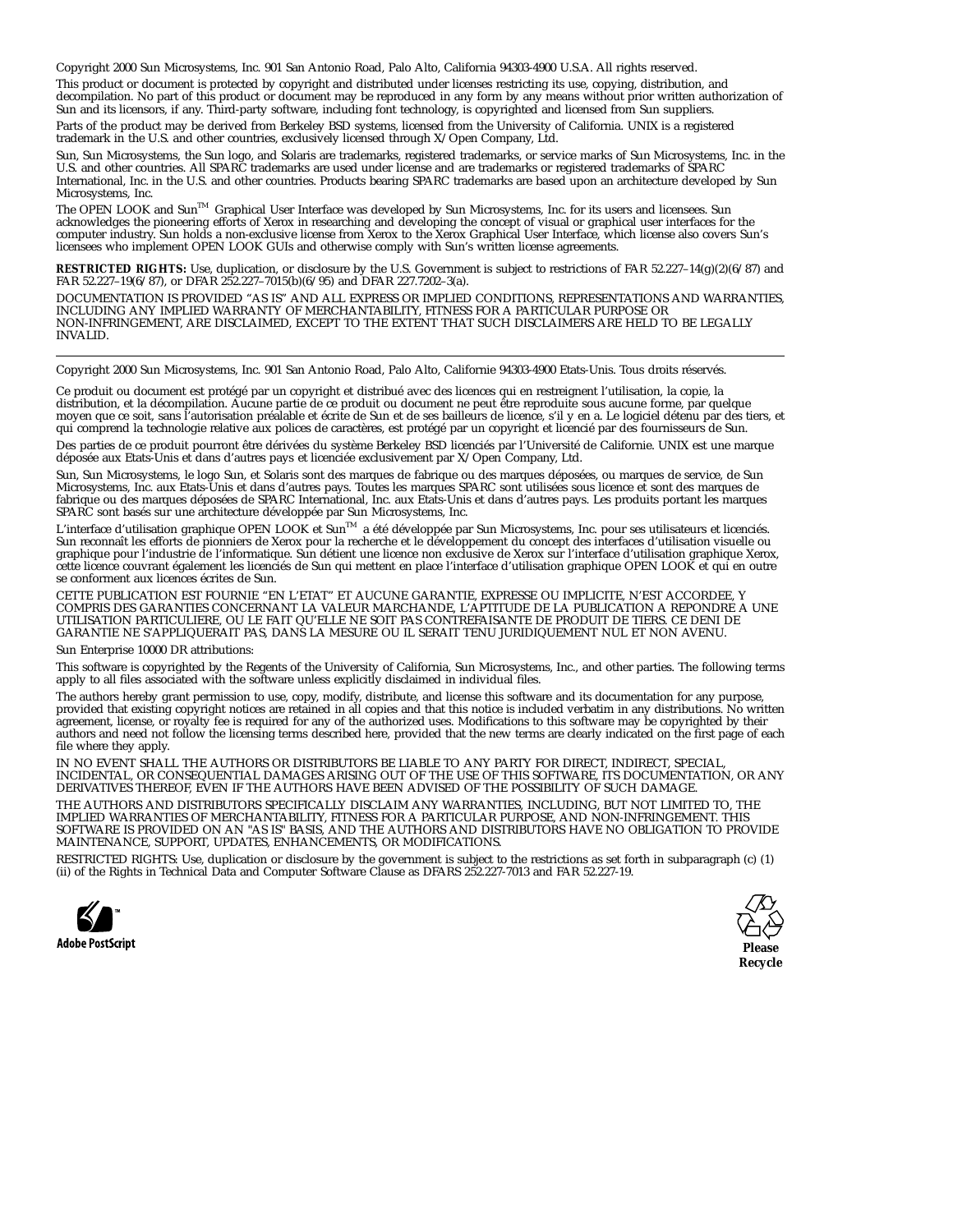This is scotty, a simple tcl interpreter with some special commands to get information about TCP/IP networks. Copyright (c) 1993, 1994,<br>1995, J. Schoenwaelder, TU Braunschweig, Germany, Institute for Operating Systems and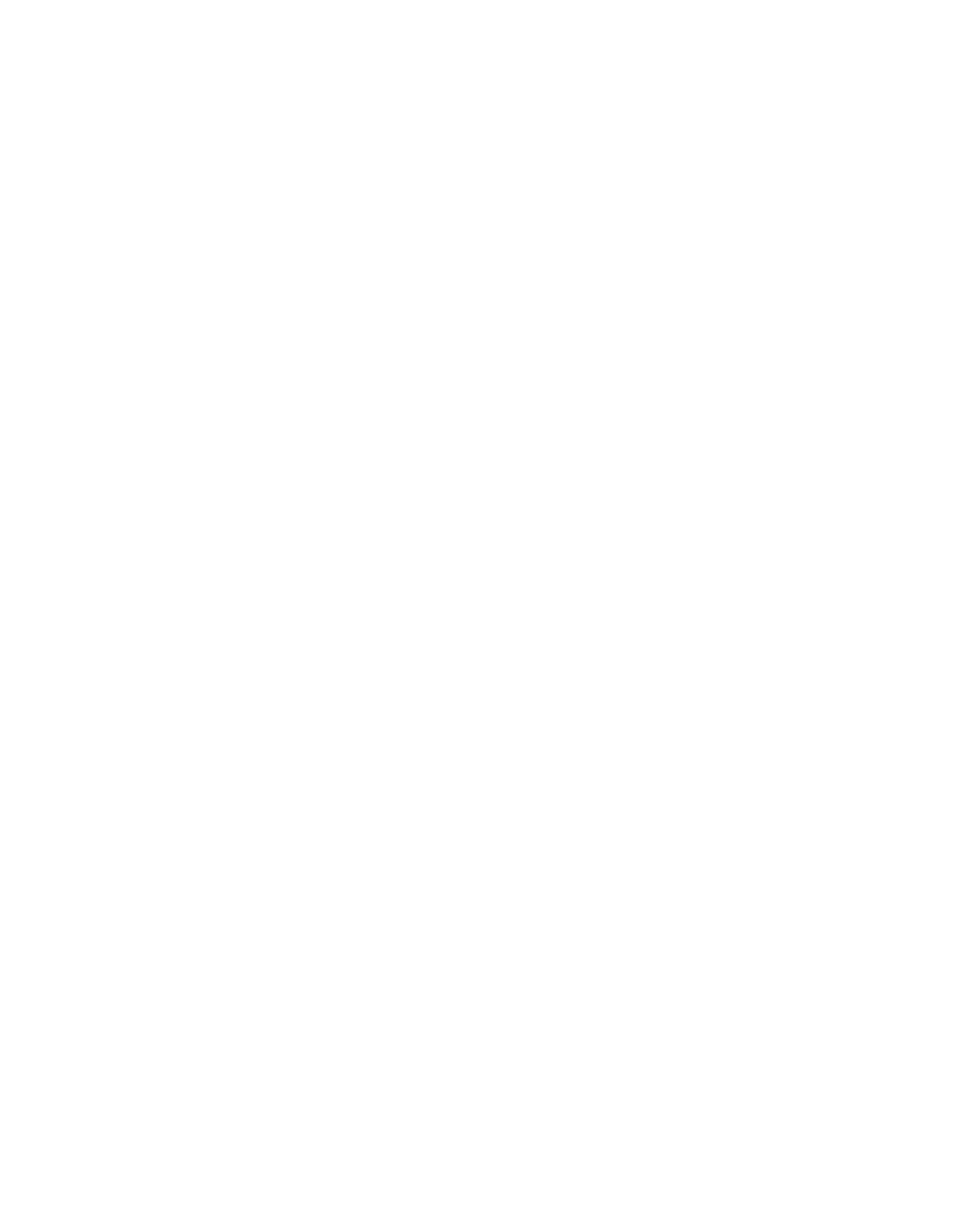## **Contents**

Intro(1m)  $8$ 

abort\_attach(1m) 12

abort\_detach(1m) 14

addboard(1M) 16

complete\_attach(1m) 20

complete\_detach(1m) 22

deleteboard(1M) 24

dr(1m) 28

dr.service(1m) 31

dr\_cmd\_a\_attach(1m) 32

dr\_cmd\_a\_detach(1m) 33

dr\_cmd\_auto\_config(1m) 34

dr\_cmd\_c\_attach(1m) 35

dr\_cmd\_c\_detach(1m) 36

dr\_cmd\_c\_f\_detach(1m) 37

dr\_cmd\_cpu\_info(1m) 38

dr\_cmd\_debug(1m) 39

dr\_cmd\_detach\_allow(1m) 40

dr\_cmd\_dev\_info(1m) 41

**5**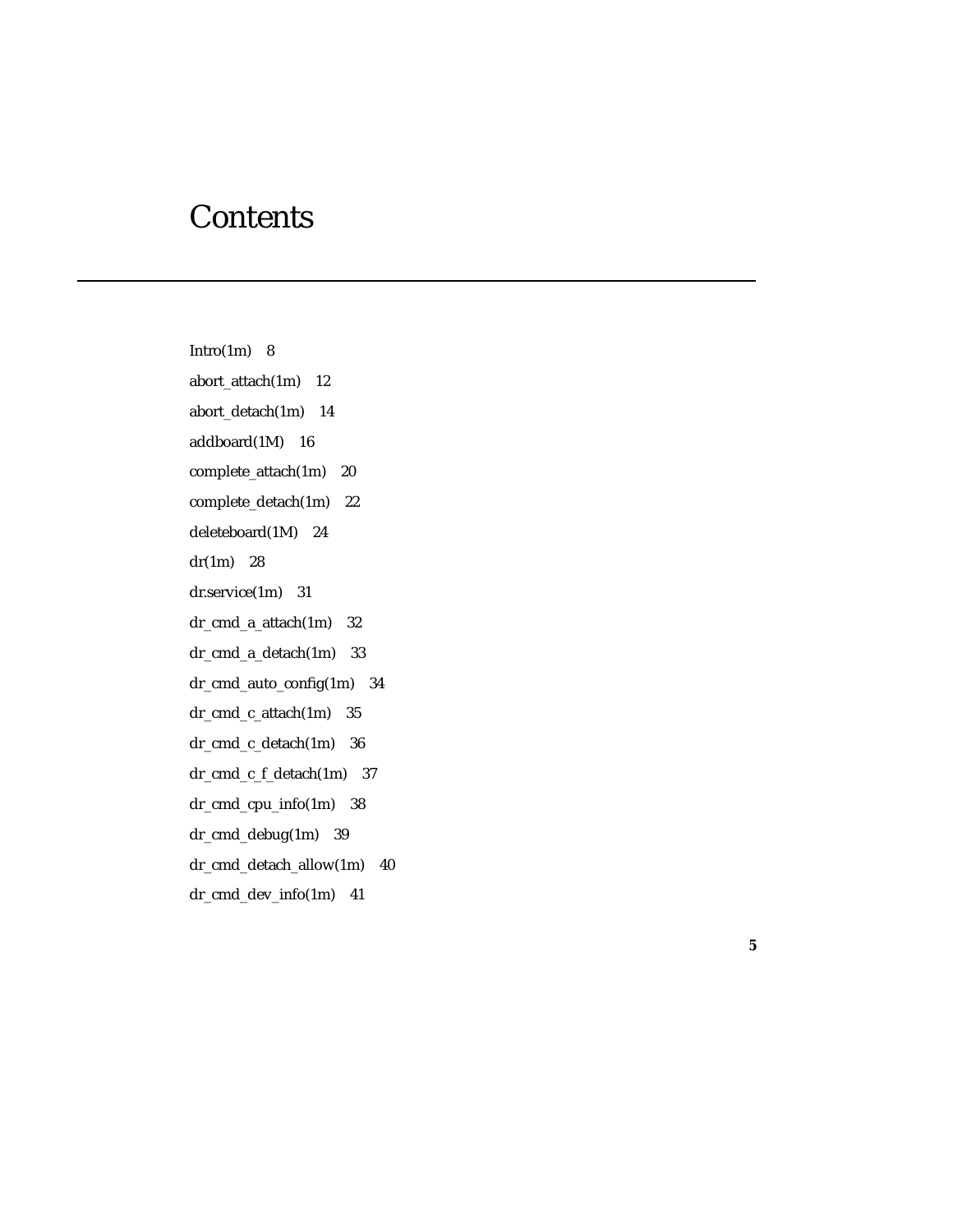dr\_cmd\_drain(1m) 42 dr\_cmd\_drain\_status(1m) 43 dr\_cmd\_eligible\_attach(1m) 44 dr\_cmd\_eligible\_detach(1m) 45 dr\_cmd\_init\_attach(1m) 46 dr\_cmd\_mem\_info(1m) 48 dr\_cmd\_obp\_info(1m) 49 dr\_cmd\_print\_brd\_info(1m) 50 dr\_cmd\_print\_obp\_info(1m) 52 dr\_cmd\_print\_unsafe\_info(1m) 53 dr\_cmd\_unsafe\_dev\_info(1m) 54 drain(1m) 55 drshow(1m) 57 drview(1m) 59 init\_attach(1m) 60 moveboard(1M) 64 rcfgadm(1M) 68 reconfig $(1m)$  75

**6** Sun Enterprise 10000 Dynamic Reconfiguration Reference Manual ♦ October 2001, Revision A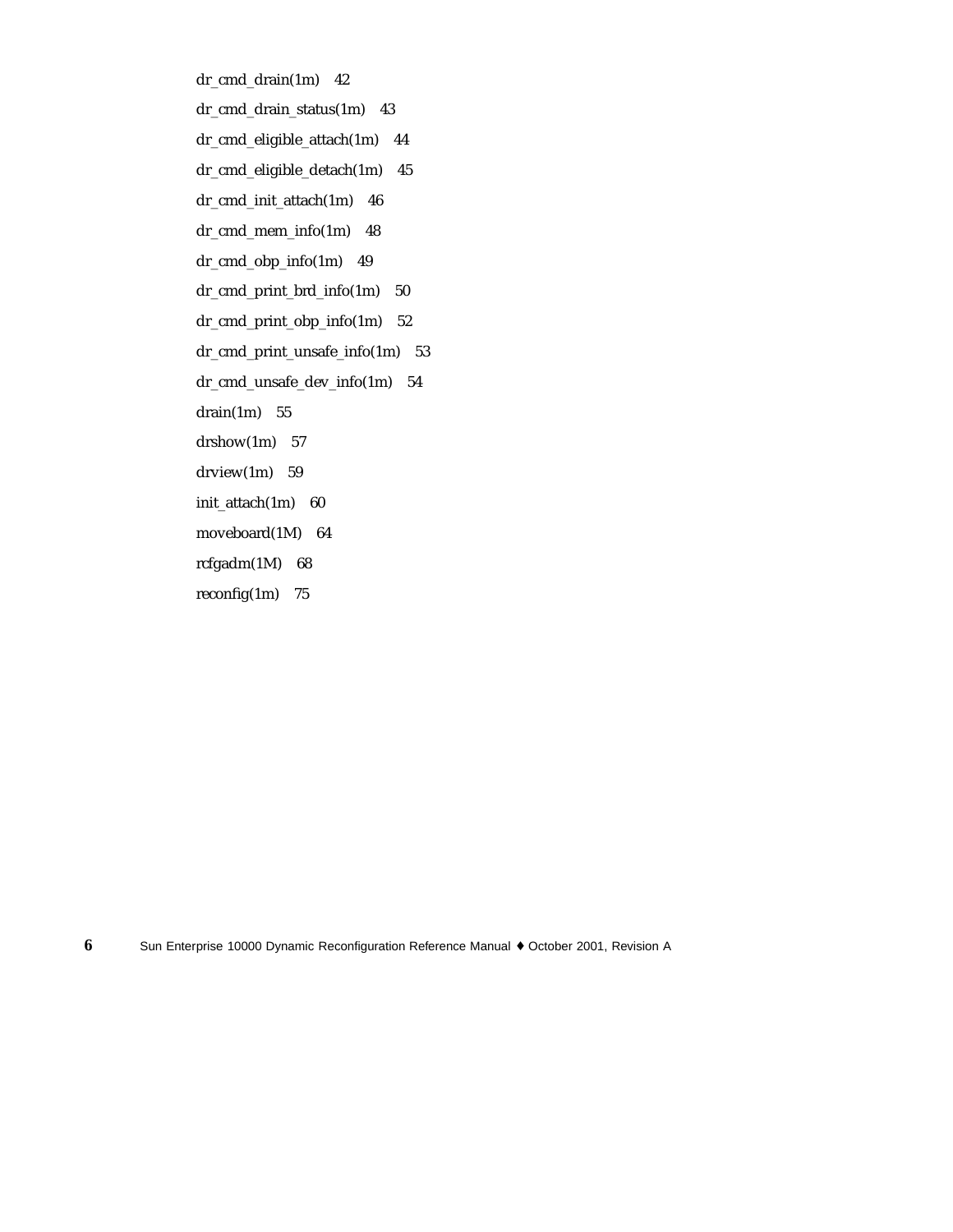## Maintenance Commands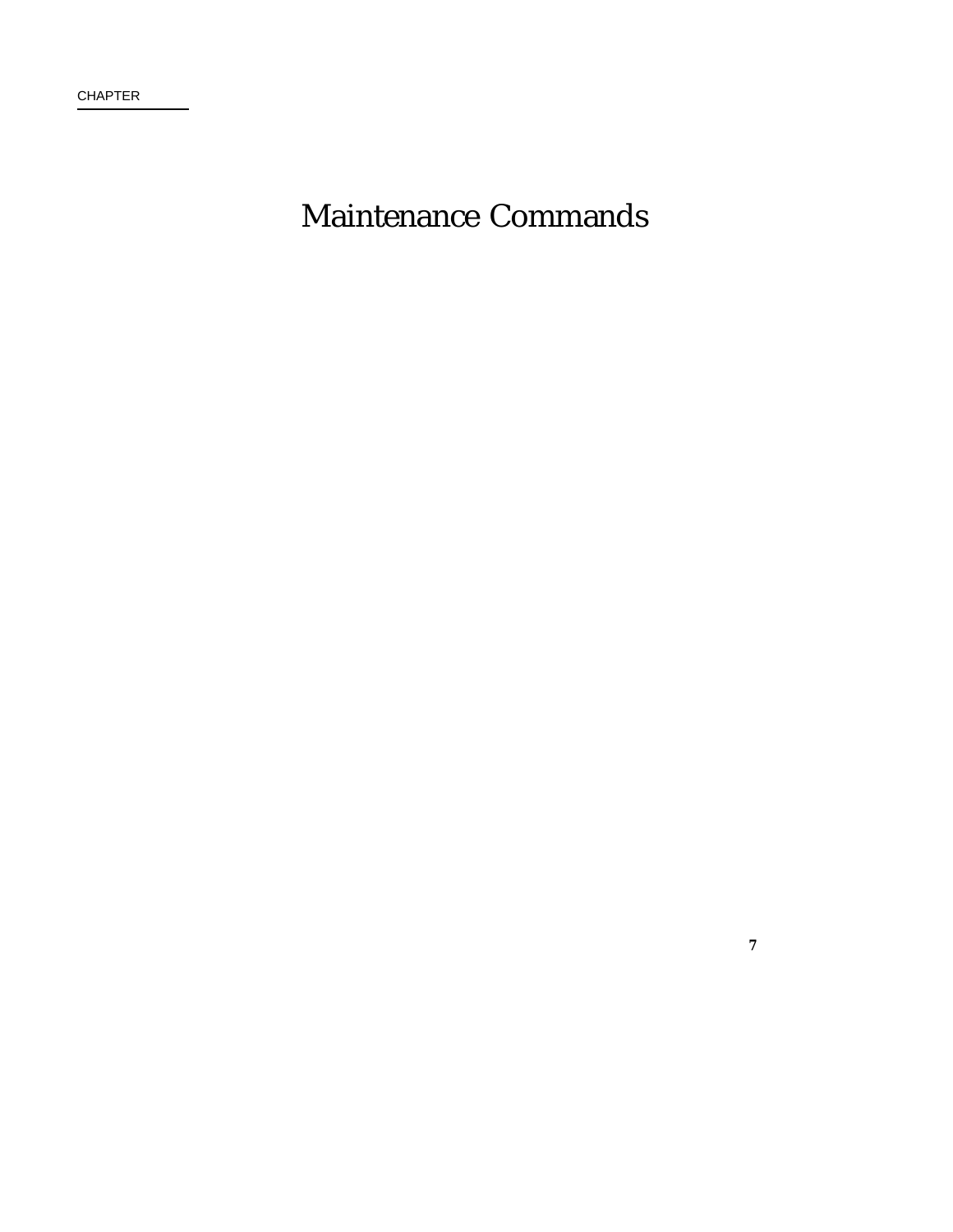| <b>NAME</b>                       | Intro - Sun Enterprise 10000 DR administration                                                                                                  |                          |
|-----------------------------------|-------------------------------------------------------------------------------------------------------------------------------------------------|--------------------------|
| <b>DESCRIPTION</b>                | This manual contains the commands, scripts, and programs executed in the<br>Sun Enterprise 10000 Dynamic Reconfiguration (DR) environment only. |                          |
|                                   | Note - Execute the commands contained in this manual only in the SSP<br>environment.                                                            |                          |
| <b>LIST OF</b><br><b>COMMANDS</b> | abort_attach(1M)                                                                                                                                |                          |
|                                   | abort DR attach operation                                                                                                                       |                          |
|                                   | abort_detach(1M)                                                                                                                                |                          |
|                                   | abort DR detach operation                                                                                                                       |                          |
|                                   | addboard(1M)                                                                                                                                    |                          |
|                                   | add a system board to a domain                                                                                                                  |                          |
|                                   | complete_attach(1M)                                                                                                                             |                          |
|                                   | complete DR attach operation                                                                                                                    |                          |
|                                   | complete_detach(1M)                                                                                                                             |                          |
|                                   | complete DR detach operation                                                                                                                    |                          |
|                                   | deleteboard(1M)                                                                                                                                 |                          |
|                                   | delete a system board from a domain                                                                                                             |                          |
|                                   | dr(1M)                                                                                                                                          |                          |
|                                   | initiate dynamic reconfiguration shell                                                                                                          |                          |
|                                   | dr.service(1M)                                                                                                                                  |                          |
|                                   | abort DR attach system board operation                                                                                                          |                          |
|                                   | $\texttt{dr\_cmd\_a\_attach(1M)}$                                                                                                               |                          |
| 8                                 | SSP 3.5                                                                                                                                         | Last modified 3 Jan 2001 |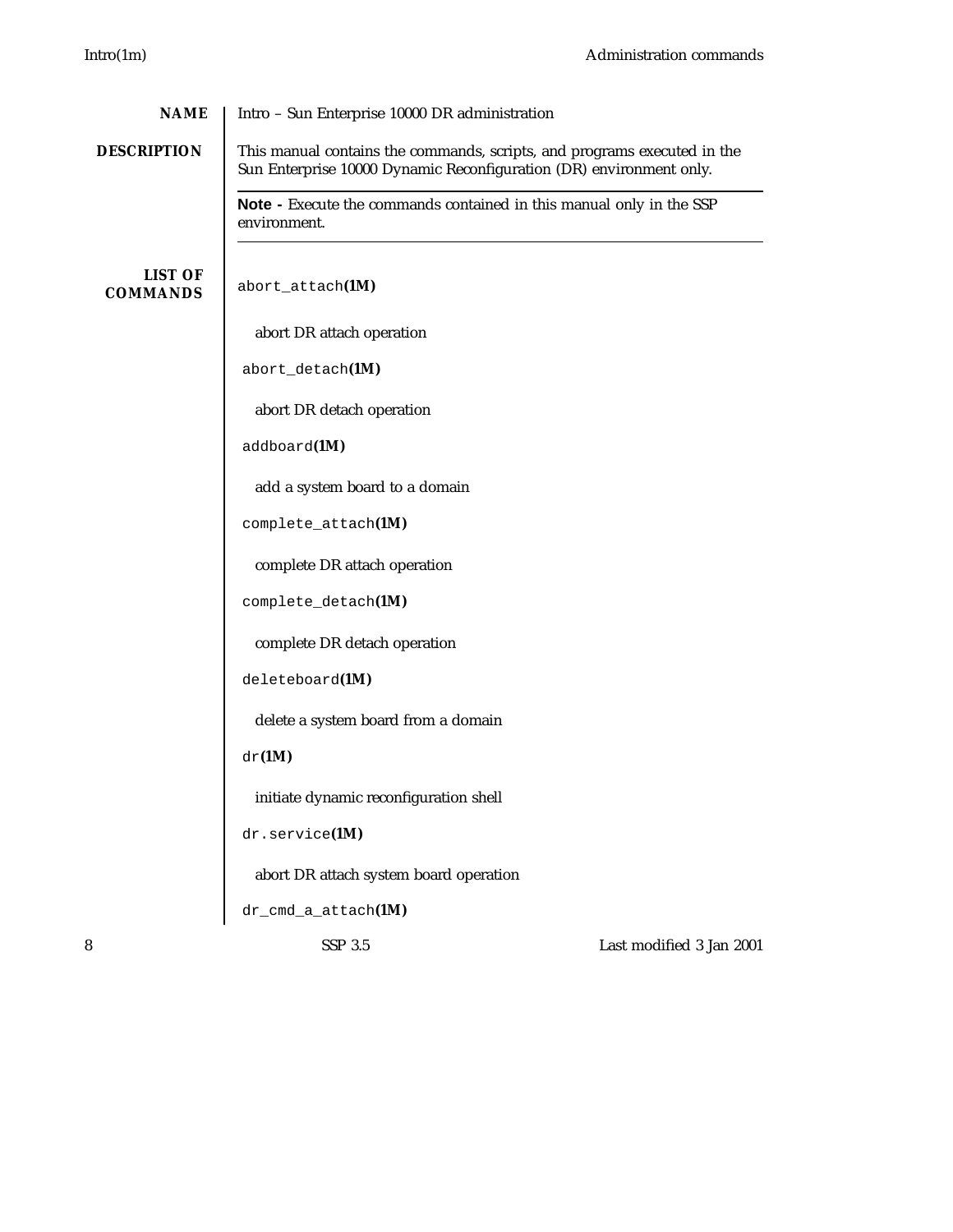abort DR attach system board operation dr\_cmd\_a\_detach**(1M)** abort DR detach system board operation dr\_cmd\_auto\_config**(1M)** run Solaris reconfig sequence on target domain dr\_cmd\_c\_attach**(1M)** complete DR attach system board operation dr\_cmd\_c\_detach**(1M)** complete DR detach system board operation dr\_cmd\_c\_f\_detach**(1M)** force completion of DR detach system board operation dr\_cmd\_cpu\_info**(1M)** show processors on a system board in Tcl encoding dr\_cmd\_debug**(1M)** toggle DR library-level debugging dr\_cmd\_detach\_allow**(1M)** verify a system board can support DR detach dr\_cmd\_dev\_info**(1M)** show devices on a system board in Tcl encoding dr\_cmd\_drain**(1M)** start memory drain on a system board dr\_cmd\_drain\_status**(1M)**

Last modified 3 Jan 2001 SSP 3.5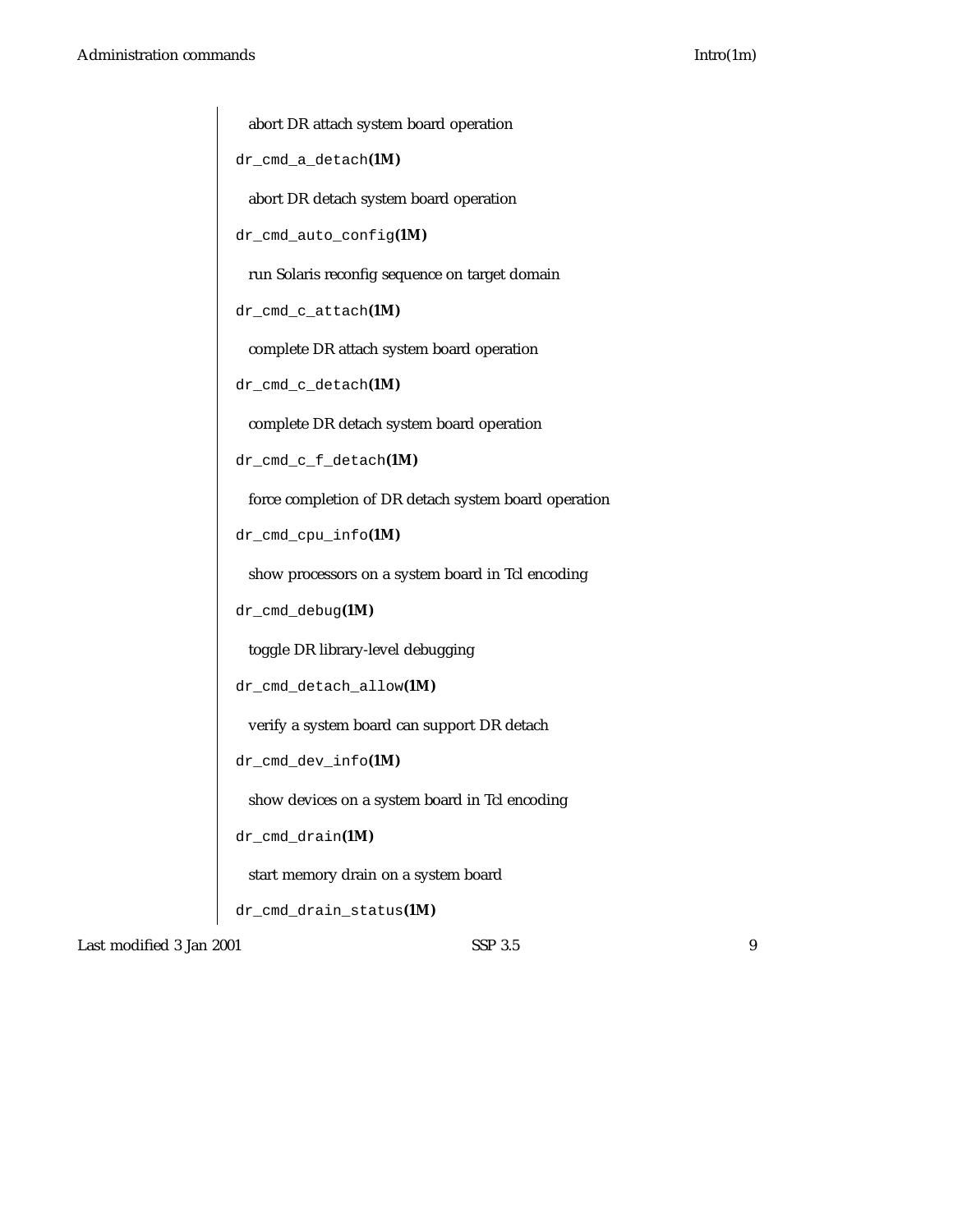```
show state of in-progress memory drain
dr_cmd_eligible_attach(1M)
 verify a system board is eligible for DR attach
dr_cmd_eligible_detach(1M)
 verify a system board is eligible for DR detach
dr_cmd_init_attach(1M)
 initiate DR attach system board operation
dr_cmd_mem_info(1M)
 show memory configuration on a system board in Tcl encoding
dr_cmd_obp_info(1M)
 show complete config on a system board in Tcl encoding
dr_cmd_print_brd_info(1M)
 show board resource in tabular format
dr_cmd_print_obp_info(1M)
 show system board info per OpenBoot(tm) PROM in tabular format
dr_cmd_print_unsafe_info(1M)
 show the open unsafe devices in tabular format
dr_cmd_unsafe_dev_info(1M)
 show the open unsafe devices in Tcl encoding
drain(1M)
 start memory drain
drshow(1M)
```
10 SSP 3.5 Last modified 3 Jan 2001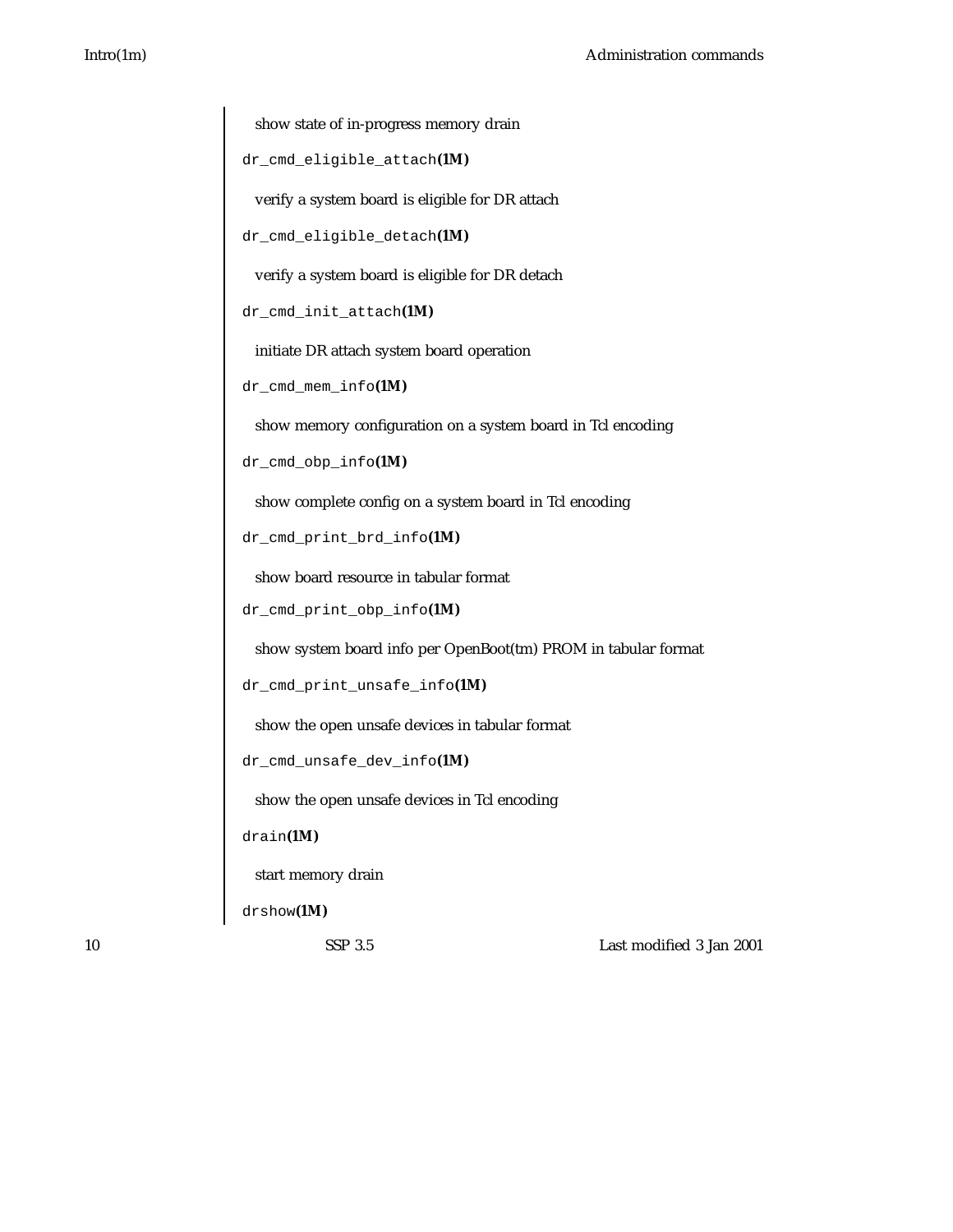display DR and board resource info

drview**(1M)**

DR Graphical User Interface

init\_attach**(1M)**

initiate DR Attach operation

moveboard**(1M)**

move a system board from one domain to another

rcfgadm**(1M)**

perform remote reconfiguration from the SSP

reconfig**(1M)**

initiate auto-configuration sequence

Last modified 3 Jan 2001 SSP 3.5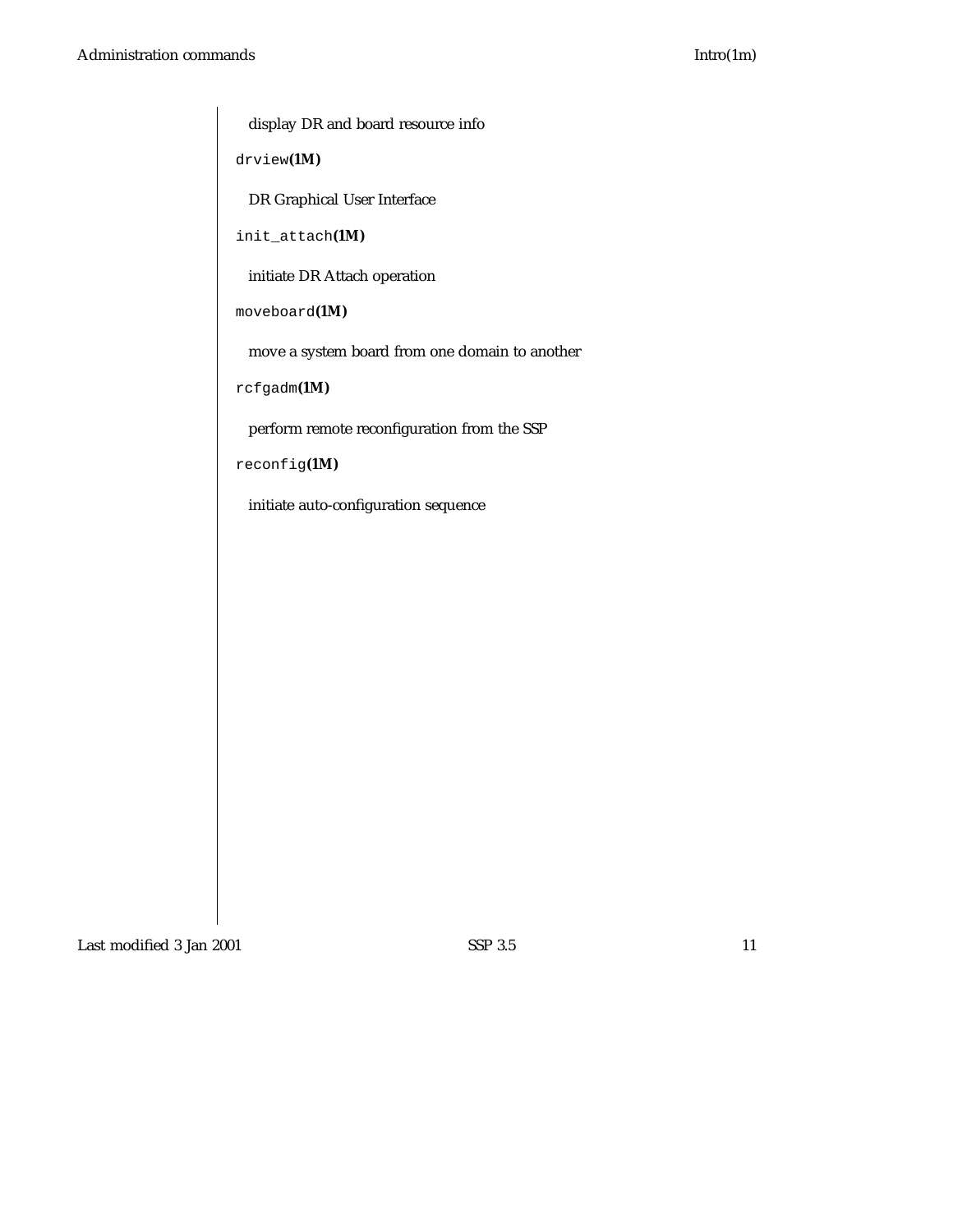| <b>NAME</b>        | abort_attach - abort a DR Attach operation                                                                                                                                                                                                                                                                                                                                                                                                                                                                                                                                                                                                                |                                                          |
|--------------------|-----------------------------------------------------------------------------------------------------------------------------------------------------------------------------------------------------------------------------------------------------------------------------------------------------------------------------------------------------------------------------------------------------------------------------------------------------------------------------------------------------------------------------------------------------------------------------------------------------------------------------------------------------------|----------------------------------------------------------|
| <b>SYNOPSIS</b>    | abort_attach sb                                                                                                                                                                                                                                                                                                                                                                                                                                                                                                                                                                                                                                           |                                                          |
| <b>DESCRIPTION</b> | Execute this command at the $d(x)$ shell prompt to return the specified<br>board to its original condition after completion of an init_attach(1M)<br>operation. abort_attach leaves the board present, powered-on, and in no<br>domain. It instructs the operating system running on the target domain<br>specified by the SUNW_HOSTNAME environment variable to abandon the<br>in-progress attach operation, then removes the board from the<br>domain_config file and resets the Enterprise 10000 centerplane cluster mask<br>registers and board domain mask registers. Refer to domain_config(4) in the<br>Sun Enterprise 10000 SSP Reference Manual. |                                                          |
|                    | You should run abort_attach after init_attach(1M) has successfully<br>completed, and instead of the complete_attach(1M) command.                                                                                                                                                                                                                                                                                                                                                                                                                                                                                                                          |                                                          |
|                    | If executing abort_attach fails to abort the operation, try repeating the<br>attempt at a later time, or contact your service provider.                                                                                                                                                                                                                                                                                                                                                                                                                                                                                                                   |                                                          |
|                    | Note - This command is available only for DR 2.0 domains (that is, domains<br>that use the DR daemon) on the Sun Enterprise 10000 server. You can use<br>domain_status(1M) to determine the DR version running on the domain.                                                                                                                                                                                                                                                                                                                                                                                                                             |                                                          |
| <b>OPERANDS</b>    | The following operand is supported.<br>sb<br>attached                                                                                                                                                                                                                                                                                                                                                                                                                                                                                                                                                                                                     | The board number (0 to 15) of the system board not to be |
| <b>EXAMPLES</b>    | Using abort_attach(1M)<br><b>EXAMPLE 1</b><br>dr> abort_attach 5<br>Aborting attach board 5 to domain ts4.<br>Processors on board 5 reset.<br>Removing board 5 from domain_config file.<br>Board 5 placed into loopback.<br>Abort attach board successful.<br>dr>                                                                                                                                                                                                                                                                                                                                                                                         |                                                          |
| <b>DIAGNOSTICS</b> | The following diagnostics are supported:<br>Failed to abort board attachment<br>Repeat the abort_attach command at a later time, or contact your service<br>provider.                                                                                                                                                                                                                                                                                                                                                                                                                                                                                     |                                                          |
| 12                 | SSP 3.5                                                                                                                                                                                                                                                                                                                                                                                                                                                                                                                                                                                                                                                   | Last modified 03 Jan 2001                                |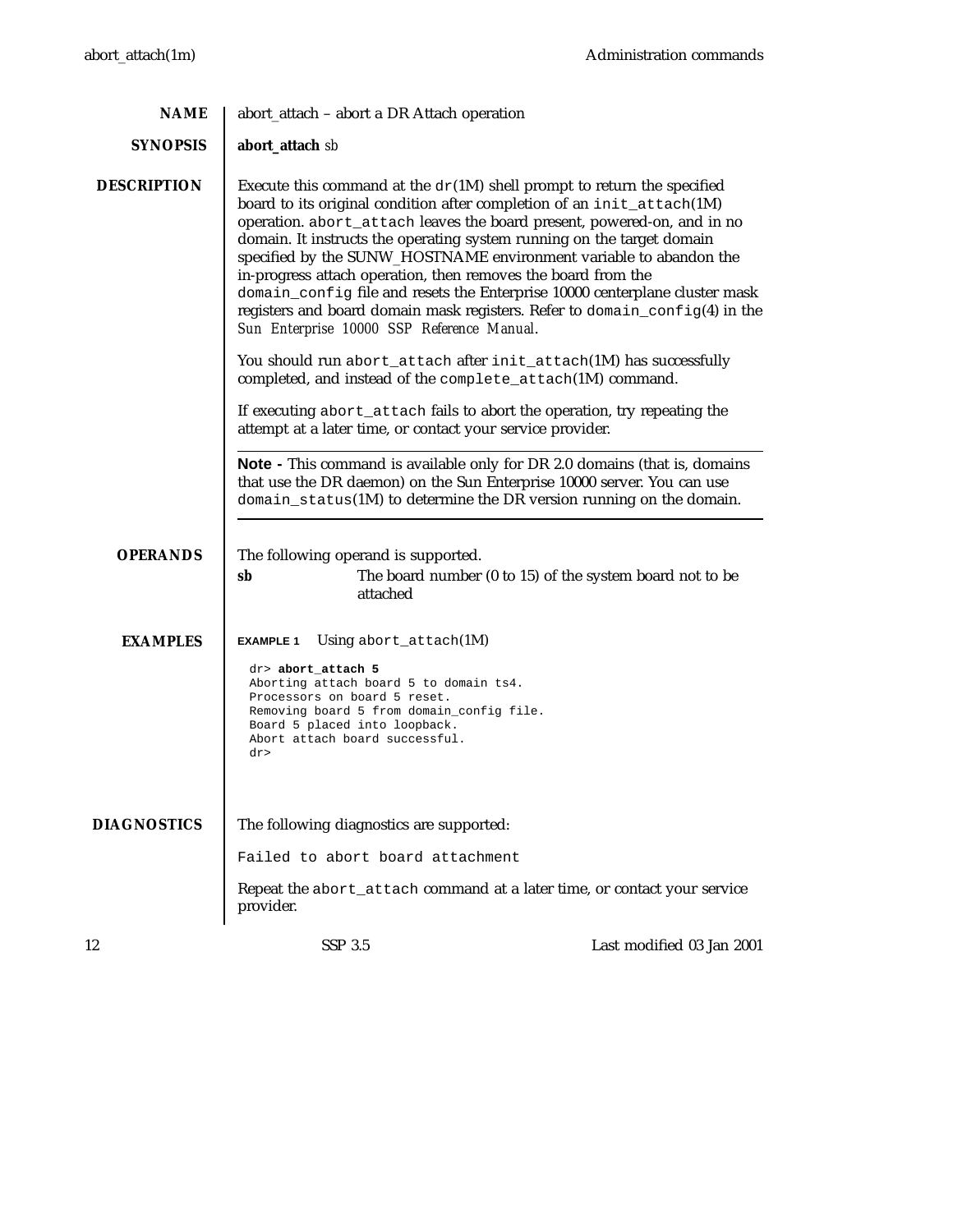| <b>EXIT STATUS</b> | If successful, abort_attach returns a 0 in the dr_return global variable; if<br>not, it returns a 1, along with one or more diagnostic messages.                            |
|--------------------|-----------------------------------------------------------------------------------------------------------------------------------------------------------------------------|
| <b>NOTES</b>       | If DR detects a usage syntax error, it immediately aborts the $d(x)$ command,<br>displays the $dr(1M)$ shell prompt, and leaves $dr_r$ return unmodified. See<br>$dr(1M)$ . |
| <b>SEE ALSO</b>    | $dr(1M)$ , init attach $(1M)$                                                                                                                                               |

Last modified 03 Jan 2001 SSP 3.5 13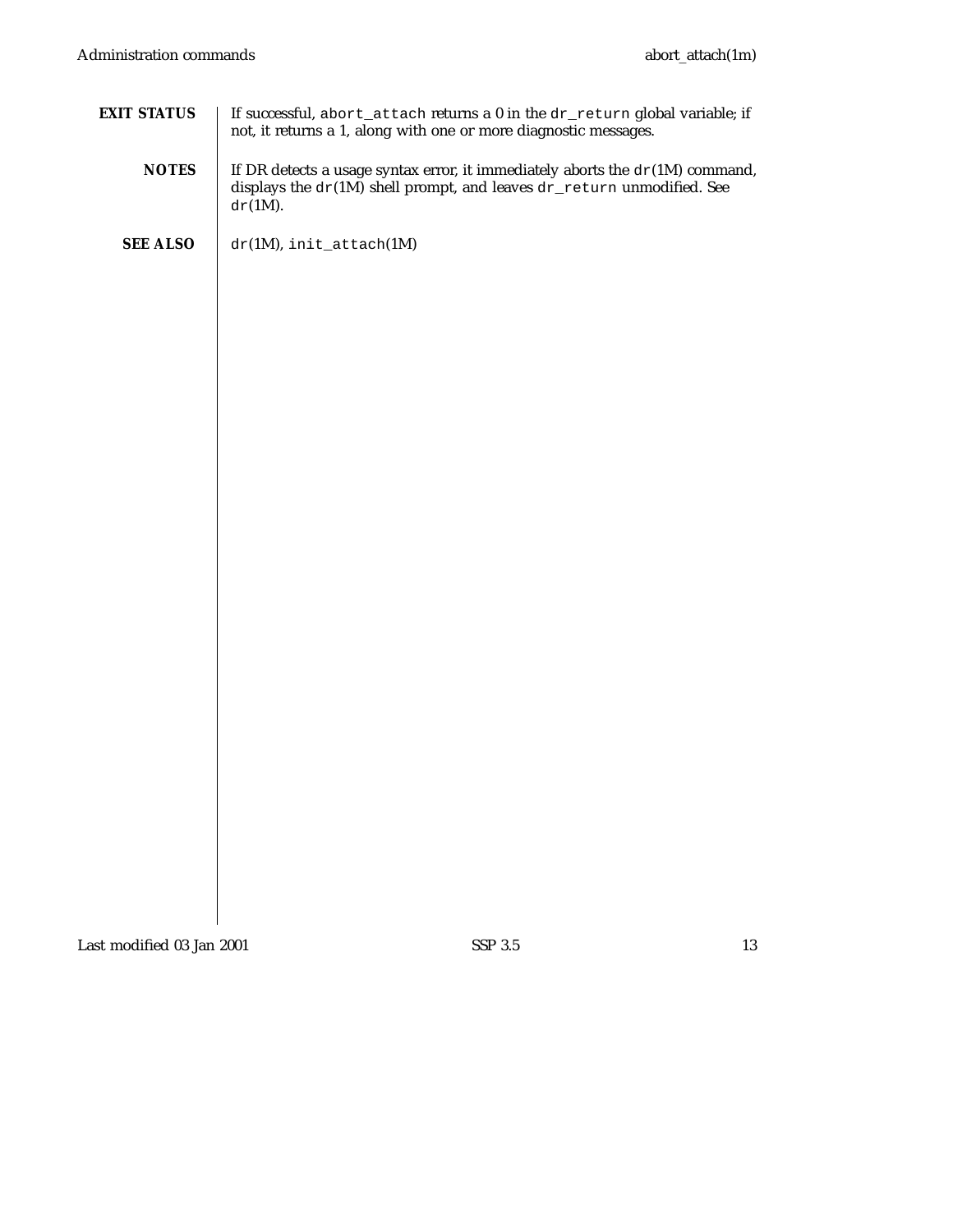| <b>NAME</b>        | abort_detach - abort a DR Detach operation                                                                                                                                                                                                                                   |                                                                                                                                                                                                                                           |
|--------------------|------------------------------------------------------------------------------------------------------------------------------------------------------------------------------------------------------------------------------------------------------------------------------|-------------------------------------------------------------------------------------------------------------------------------------------------------------------------------------------------------------------------------------------|
| <b>SYNOPSIS</b>    | abort_detach sb                                                                                                                                                                                                                                                              |                                                                                                                                                                                                                                           |
| <b>DESCRIPTION</b> | Execute this command at the $dr(1M)$ shell prompt to abort an attempt to DR<br>Detach a board. You can execute abort_detach after the board has been<br>successfully executed, resources on the designated system board are once<br>again available to the operating system. |                                                                                                                                                                                                                                           |
|                    |                                                                                                                                                                                                                                                                              | <b>Note -</b> This command is available only for DR 2.0 domains (that is, domains<br>that use the DR daemon) on the Sun Enterprise 10000 server. You can use<br>domain_status(1M) to determine the DR version running on the domain.      |
| <b>OPERANDS</b>    | The following operand is supported.<br>sb<br>detached                                                                                                                                                                                                                        | The board number (0 to 15) of the system board not to be                                                                                                                                                                                  |
| <b>EXAMPLES</b>    | Using abort_detach(1M)<br><b>EXAMPLE 1</b><br>dr> abort detach 4<br>Aborting detach board 4<br>Returning board to domain_config.<br>Adding board 4 to domain_config file.<br>Abort board detach completed successfully.                                                      |                                                                                                                                                                                                                                           |
| <b>DIAGNOSTICS</b> | The following diagnostics are supported:<br>FAILED to restore domain_config file                                                                                                                                                                                             |                                                                                                                                                                                                                                           |
|                    | Retry the ABORT board detach at a later time                                                                                                                                                                                                                                 |                                                                                                                                                                                                                                           |
|                    | try the abort_detach again at a later time.                                                                                                                                                                                                                                  | The attempt to restore the board number to the target domain board list in the<br>domain_config(4) file (refer to the man page in the Sun Enterprise 10000<br>SSP 3.5 Reference Manual) has failed. This may be a temporary condition, so |
|                    | Failed to abort board detach                                                                                                                                                                                                                                                 |                                                                                                                                                                                                                                           |
|                    | again at a later time.                                                                                                                                                                                                                                                       | The operating system on the target domain was unable to restore the board to<br>full operation. This may be a temporary condition, so try the abort_detach                                                                                |
| <b>EXIT STATUS</b> | not, it returns a 1, along with one or more diagnostic messages.                                                                                                                                                                                                             | If successful, abort_detach returns a 0 in the dr_return global variable; if                                                                                                                                                              |
| 14                 | <b>SSP 3.5</b>                                                                                                                                                                                                                                                               | Last modified 03 Jan 2001                                                                                                                                                                                                                 |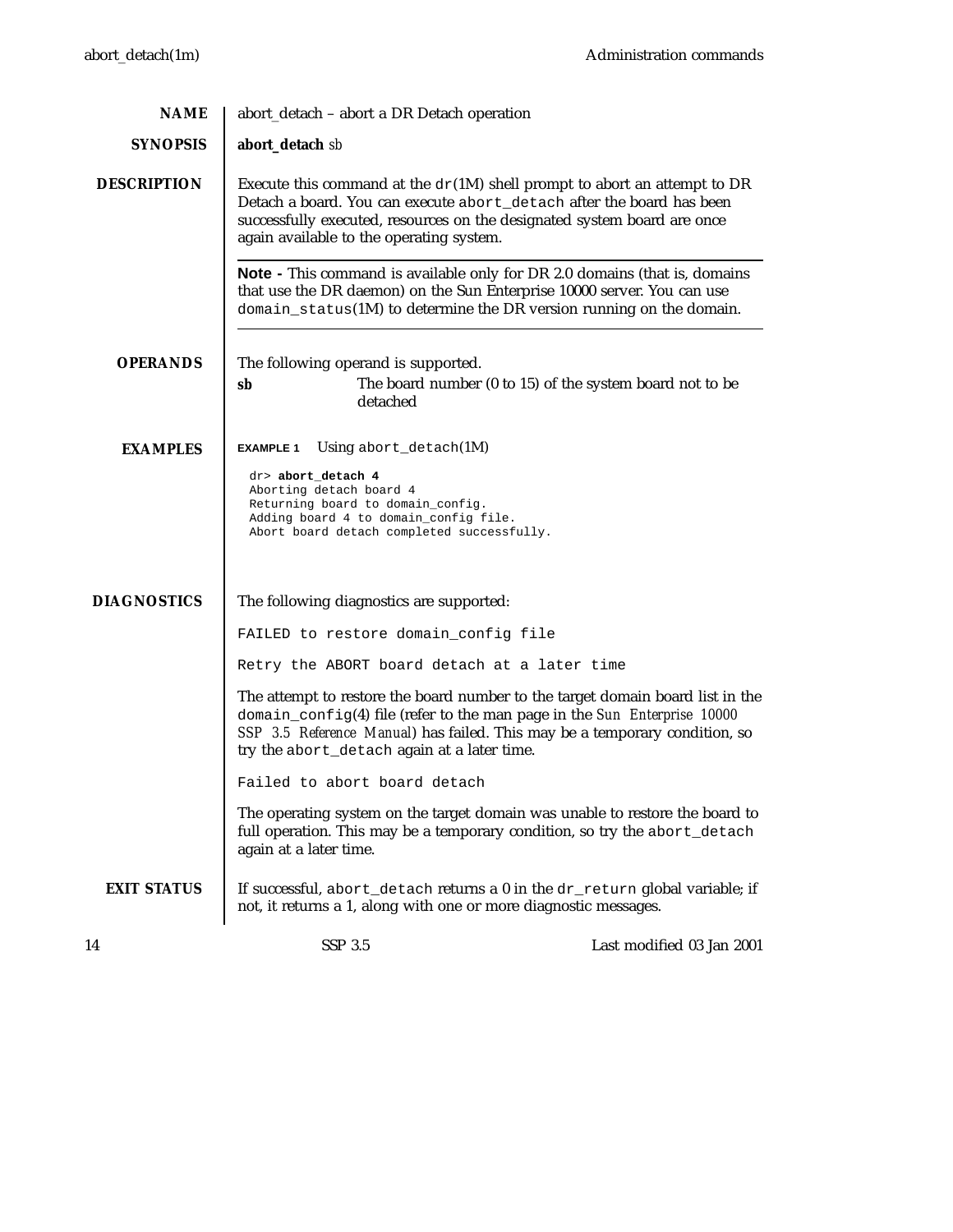**NOTES** If DR detects a usage syntax error, it immediately aborts the  $dr(1M)$  command, displays the  $\text{dr}(\text{1M})$  shell prompt, and leaves  $\text{dr\_return unmodified.}$  See  $\text{dr}(\overline{1M}).$ 

**SEE ALSO** complete\_attach(1M),  $dr(1M)$ , drain(1M)

Last modified 03 Jan 2001 SSP 3.5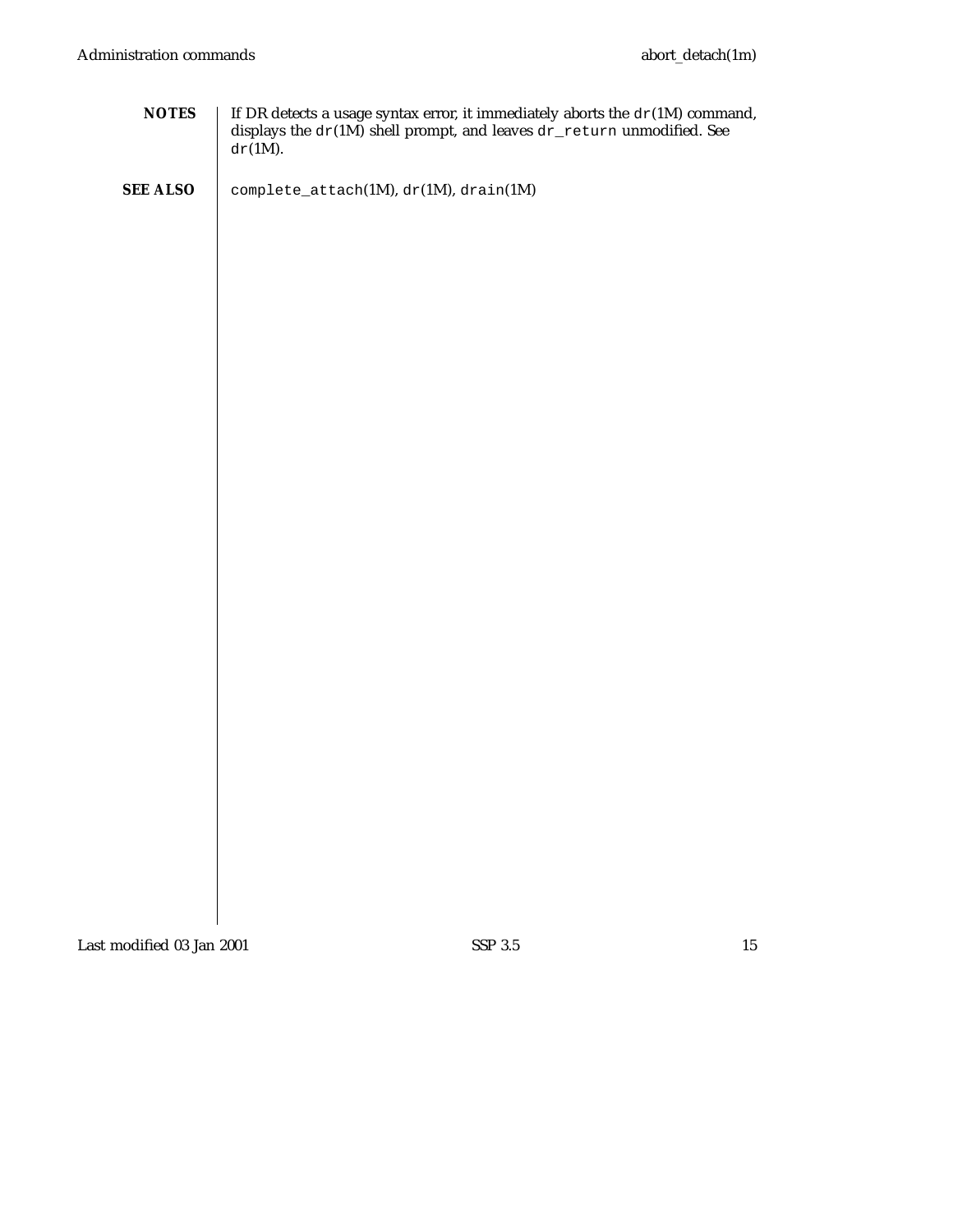| <b>NAME</b>        | addboard - attach a system board to a specific domain   |                                                                                                                                                                                                                                                                                                                                        |
|--------------------|---------------------------------------------------------|----------------------------------------------------------------------------------------------------------------------------------------------------------------------------------------------------------------------------------------------------------------------------------------------------------------------------------------|
| <b>SYNOPSIS</b>    |                                                         | addboard -d domain [-f] [-r retry_count [-t timeout]] [-q] -b board_number                                                                                                                                                                                                                                                             |
|                    |                                                         | <b>addboard</b> $-d$ domain $[-f]$ $[-r$ retry_count $[-t]$ timeout]] $[-q]$ SBx                                                                                                                                                                                                                                                       |
|                    | addboard -h                                             |                                                                                                                                                                                                                                                                                                                                        |
| <b>DESCRIPTION</b> |                                                         | The addboard(1M) command attaches a system board to a domain specified<br>by domain (also referred to as the target domain). It also writes progress<br>messages to the platform log on the SSP and to standard output.                                                                                                                |
|                    | the board to its original state.                        | If addboard fails, it writes an error message to standard error and returns a<br>nonzero exit status. The board stays in the state it is in when the command<br>fails. You can rerun addboard, or you can use deleteboard(1M) to return                                                                                                |
|                    | a timeout, you must also specify the number of retries. | The $-r$ option specifies the maximum number of retry attempts, retry_count, in<br>the event that an attach operation fails. The $-t$ option specifies a time period<br>in seconds, timeout, between retry attempts. If you specify the number of<br>retries, but no timeout, there is no delay between retry attempts. If you specify |
|                    | following states:                                       | To be eligible for attachment, a board must be powered on and in one of the                                                                                                                                                                                                                                                            |
|                    | $\blacksquare$ Not in a domain                          |                                                                                                                                                                                                                                                                                                                                        |
|                    |                                                         | In an intermediate state due to an incomplete DR operation                                                                                                                                                                                                                                                                             |
|                    | status of zero, indicating success.                     | If the specified board is already in the domain, addboard returns an exit                                                                                                                                                                                                                                                              |
| <b>OPTIONS</b>     | The following options are supported:                    |                                                                                                                                                                                                                                                                                                                                        |
|                    | -b board_number                                         | Specifies the system board number, 0 through 15.                                                                                                                                                                                                                                                                                       |
|                    | -d domain                                               | Specifies the domain name.                                                                                                                                                                                                                                                                                                             |
|                    | -f                                                      | Attempts to force the operation. The $-f$ option<br>will override certain software constraints, but it<br>will never override fundamental safety and<br>availability constraints of the hardware and<br>Solaris operating environment.                                                                                                 |
|                    | -h                                                      | Displays a usage message.                                                                                                                                                                                                                                                                                                              |
|                    | -r retry_count                                          | Specifies the number of retry attempts. There are<br>no limits to the possible retries.                                                                                                                                                                                                                                                |
| 16                 | SSP 3.5                                                 | Last modified 11 July 2001                                                                                                                                                                                                                                                                                                             |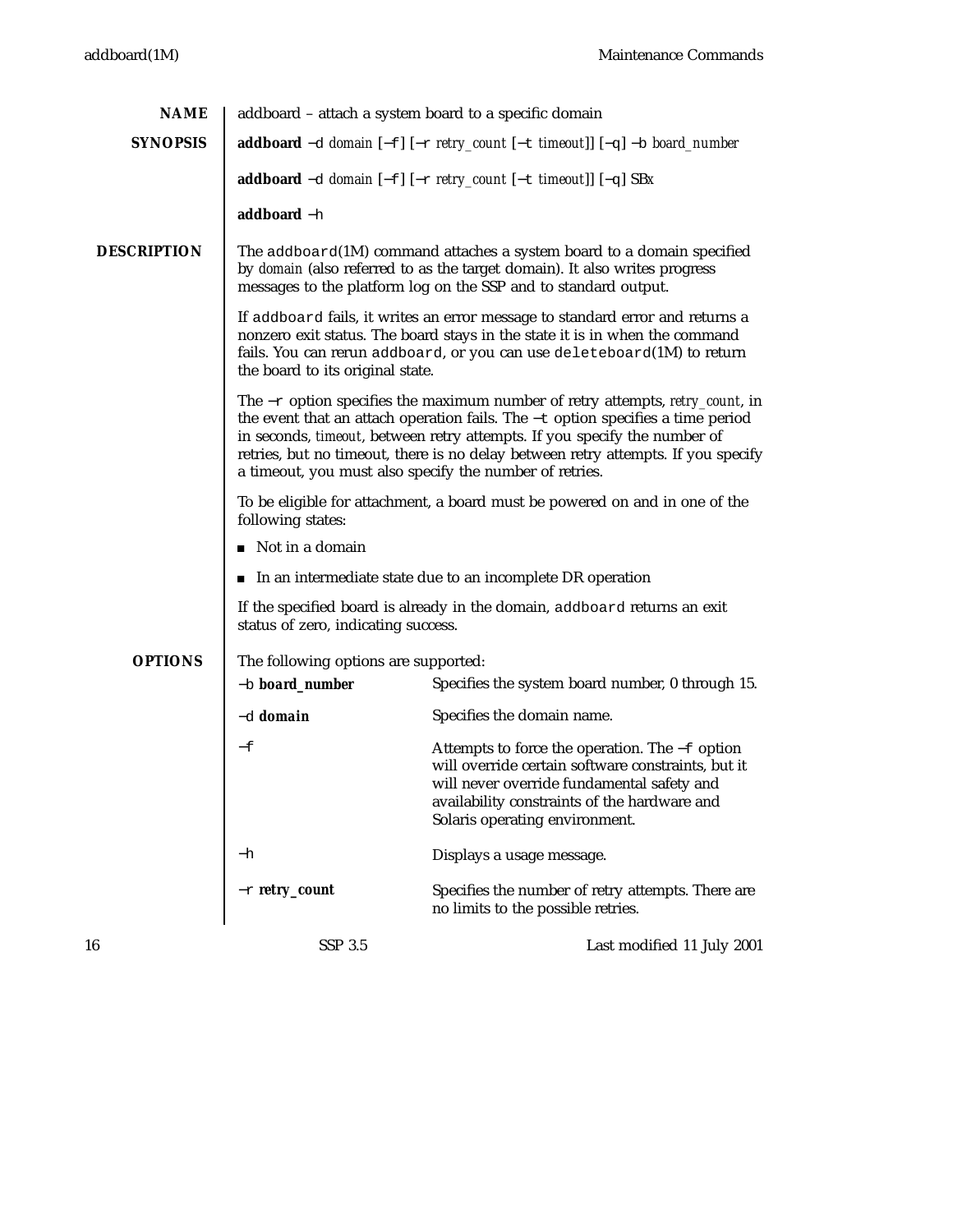|                 | -t timeout                                              | Specifies the time in seconds between retry<br>attempts. There is no limit to the amount of time.                                                                                                                                  |
|-----------------|---------------------------------------------------------|------------------------------------------------------------------------------------------------------------------------------------------------------------------------------------------------------------------------------------|
|                 | -q                                                      | Turns on quiet mode, which means informational<br>messages are not written to standard output.                                                                                                                                     |
| <b>OPERANDS</b> | The following operand is supported:<br>SBX              | Specifies the system board number, where x<br>equals an integer from 0 through 15.                                                                                                                                                 |
| <b>EXAMPLES</b> |                                                         | In the following examples, the command attaches system board 2 to a domain<br>named xf1-b4. If the first attempt to attach the board fails, two retries are<br>made, if necessary, with a wait time of 10 minutes between retries. |
|                 | <b>EXAMPLE 1</b>                                        | To Add a Board With the -b Option                                                                                                                                                                                                  |
|                 | # addboard -b 2 -d xf1-b4 -r 2 -t 600                   |                                                                                                                                                                                                                                    |
|                 | <b>EXAMPLE 2</b> To Add a Board Without the $-b$ Option |                                                                                                                                                                                                                                    |
|                 | # addboard -d xf1-b4 -r 2 -t 600 SB2                    |                                                                                                                                                                                                                                    |
| EXIT STATUS     | The following exit values are supported.<br>0           | Successfully attached the board to the specified domain.                                                                                                                                                                           |
|                 | 1<br>Command syntax error occurred.                     |                                                                                                                                                                                                                                    |
|                 | 2<br>Failed to acquire DR lock.                         |                                                                                                                                                                                                                                    |
|                 | Failed to release DR lock.<br>3                         |                                                                                                                                                                                                                                    |
|                 | 4                                                       | Failed to initialize DR communications.                                                                                                                                                                                            |
|                 | 11                                                      | The board or target domain is not eligible for attachment.                                                                                                                                                                         |
|                 | 12                                                      | A board in the target domain is in an intermediate attach state.                                                                                                                                                                   |
|                 | 13<br>Failed in initial attachment stage.               |                                                                                                                                                                                                                                    |
|                 | Failed in complete attachment stage.<br>14              |                                                                                                                                                                                                                                    |
|                 | 15                                                      | Failed to dynamically link with DR library.                                                                                                                                                                                        |
|                 | 16                                                      | bringup -C requested process termination.                                                                                                                                                                                          |
|                 |                                                         |                                                                                                                                                                                                                                    |

Last modified 11 July 2001 SSP 3.5 17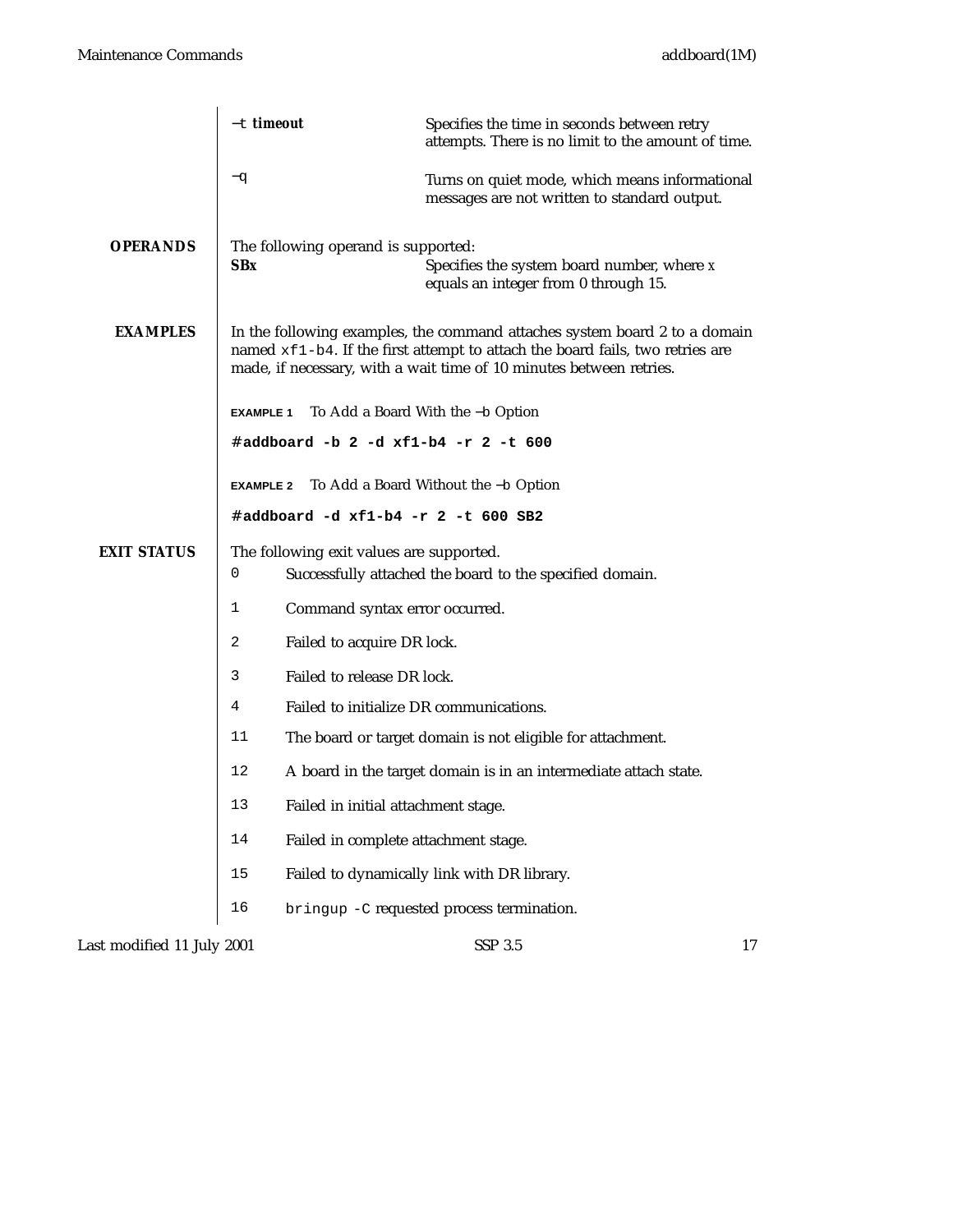- 17 A termination signal was received.
- 51 The command was not completed because of a negative acknowledgment from the confp->confirm function.
- 52 System configuration administration is not supported on this attachment point.
- 53 System configuration administration operation is not supported on this attachment point.
- 54 The caller does not have the required process privileges. For example, if configuration administration is performed through a device driver, the permissions on the device node are used to control access.
- 55 The command was not completed because an element of the system configuration administration system was busy.
- 56 The command required a service interruption and was not completed because part of the system could not be suspended (that is, quiesced).
- 57 A procedural error occurred in the data.
- 58 A procedural error occurred in the library, including a failure to obtain process resources such as memory and file descriptors.
- 59 A hardware-specific library could not be located by using the specified attachment point.
- 60 The operation failed because of the condition of the attachment point.
- 61 The system configuration administration operation requested is not supported on the specified attachment point.
- 62 An error occurred during the processing of the requested operation. This error code includes validation of the command arguments by the hardware-specific code.
- 63 No such attachment point exists.
- 64 No attachment point with the specified attributes exists.
- 65 An invalid board ID was specified.

**ERROR** If addboard fails, it writes diagnostic messages to standard error.

- **MESSAGES**
- 

18 SSP 3.5 Last modified 11 July 2001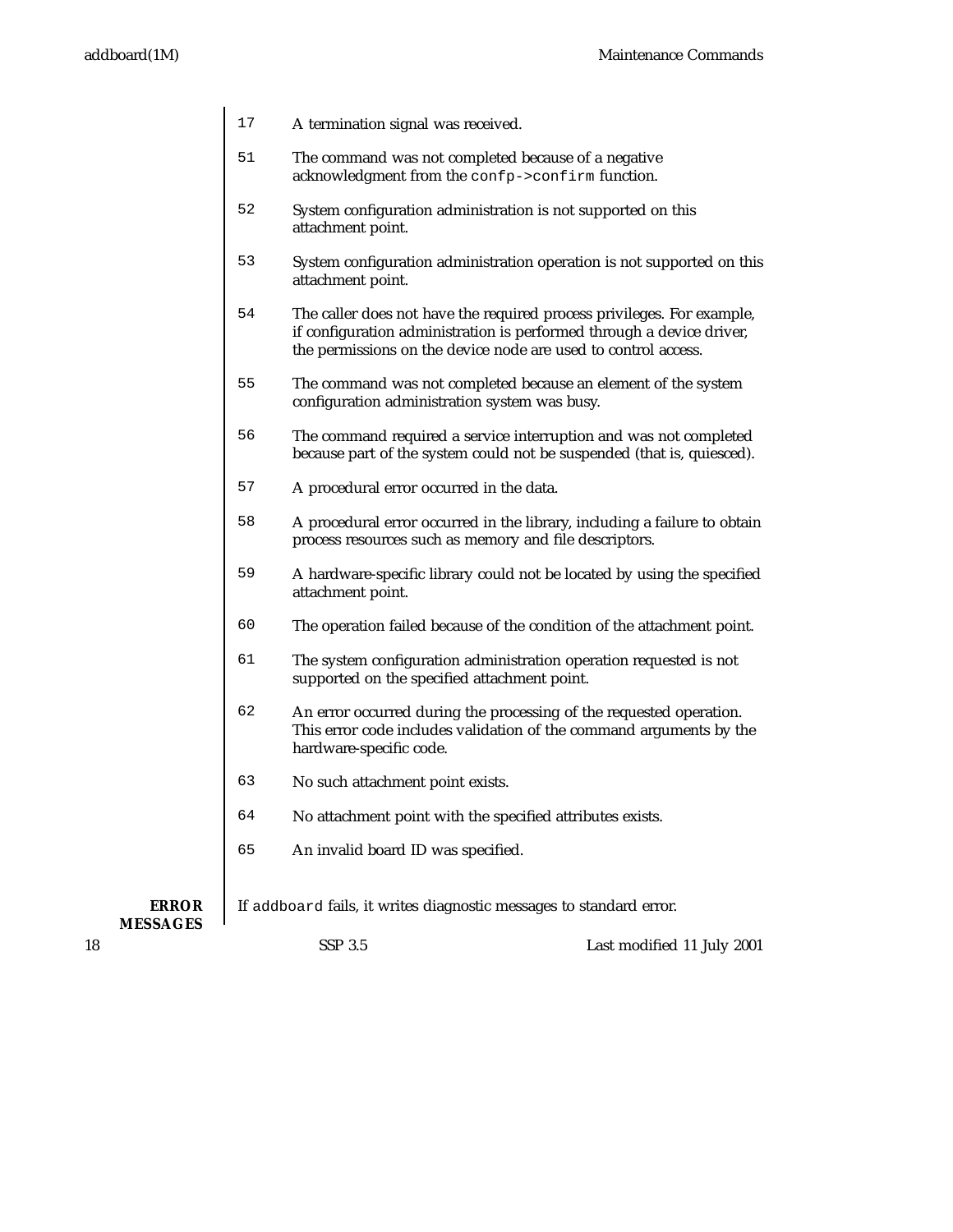- **NOTES** The addboard command prevents more than one attach or detach operation from executing concurrently.
- SEE ALSO <br>deleteboard(1M), moveboard(1M), rcfgadm(1M)

domain\_status(1M) and showdevices(1M) in the *Sun Enterprise 10000 SSP 3.5 Reference Manual*

dcs(1M) and dr\_daemon(1M) in *man pages section 1M: System Administration Commands* in the *Solaris 8 Reference Manual*

*Sun Enterprise 10000 Dynamic Reconfiguration User Guide*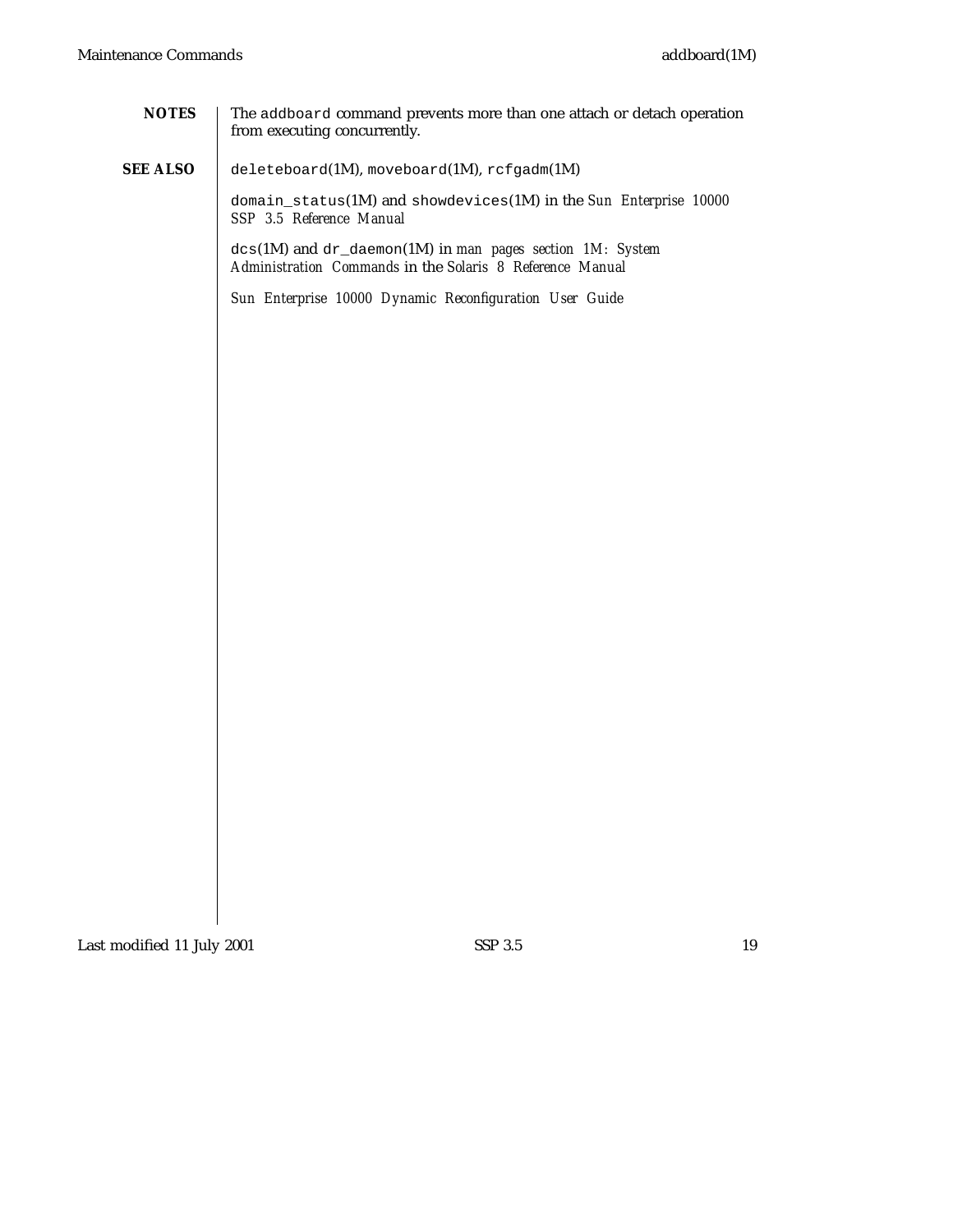| <b>NAME</b>        | complete_attach - complete a DR Attach operation                                                                                                                                                                                                                                                                                                                                                                                                                                                                                                                                                                                                                                                              |                                                                                                                                                                                                                                      |
|--------------------|---------------------------------------------------------------------------------------------------------------------------------------------------------------------------------------------------------------------------------------------------------------------------------------------------------------------------------------------------------------------------------------------------------------------------------------------------------------------------------------------------------------------------------------------------------------------------------------------------------------------------------------------------------------------------------------------------------------|--------------------------------------------------------------------------------------------------------------------------------------------------------------------------------------------------------------------------------------|
| <b>SYNOPSIS</b>    | complete_attach sb                                                                                                                                                                                                                                                                                                                                                                                                                                                                                                                                                                                                                                                                                            |                                                                                                                                                                                                                                      |
| <b>DESCRIPTION</b> | Execute this command at the $dr(M)$ shell prompt to complete an attempt to<br>DR Attach a board after successful execution of the of the init_attach(1M)<br>command. complete_attach causes the operating system running on the<br>target domain to dynamically add the resources (processors, memory, and I/O<br>devices) from the specified board to the running system. If a problem that<br>prevents attachment of any device present on the board occurs, that problem is<br>logged in the system message buffer of the target domain. To display a list of<br>the devices that were successfully attached, execute the drshow(1M) command<br>to display the current system configuration for the board. |                                                                                                                                                                                                                                      |
|                    |                                                                                                                                                                                                                                                                                                                                                                                                                                                                                                                                                                                                                                                                                                               | <b>Note -</b> This command is available only for DR 2.0 domains (that is, domains<br>that use the DR daemon) on the Sun Enterprise 10000 server. You can use<br>domain_status(1M) to determine the DR version running on the domain. |
| <b>OPERANDS</b>    | The following operand is supported.<br>sb<br>attached to the target domain.                                                                                                                                                                                                                                                                                                                                                                                                                                                                                                                                                                                                                                   | The board number (0 to 15) of the system board to be                                                                                                                                                                                 |
| <b>EXAMPLES</b>    | Using complete_detach(1M)<br><b>EXAMPLE 1</b>                                                                                                                                                                                                                                                                                                                                                                                                                                                                                                                                                                                                                                                                 |                                                                                                                                                                                                                                      |
|                    | dr> complete_attach 5<br>Completing attach for board 5<br>Board attachment completed successfully.                                                                                                                                                                                                                                                                                                                                                                                                                                                                                                                                                                                                            |                                                                                                                                                                                                                                      |
| <b>DIAGNOSTICS</b> | The following diagnostics are supported:                                                                                                                                                                                                                                                                                                                                                                                                                                                                                                                                                                                                                                                                      |                                                                                                                                                                                                                                      |
|                    | Failed during final state transition                                                                                                                                                                                                                                                                                                                                                                                                                                                                                                                                                                                                                                                                          |                                                                                                                                                                                                                                      |
|                    | daemon is still running on the target domain, and that the network is<br>operational. To recover from the failure, repeat the complete_attach<br>operation or execute an abort_attach(1M).                                                                                                                                                                                                                                                                                                                                                                                                                                                                                                                    | The operation failed during the final stage of attachment. Check that the DR                                                                                                                                                         |
|                    | Failed to complete attach board                                                                                                                                                                                                                                                                                                                                                                                                                                                                                                                                                                                                                                                                               |                                                                                                                                                                                                                                      |
|                    | Repeat the complete_attach operation at a later time or execute the<br>abort_attach(1M) command.                                                                                                                                                                                                                                                                                                                                                                                                                                                                                                                                                                                                              | The operating system on the target domain was unable to attach the board.                                                                                                                                                            |
| <b>EXIT STATUS</b> | If successful, complete_attach returns a 0 in the dr_return global                                                                                                                                                                                                                                                                                                                                                                                                                                                                                                                                                                                                                                            | variable; if not, it returns a 1, along with one or more diagnostic messages.                                                                                                                                                        |
| 20                 | SSP 3.5                                                                                                                                                                                                                                                                                                                                                                                                                                                                                                                                                                                                                                                                                                       | Last modified 03 Jan 2001                                                                                                                                                                                                            |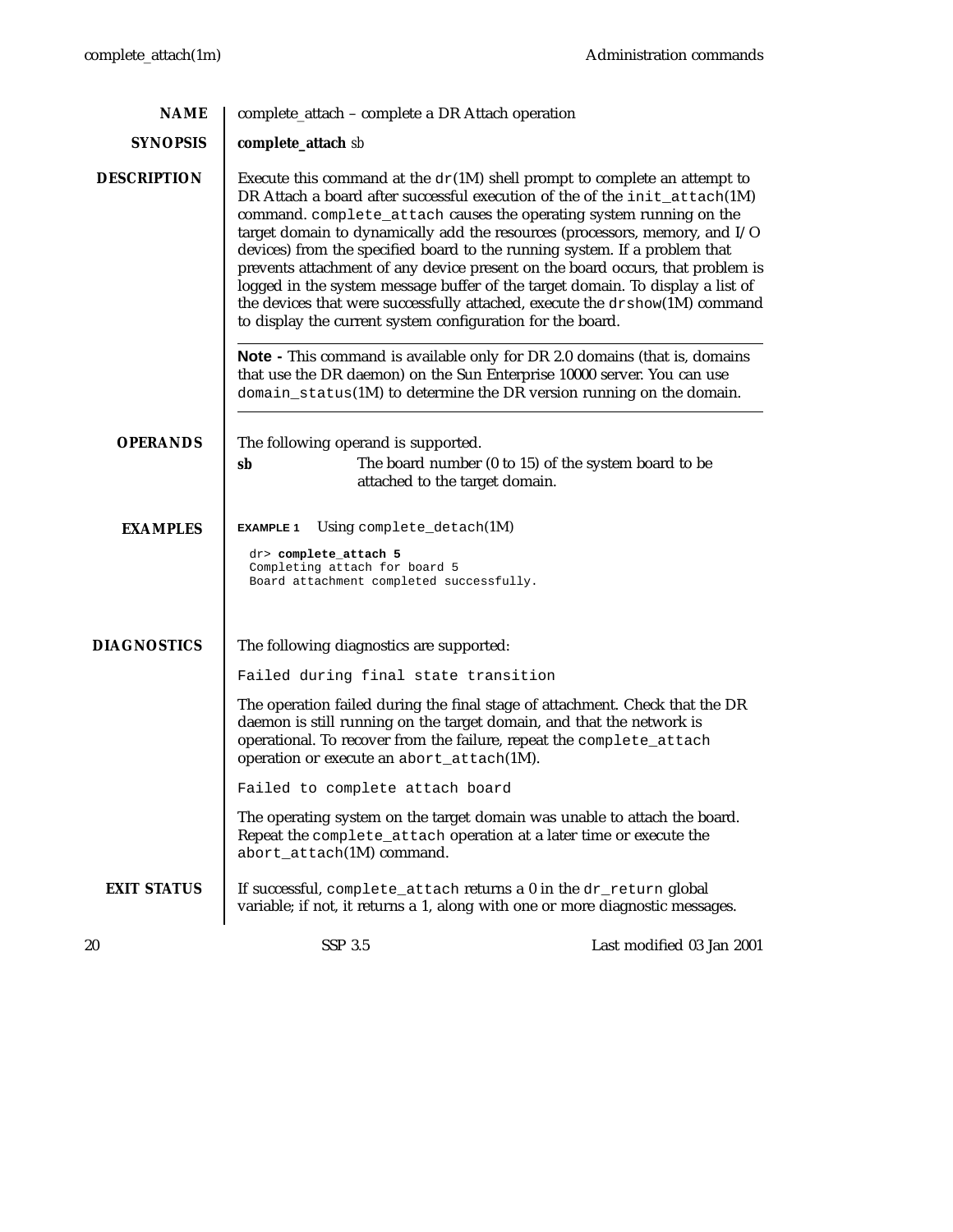**NOTES** If DR detects a usage syntax error, it immediately aborts the  $dr(1M)$  command, displays the  $\text{dr}(\text{1M})$  shell prompt, and leaves  $\text{dr\_return unmodified.}$  See  $\text{dr}(\overline{1M}).$ 

**SEE ALSO** dr(1M), drshow(1M), init\_attach(1M)

Last modified 03 Jan 2001 SSP 3.5 21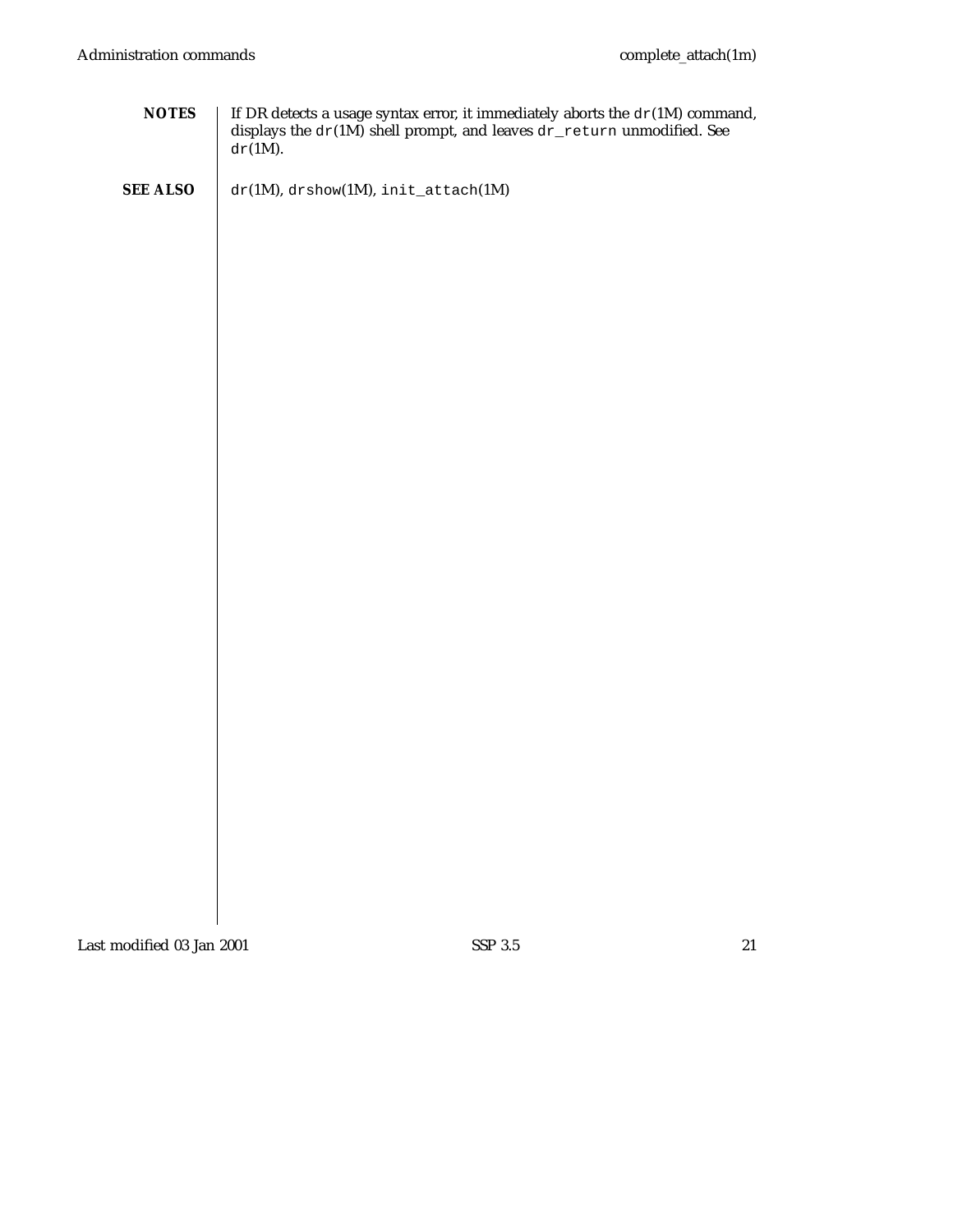| <b>NAME</b>        | complete_detach - complete a DR detach operation                                                                                                                                                                                                                                                                           |                                                                                                                                                                                                                                   |                                                                                                                                                                  |
|--------------------|----------------------------------------------------------------------------------------------------------------------------------------------------------------------------------------------------------------------------------------------------------------------------------------------------------------------------|-----------------------------------------------------------------------------------------------------------------------------------------------------------------------------------------------------------------------------------|------------------------------------------------------------------------------------------------------------------------------------------------------------------|
| <b>SYNOPSIS</b>    | complete_detach sb [force]                                                                                                                                                                                                                                                                                                 |                                                                                                                                                                                                                                   |                                                                                                                                                                  |
| <b>DESCRIPTION</b> | Execute this command at the $dr(M)$ shell prompt to complete an attempt to<br>DR Detach a board. The drain(1M) must have been previously executed and<br>the drain operation must have completed before complete_detach can<br>proceed. You can use the drshow(1M) command to check the status of the<br>domain operation. |                                                                                                                                                                                                                                   |                                                                                                                                                                  |
|                    | the board.                                                                                                                                                                                                                                                                                                                 | A board can be detached only after all use of its devices has ceased. DR<br>automatically terminates the use of memory and network devices and, in<br>almost all cases, processors; but you must terminate use of the board's I/O | devices. You can use the drshow(1M) command to list the devices in use on                                                                                        |
|                    |                                                                                                                                                                                                                                                                                                                            | If the detaching board contains non-pageable kernel or OBP memory, the<br>domain is quiesced during the complete_detach operation. The quiesce<br>can use the force argument to force the quiesce in such situations.             | operation may fail due to forcible conditions. Refer to the Sun Enterprise 10000<br>Dynamic Reconfiguration User Guide for a description of such conditions. You |
|                    |                                                                                                                                                                                                                                                                                                                            | that use the DR daemon) on the Sun Enterprise 10000 server. You can use<br>domain_status(1M) to determine the DR version running on the domain.                                                                                   | <b>Note -</b> This command is available only for DR 2.0 domains (that is, domains                                                                                |
| <b>OPERANDS</b>    |                                                                                                                                                                                                                                                                                                                            |                                                                                                                                                                                                                                   |                                                                                                                                                                  |
|                    | sb                                                                                                                                                                                                                                                                                                                         | The following operands are supported.<br>The board number (0 to 15) of the system board to be<br>detached                                                                                                                         |                                                                                                                                                                  |
|                    | force                                                                                                                                                                                                                                                                                                                      | Force the domain quiesce operation. Refer to the Sun<br>description of such conditions. You can use the force<br>argument to force the quiesce in such situations.                                                                | Enterprise 10000 Dynamic Reconfiguration User Guide for a                                                                                                        |
| <b>EXAMPLES</b>    | <b>EXAMPLE 1</b>                                                                                                                                                                                                                                                                                                           | Using complete_detach(1M)                                                                                                                                                                                                         |                                                                                                                                                                  |
|                    | dr> complete_detach 5                                                                                                                                                                                                                                                                                                      | Completing detach of board 5.<br>Operating System has detached the board.<br>Processors on board 5 reset.<br>Board 5 placed into loopback.<br>Board detachment completed successfully.                                            |                                                                                                                                                                  |
| <b>DIAGNOSTICS</b> |                                                                                                                                                                                                                                                                                                                            | The following diagnostics are supported:                                                                                                                                                                                          |                                                                                                                                                                  |
| 22                 |                                                                                                                                                                                                                                                                                                                            | SSP 3.5                                                                                                                                                                                                                           | Last modified 03 Jan 2001                                                                                                                                        |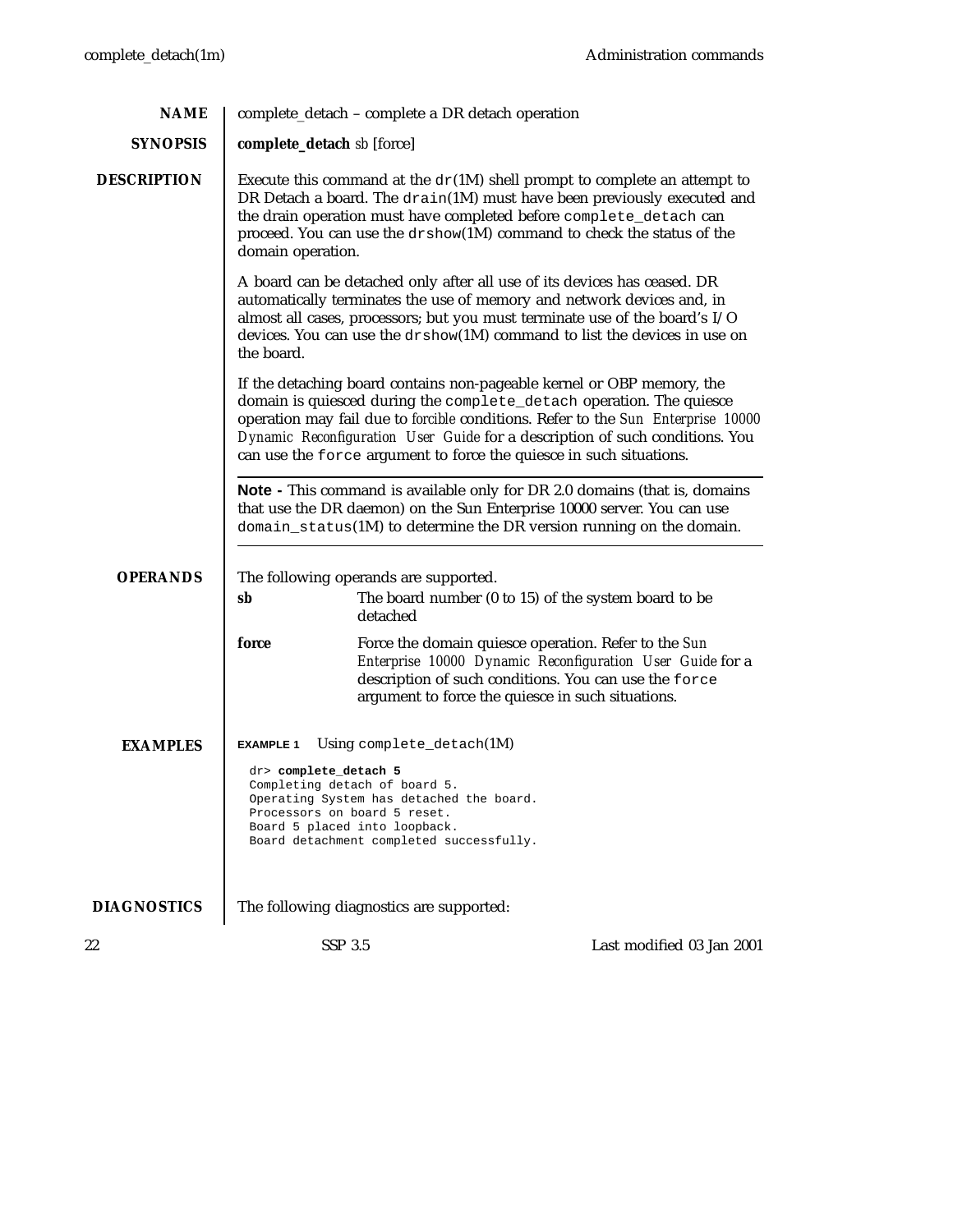|                    | Cannot COMPLETE detach until drain completes                                                                                                                                    |
|--------------------|---------------------------------------------------------------------------------------------------------------------------------------------------------------------------------|
|                    | The drain operation is still in-progress. Use drshow(1M) to monitor the drain.<br>After it has completed, repeat the complete_detach command.                                   |
|                    | Board detachment failed                                                                                                                                                         |
|                    | Retry the COMPLETE or ABORT the operation                                                                                                                                       |
|                    | A condition in the operating system on the domain prevented the detach from<br>completing. Retry the operation at a later time, or use abort_detach(1M) to<br>abort the detach. |
| <b>EXIT STATUS</b> | If successful, complete_detach returns a 0 in the dr_return global<br>variable; if not, it returns a 1, along with one or more diagnostic messages.                             |
| <b>NOTES</b>       | If DR detects a usage syntax error, it immediately aborts the $d(x)$ command,<br>displays the dr(1M) shell prompt, and leaves dr_return unmodified. See<br>$dr(1M)$ .           |
| <b>SEE ALSO</b>    | $abort\_detach(1M), dr(1M), drain(1M), drshow(1M)$                                                                                                                              |
|                    |                                                                                                                                                                                 |
|                    |                                                                                                                                                                                 |
|                    |                                                                                                                                                                                 |
|                    |                                                                                                                                                                                 |
|                    |                                                                                                                                                                                 |

Last modified 03 Jan 2001 SSP 3.5 23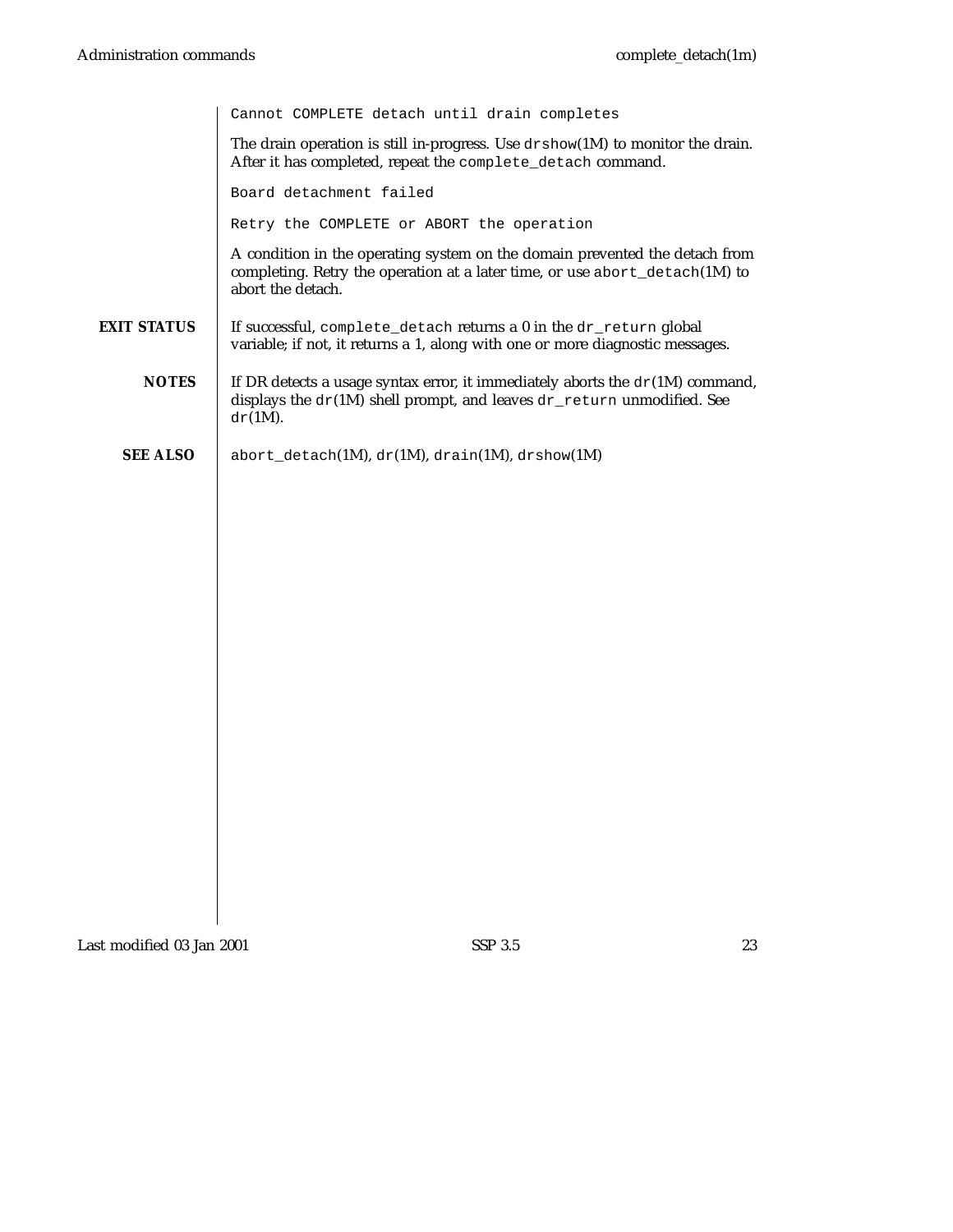| <b>NAME</b>        | deleteboard - detach a system board from a domain                                   |                                                                                                                                                                                                                                                                                                                                         |
|--------------------|-------------------------------------------------------------------------------------|-----------------------------------------------------------------------------------------------------------------------------------------------------------------------------------------------------------------------------------------------------------------------------------------------------------------------------------------|
| <b>SYNOPSIS</b>    | <b>deleteboard</b> -b board_number $[-f]$ $[-r$ retry_count $[-t]$ timeout]] $[-q]$ |                                                                                                                                                                                                                                                                                                                                         |
|                    | deleteboard $[-f]$ $[-r$ retry_count $[-t]$ timeout]] $[-q]$ SBx                    |                                                                                                                                                                                                                                                                                                                                         |
|                    | deleteboard-h                                                                       |                                                                                                                                                                                                                                                                                                                                         |
| <b>DESCRIPTION</b> | standard output.                                                                    | The deleteboard command detaches a system board from its current<br>domain. It also writes progress messages to the platform log on the SSP and to                                                                                                                                                                                      |
|                    | the board to its original state.                                                    | If deleteboard fails, it writes error information to standard error and returns<br>a nonzero exit status. The board stays in the state it is in when the command<br>fails. You can rerun deleteboard, or you can use addboard(1M) to return                                                                                             |
|                    | timeout, you must also specify the number of retries.                               | The $-r$ option specifies the maximum number of retry attempts, retry_count, in<br>the event that a detach operation fails. The $-t$ option specifies a time period in<br>seconds, timeout, between retry attempts. If you specify the number of retries,<br>but no timeout, there is no delay between retry attempts. If you specify a |
|                    | following states:                                                                   | To be eligible for detachment, a board must be powered on and in one of the                                                                                                                                                                                                                                                             |
|                    | $\blacksquare$ In a domain                                                          |                                                                                                                                                                                                                                                                                                                                         |
|                    |                                                                                     | In an intermediate state due to an incomplete DR operation                                                                                                                                                                                                                                                                              |
|                    |                                                                                     | If the specified board is not in a domain or has already been detached from its<br>source domain, deleteboard returns an exit value of zero, indicating success.<br>A DR platform error message indicates that the board is already detached.                                                                                           |
| <b>OPTIONS</b>     | The following options are supported:                                                |                                                                                                                                                                                                                                                                                                                                         |
|                    | -b board_number                                                                     | Specifies the system board number, 0 through 15.                                                                                                                                                                                                                                                                                        |
|                    | -f                                                                                  | Attempts to force the operation. The $-f$ option<br>will override certain software constraints, but it<br>will never override fundamental safety and<br>availability constraints of the hardware and<br>Solaris operating environment.                                                                                                  |
|                    | $-h$                                                                                | Displays a usage message.                                                                                                                                                                                                                                                                                                               |
|                    | -r retry_count                                                                      | Specifies the number of retry attempts. There are<br>no limits to the possible retries.                                                                                                                                                                                                                                                 |
| 24                 | SSP 3.5                                                                             | Last modified 11 July 2001                                                                                                                                                                                                                                                                                                              |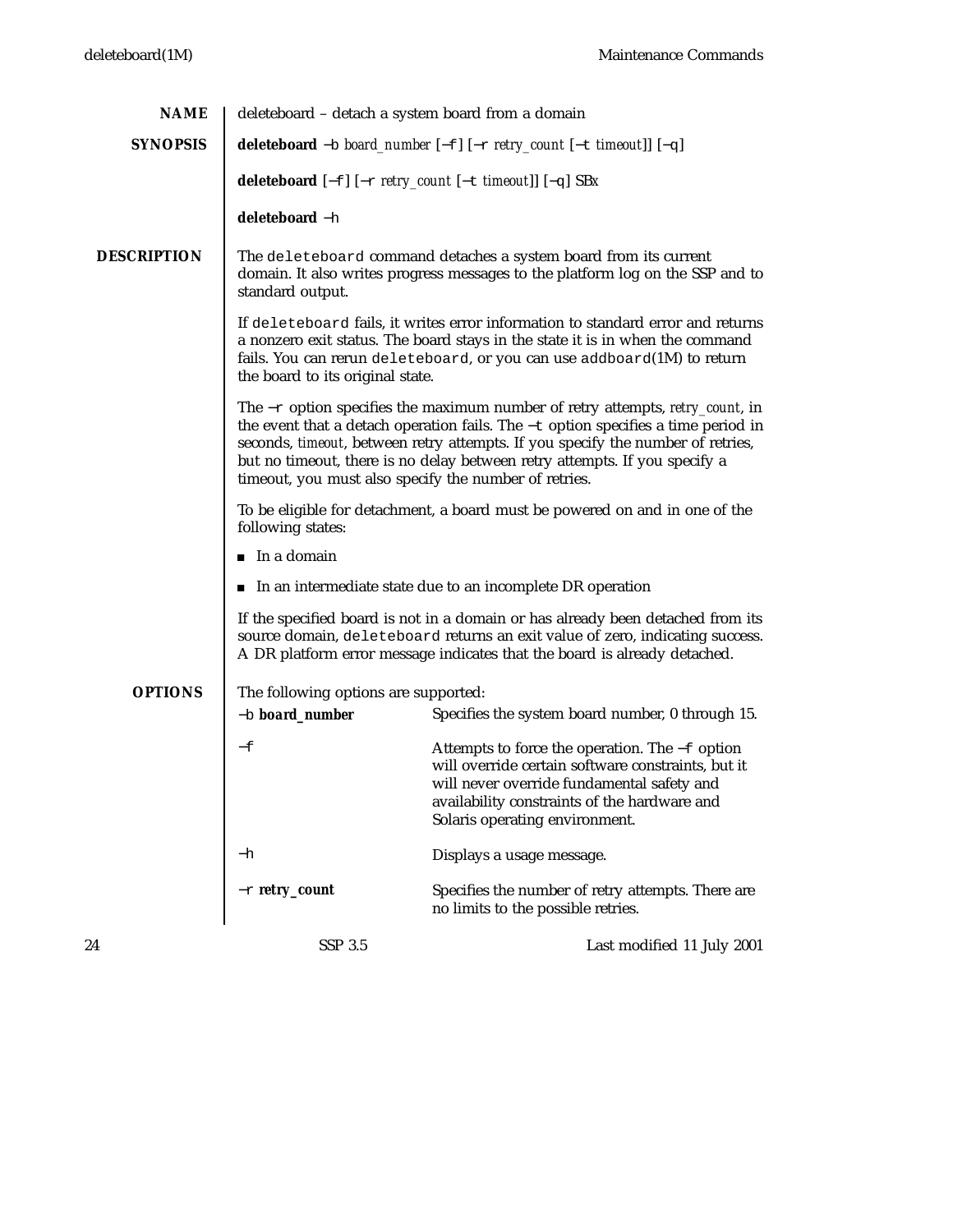|                 | -t timeout                                    | Specifies the time in seconds between retry<br>attempts. There is no limit to the amount of time.                                                                                                                                 |
|-----------------|-----------------------------------------------|-----------------------------------------------------------------------------------------------------------------------------------------------------------------------------------------------------------------------------------|
|                 | -d                                            | Turns on quiet mode, which means informational<br>messages are not written to standard output.                                                                                                                                    |
| <b>OPERANDS</b> | The following operand is supported:<br>SBX    | Specifies the system board, where x equals an<br>integer from 0 through 15.                                                                                                                                                       |
| <b>EXAMPLES</b> |                                               | In the following examples, the command detaches system board 2 from its<br>current domain. If the first attempt to detach the board fails, two retries are<br>made, if necessary, with a wait time of 10 minutes between retries. |
|                 | <b>EXAMPLE 1</b>                              | To Delete a Board With the -b Option                                                                                                                                                                                              |
|                 | # deleteboard -b 2 -r 2 -t 600                |                                                                                                                                                                                                                                   |
|                 | <b>EXAMPLE 2</b>                              | To Delete a Board Without the -b Option                                                                                                                                                                                           |
|                 | # deleteboard -r 2 -t 600 SB2                 |                                                                                                                                                                                                                                   |
| EXIT STATUS     | The following exit values are supported.<br>0 | Successfully detached the specified board from its domain.                                                                                                                                                                        |
|                 | 1<br>Command syntax error occurred.           |                                                                                                                                                                                                                                   |
|                 | 2<br>Failed to acquire DR lock.               |                                                                                                                                                                                                                                   |
|                 | Failed to release DR lock.<br>3               |                                                                                                                                                                                                                                   |
|                 | 4                                             | Failed to initialize DR communications.                                                                                                                                                                                           |
|                 | 5                                             | Board or current domain is not eligible for detachment.                                                                                                                                                                           |
|                 | 6                                             | A board in the current domain is in an intermediate detach state.                                                                                                                                                                 |
|                 | 7                                             | DR daemon does not allow a detach operation when it removes the<br>last processor from the domain or when it drops the memory in the<br>domain below the minimum requirement.                                                     |
|                 | 8                                             | Failed during memory drain operation.                                                                                                                                                                                             |
|                 | 9                                             | Drain operation failed to make progress.                                                                                                                                                                                          |
|                 |                                               |                                                                                                                                                                                                                                   |

Last modified 11 July 2001 SSP 3.5 25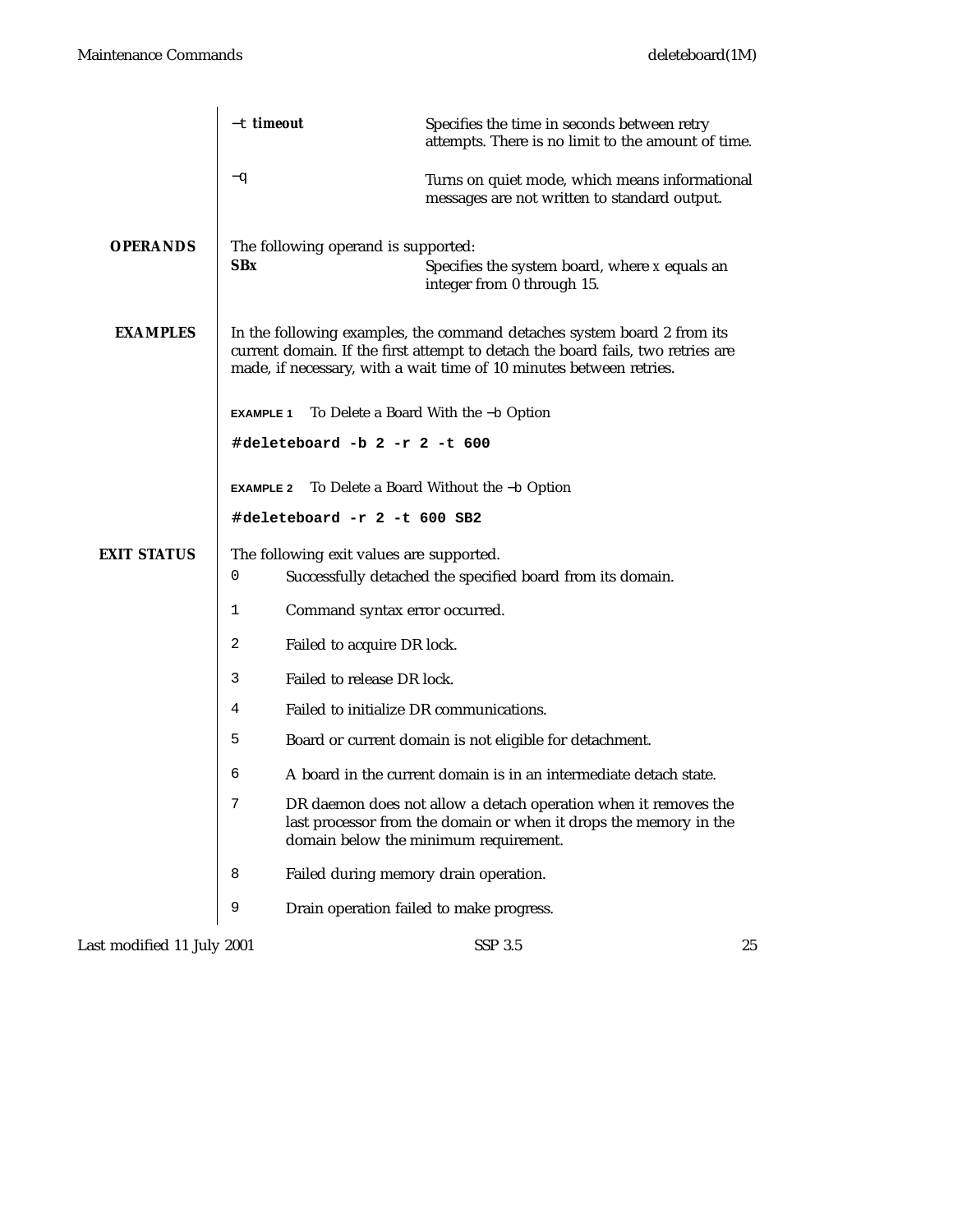- 10 Failed in attempting to complete the detach.
- 15 Failed to dynamically link with DR library.
- 17 A termination signal was received.
- 51 The command was not completed because of a negative acknowledgment from the confp->confirm function.
- 52 System configuration administration is not supported on this attachment point.
- 53 System configuration administration operation is not supported on this attachment point.
- 54 The caller does not have the required process privileges. For example, if configuration administration is performed through a device driver, the permissions on the device node are used to control access.
- 55 The command was not completed because an element of the system configuration administration system was busy.
- 56 The command required a service interruption and was not completed because part of the system could not be suspended (that is, quiesced).
- 57 A procedural error occurred in the data.
- 58 A procedural error occurred in the library, including a failure to obtain process resources such as memory and file descriptors.
- 59 A hardware-specific library could not be located by using the specified attachment point.
- 60 The operation failed because of the condition of the attachment point.
- 61 The system configuration administration operation requested is not supported on the specified attachment point.
- 62 An error occurred during the processing of the requested operation. This error code includes validation of the command arguments by the hardware-specific code.
- 63 No such attachment point exists.
- 64 No attachment point with the specified attributes exists.

26 SSP 3.5 Last modified 11 July 2001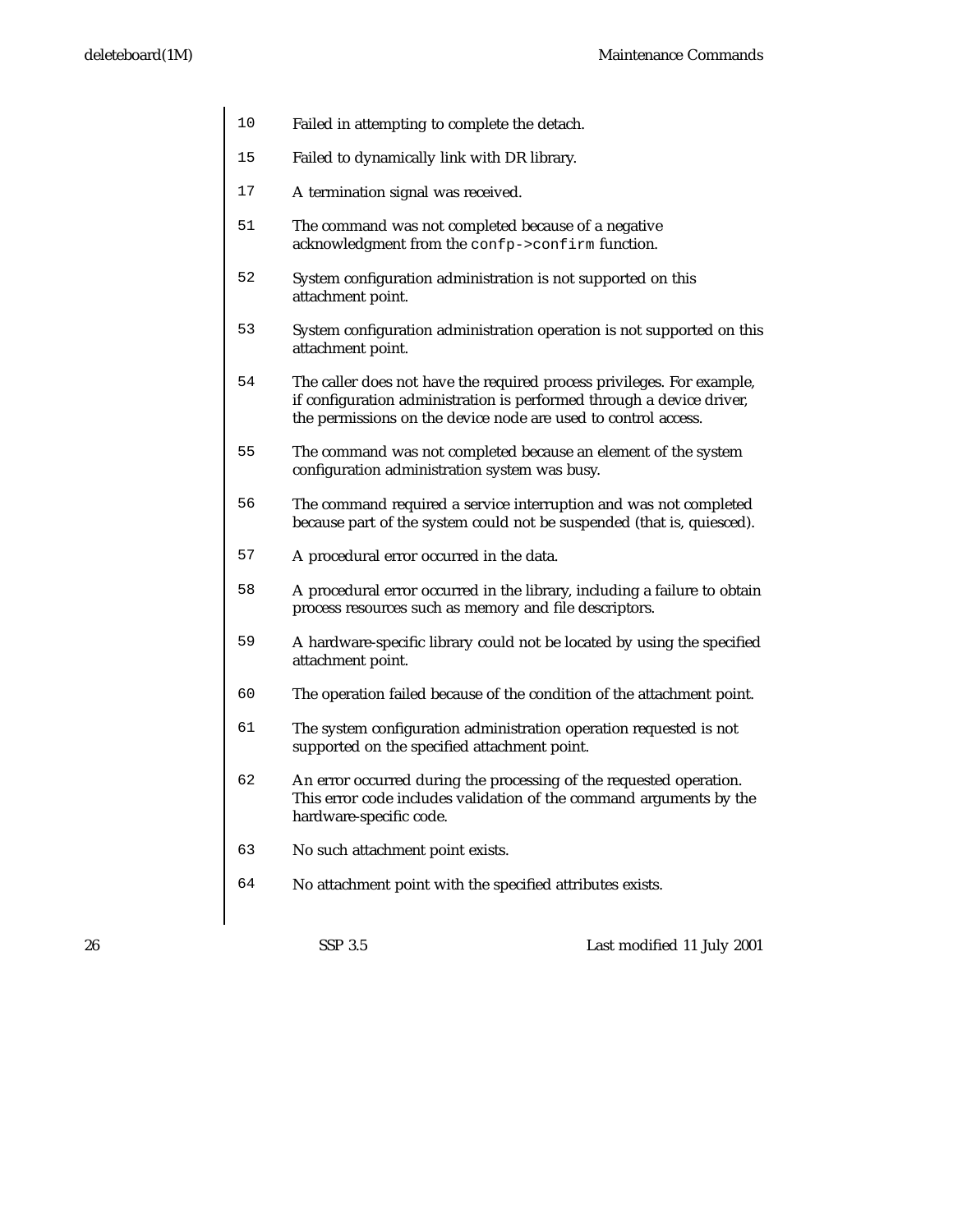|                                 | 65<br>An invalid board ID was specified.                                                                               |
|---------------------------------|------------------------------------------------------------------------------------------------------------------------|
| <b>ERROR</b><br><b>MESSAGES</b> | If deleteboard fails, it writes diagnostic messages to standard error.                                                 |
| <b>NOTES</b>                    | The deleteboard command prevents more than one attach or detach<br>operation from executing concurrently.              |
| <b>SEE ALSO</b>                 | addboard(1M), moveboard(1M), rcfgadm(1M)                                                                               |
|                                 | domain_status(1M) and showdevices(1M) in the Sun Enterprise 10000<br>SSP 3.5 Reference Manual                          |
|                                 | dcs(1M) and dr_daemon(1M) in man pages section 1M: System<br>Administration Commands in the Solaris 8 Reference Manual |
|                                 | Sun Enterprise 10000 Dynamic Reconfiguration User Guide                                                                |
|                                 |                                                                                                                        |
|                                 |                                                                                                                        |
|                                 |                                                                                                                        |
|                                 |                                                                                                                        |
|                                 |                                                                                                                        |
|                                 |                                                                                                                        |
|                                 |                                                                                                                        |
|                                 |                                                                                                                        |
|                                 |                                                                                                                        |
|                                 |                                                                                                                        |
|                                 |                                                                                                                        |

Last modified 11 July 2001 SSP 3.5 27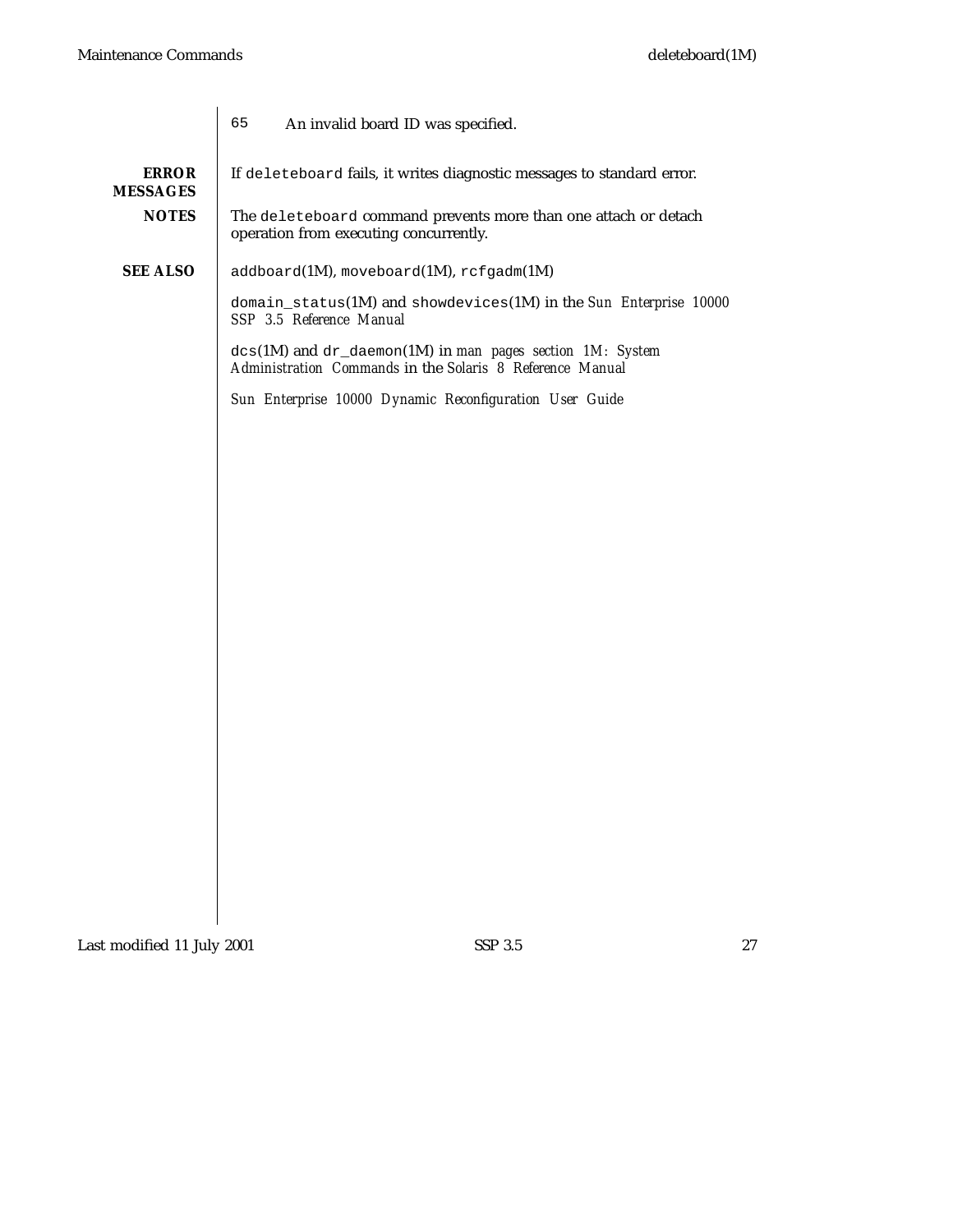| <b>NAME</b>        | dr - initiate dynamic reconfiguration shell                                                                                                                                                                                                                                                                                                                                                                                                                                                                  |
|--------------------|--------------------------------------------------------------------------------------------------------------------------------------------------------------------------------------------------------------------------------------------------------------------------------------------------------------------------------------------------------------------------------------------------------------------------------------------------------------------------------------------------------------|
| <b>SYNOPSIS</b>    | dr                                                                                                                                                                                                                                                                                                                                                                                                                                                                                                           |
| <b>DESCRIPTION</b> | The dr command initiates the Dynamic Reconfiguration (DR) shell, a Tcl<br>application (see NOTES, below) with DR command extensions. You can use<br>the dr shell to logically attach or detach a system board to or from a Sun<br>Enterprise 10000 domain from the command line or by using a script.                                                                                                                                                                                                        |
|                    | <b>Note -</b> Whenever possible, use the DR GUI in Hostview to execute Dynamic<br>Reconfiguration operations. Use the dr shell when you cannot run Hostview;<br>for example, if you need to run DR over a dial-up connection. For more<br>information, see the Sun Enterprise 10000 Dynamic Reconfiguration User Guide<br>and hostview(1M) in the Sun Enterprise 10000 SSP 3.5 Reference Manual.                                                                                                             |
|                    | When executed on the command line, dr connects to the domain specified by<br>the SUNW_HOSTNAME environment variable. After this connection is<br>established, dr displays the dr> prompt, which accepts the DR commands.                                                                                                                                                                                                                                                                                     |
|                    | To see the list of DR commands if you not using AnswerBook2, execute man<br>Intro on the SSP while logged in as user ssp.                                                                                                                                                                                                                                                                                                                                                                                    |
|                    | <b>Note -</b> This command is available only for DR 2.0 domains (that is, domains<br>that use the DR daemon) on the Sun Enterprise 10000 server. You can use<br>domain_status(1M) to determine the DR version running on the domain.                                                                                                                                                                                                                                                                         |
|                    | You can quit the dr shell at any time by typing exit or Control-d.                                                                                                                                                                                                                                                                                                                                                                                                                                           |
|                    | <b>Caution:</b> Do not execute any of the DR commands that begin with $dr\_cmd$ ;<br>these are low-level commands that are for use only by authorized service<br>personnel under special circumstances, as described in dr. service.                                                                                                                                                                                                                                                                         |
|                    | To minimize the risk of unintended DR operations, start this shell only when<br>you are ready to execute DR commands and exit it as soon as you are done.                                                                                                                                                                                                                                                                                                                                                    |
|                    | The DR commands return error status in the global Tcl variable $dr$ _return.<br>Normally, Tcl commands return both output and status together, which can be<br>confusing and difficult to parse from within scripts. You can, however, execute<br>the DR command set dr_return to display dr_return after executing<br>each DR command, to determine command success or failure. Though, under<br>most circumstances, the diagnostic messages output by the dr shell clearly<br>indicate success or failure. |
|                    | <b>Note -</b> Type help at the dr shell prompt $(dx)$ to access DR quick-reference<br>help guide.                                                                                                                                                                                                                                                                                                                                                                                                            |
|                    |                                                                                                                                                                                                                                                                                                                                                                                                                                                                                                              |

28 SSP 3.5 Last modified 03 Jan 2001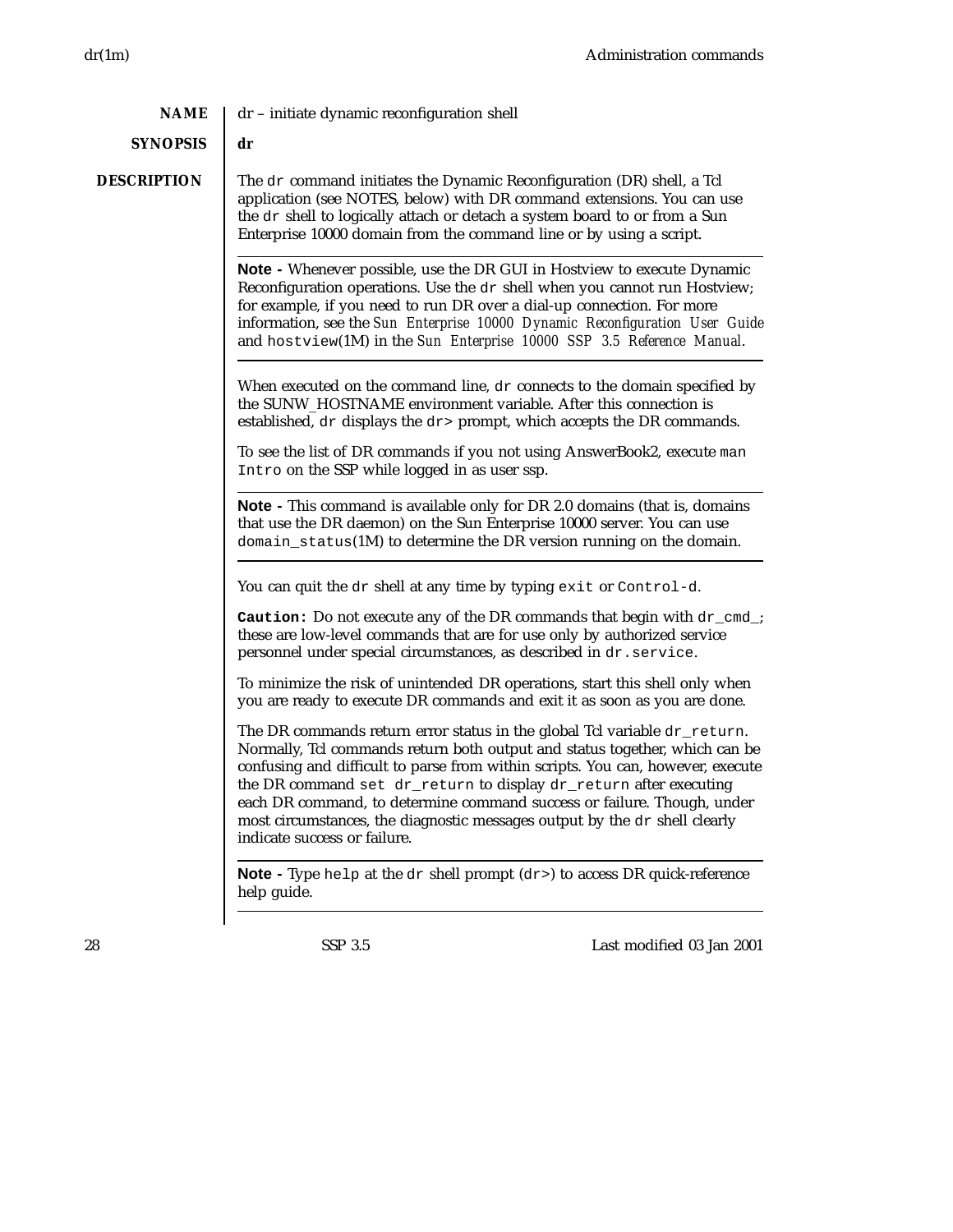## **EXAMPLES** | EXAMPLE 1 Using dr(1M)

The following example performs a DR Attach of Board 2 to the domain named "e100001". After complete\_attach(1M) has successfully completed dr displays the result code stored in dr\_return

e100001-ssp% **domain\_switch e100001** e100001-ssp% **dr** Checking environment... Initializing SSP SNMP MIB... Establishing communication with DR daemon... e100001: System Status - Summary BOARD #: 2 3 5 6 physically present. BOARD #: 0 1 4 being used by the system. dr> **init\_attach 2** Initiate attaching board 2 phase init\_reset: Initial system resets... phase jtag\_integ: JTAG probe and integrity test... phase mem\_probe: Memory dimm probe... phase jtag\_bbsram: JTAG basic test of bootbus sram... phase procl: Initial processor module tests... phase pc/cic\_reg: PC and CIC register tests... phase dtag: CIC DTAG tests... phase mem: MC register and memory tests... phase procmem: Processor vs. memory tests... phase xcall: Interprocessor interrupt tests... phase io: I/O controller tests... Skipping phase ecc: Proc ecc vs. memory tests... phase final\_config: Final configuration... Creating OBP handoff structures... Configured in 3F with 3 processors, 0 SBus cards, 1024 MBytes memory. Boot processor is 4.0 = 8 POST execution time 1:23 hpost is complete. /opt/SUNWssp/bin/obp\_helper Master cpu is 8 Slave cpus initialization: Slave cpus initialization OK board debut utility complete. Board attachment initiated successfully. Ready to COMPLETE board attachment. dr> **complete\_attach 2** Completing attach for board 2 Board attachment completed successfully. dr> **set dr\_return**  $\Omega$ dr> **exit** e100001-ssp%

Last modified 03 Jan 2001 29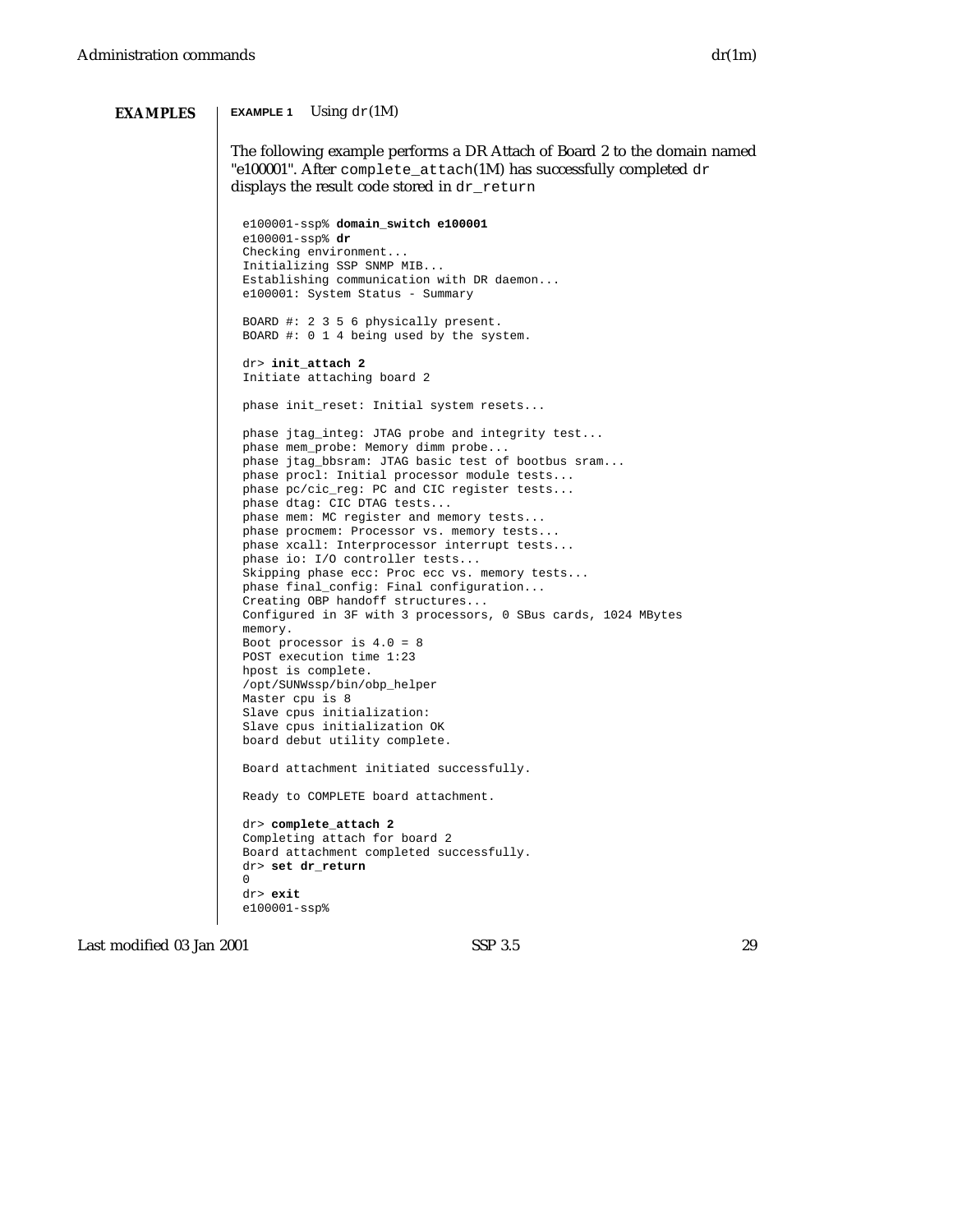| <b>NOTES</b>    | Tcl (Tool command language) is a simple scripting language forr controlling<br>and extending applications. You do not need Tcl knowledge to use the dr shell.                                                                                                                                                                                                                                                                            |
|-----------------|------------------------------------------------------------------------------------------------------------------------------------------------------------------------------------------------------------------------------------------------------------------------------------------------------------------------------------------------------------------------------------------------------------------------------------------|
|                 | As a Tcl application, dr checks for certain types of syntax errors and, if it finds<br>one, aborts without executing the dr shell command. For example, if you<br>specify an argument with a command that does not require one, dr prints a<br>usage error message and aborts. dr updates dr_return only upon<br>completion of a dr command. If the command does not complete, as in our<br>example above, dr does not update dr_return. |
| <b>SEE ALSO</b> | Sun Enterprise 10000 Dynamic Reconfiguration User Guide                                                                                                                                                                                                                                                                                                                                                                                  |
|                 | Sun Enterprise Server Alternate Pathing 2.3 User Guide                                                                                                                                                                                                                                                                                                                                                                                   |
|                 | Sun Enterprise 10000 SSP 3.5 User Guide                                                                                                                                                                                                                                                                                                                                                                                                  |
|                 | domain_switch(1M), hostview(1M) in the Sun Enterprise 10000 SSP 3.5<br>Reference Manual                                                                                                                                                                                                                                                                                                                                                  |
|                 | $dr(7)$ in man pages section 7: Device and Network Interfaces                                                                                                                                                                                                                                                                                                                                                                            |
|                 | add_drv(1M), drvconfig(1M), devlinks(1M), disks(1M), inetd(1M),<br>ports(1M), prtconf(1M), tapes(1M) in man pages section 1M: System<br>Administration Commands                                                                                                                                                                                                                                                                          |
|                 | syslog(3C) in man pages section 3: Basic Library Functions                                                                                                                                                                                                                                                                                                                                                                               |
|                 |                                                                                                                                                                                                                                                                                                                                                                                                                                          |
|                 |                                                                                                                                                                                                                                                                                                                                                                                                                                          |
|                 |                                                                                                                                                                                                                                                                                                                                                                                                                                          |
|                 |                                                                                                                                                                                                                                                                                                                                                                                                                                          |
|                 |                                                                                                                                                                                                                                                                                                                                                                                                                                          |
|                 |                                                                                                                                                                                                                                                                                                                                                                                                                                          |
|                 |                                                                                                                                                                                                                                                                                                                                                                                                                                          |
|                 |                                                                                                                                                                                                                                                                                                                                                                                                                                          |
|                 |                                                                                                                                                                                                                                                                                                                                                                                                                                          |

30 SSP 3.5 Last modified 03 Jan 2001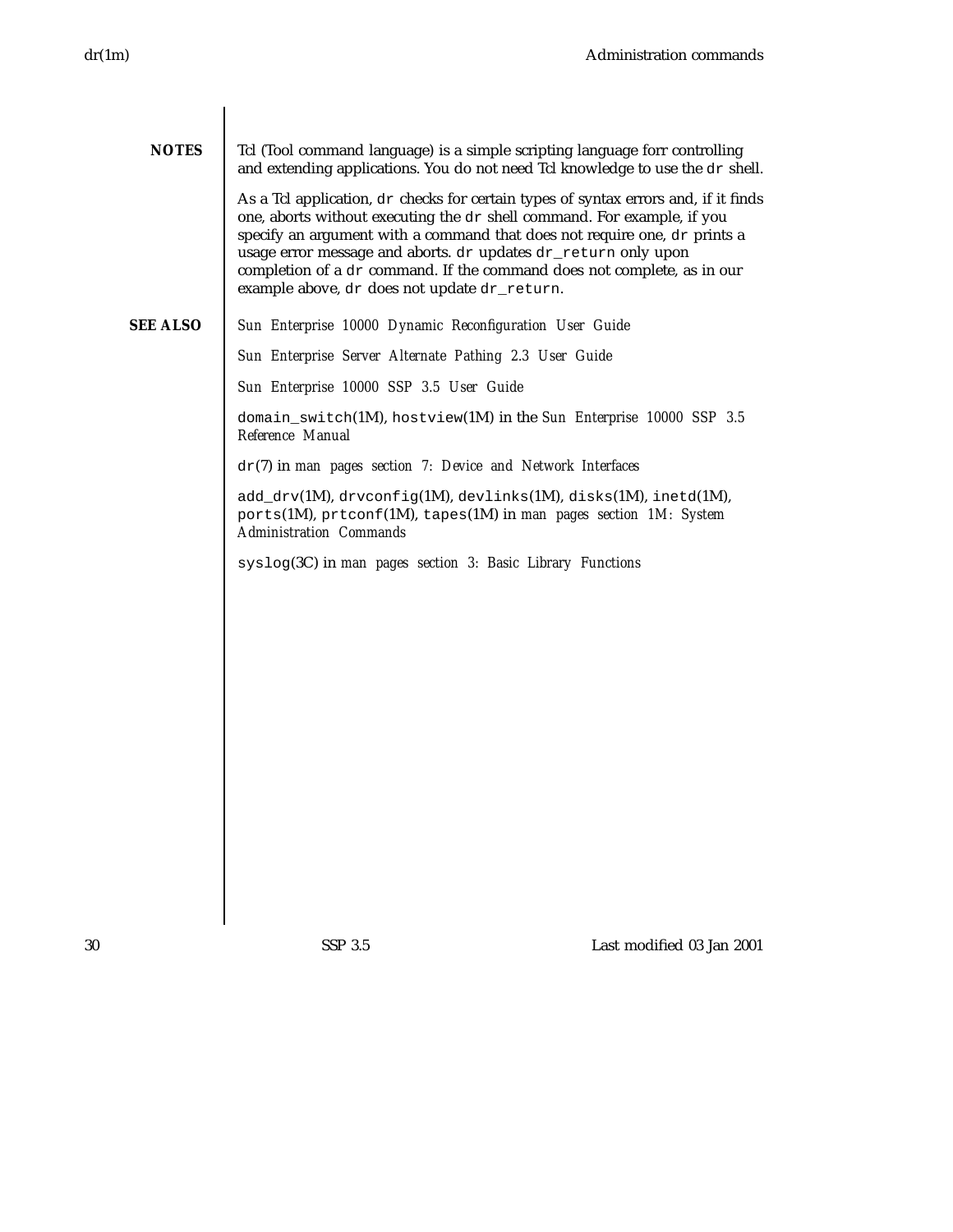| <b>NAME</b>                     | dr.service - low-level DR commands for service providers                                                                                                                                                                                                                                                                                                                                                                                                                                    |
|---------------------------------|---------------------------------------------------------------------------------------------------------------------------------------------------------------------------------------------------------------------------------------------------------------------------------------------------------------------------------------------------------------------------------------------------------------------------------------------------------------------------------------------|
| <b>DESCRIPTION</b>              | The low-level commands described here, which begin with dr_cmd, are<br>available only in the DR shell and are for use by service providers only.<br>Service providers should use them only when they need a finer level of control<br>to debug failing DR operations, or when they cannot access the DR GUI.                                                                                                                                                                                |
|                                 | The DR shell provides commands that directly map to libdr. so function<br>calls. Executing this command set gives the caller a finer level of control over<br>DR operations, but introduces additional risk of error due to fewer safeguards.                                                                                                                                                                                                                                               |
|                                 | Note that DR operations can fail to be denied by the operating system for<br>numerous reasons. Often, specific user action is required to complete a DR<br>sequence. For this reason, Sun cautions against the use of automated DR<br>scripts. The Hostview interface (refer to hostview(1M) in Sun Enterprise<br>10000 SSP 3.5 Reference Manual) is the preferred method of performing DR<br>operations. Use the $dr(1M)$ shell when the GUI-based Hostview application is<br>unavailable. |
|                                 | Note - This command is available only for DR 2.0 domains (that is, domains<br>that use the DR daemon) on the Sun Enterprise 10000 server. You can use<br>domain_status(1M) to determine the DR version running on the domain.                                                                                                                                                                                                                                                               |
| <b>CAUTION</b>                  | Customers should not use these low-level commands, but should access DR<br>through the DR GUI, as described in the Sun Enterprise 10000 Dynamic<br>Reconfiguration User Guide, or by using the high-level DR commands (those<br>without the dr_cmd prefix) described in this reference manual.                                                                                                                                                                                              |
| <b>SHELL</b><br><b>COMMANDS</b> | The low-level shell commands are those that begin with dr_cmd. See<br>Intro(1M).                                                                                                                                                                                                                                                                                                                                                                                                            |
| <b>EXIT STATUS</b>              | The DR shell low-level command set generally returns an exit code in the<br>dr_return global variable. Upon return from each of the DR commands, this<br>variable can be tested for success or failure.                                                                                                                                                                                                                                                                                     |
|                                 | Note - Tcl parsing errors prevent DR commands from running which, in turn,<br>leaves dr_return uninitialized. In such cases, the dr_return error code is<br>meaningless. See $dr(1M)$ for more information concerning return codes.                                                                                                                                                                                                                                                         |
|                                 |                                                                                                                                                                                                                                                                                                                                                                                                                                                                                             |

 $\text{Last modified 03 Jan 2001} \qquad \qquad \text{SSP 3.5} \qquad \qquad \text{31}$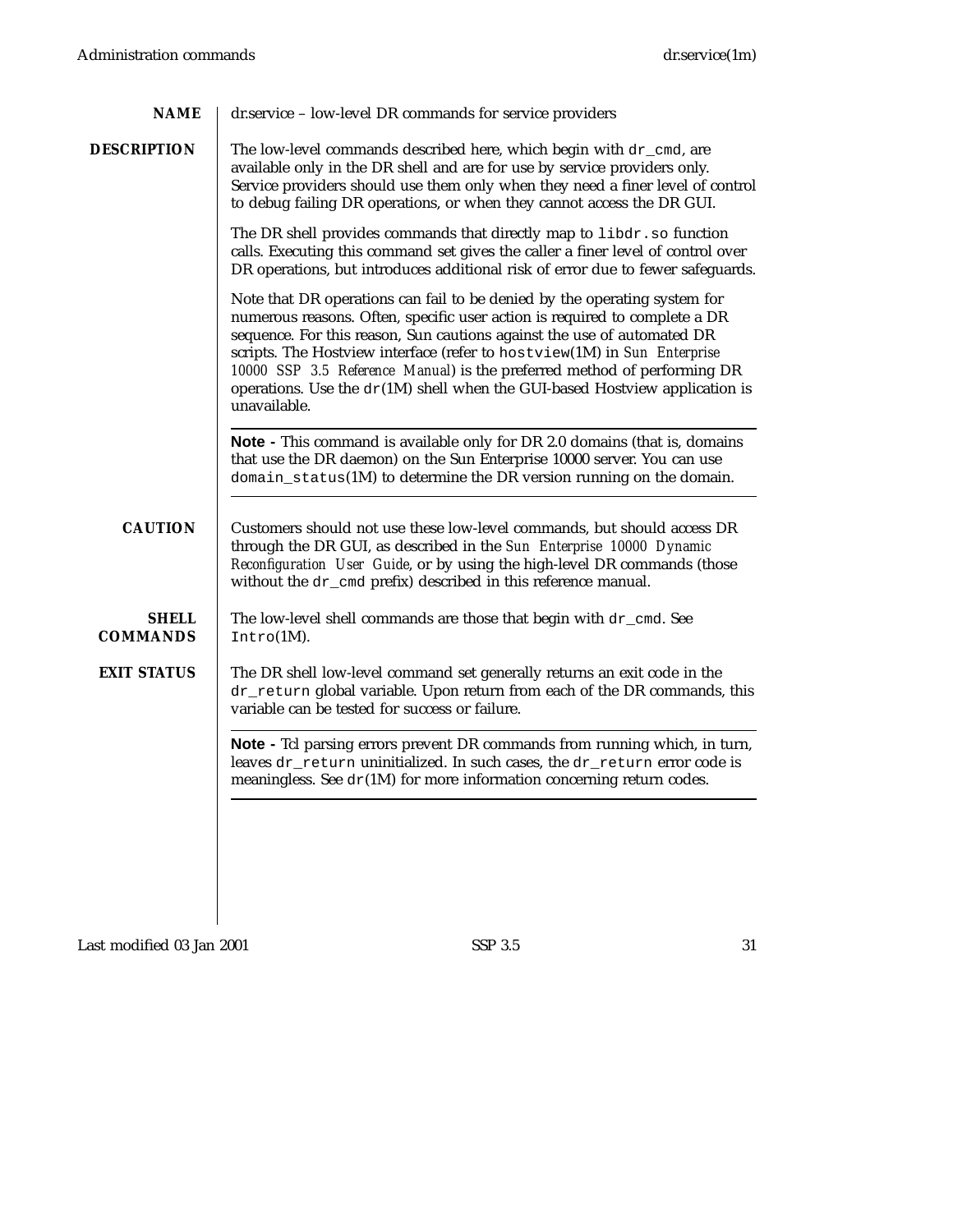| <b>NAME</b>        | dr_cmd_a_attach - abort DR attach system board operation                                                                                                                                                                                                                                                                                           |
|--------------------|----------------------------------------------------------------------------------------------------------------------------------------------------------------------------------------------------------------------------------------------------------------------------------------------------------------------------------------------------|
| <b>SYNOPSIS</b>    | dr_cmd_a_attach sb                                                                                                                                                                                                                                                                                                                                 |
| <b>CAUTION</b>     | Do not use this command, which runs in the DR shell; it is included here only<br>for completeness. Instead, use abort_attach(1M), which performs the same<br>functions, but with the added security of safeguards and checks.                                                                                                                      |
| <b>DESCRIPTION</b> | If abort_attach(1M) were unavailable for some reason, you could run<br>dr_cmd_init_attach(1M) and before the board has been completely<br>attached by using the dr_cmd_c_attach(1M). dr_cmd_a_attach returns<br>the board to the state it was in prior to the dr_cmd_init_attach(1M)<br>operation; that is, present, powered-on, and in no domain. |
|                    | dr_cmd_a_attach instructs the operating system running on the target<br>domain to abandon the in-progress attach operation, removes the system<br>board from the domain_config file, and resets the shared memory mask<br>registers and board domain mask registers on the centerplane.                                                            |
|                    | Some conditions that are transparent to the user may cause an abort failure.<br>Therefore, if dr_cmd_a_attach fails to complete the abort successfully, try<br>executing it again at a later time.                                                                                                                                                 |
|                    | Note - This command is available only for DR 2.0 domains (that is, domains<br>that use the DR daemon) on the Sun Enterprise 10000 server. You can use<br>domain_status(1M) to determine the DR version running on the domain.                                                                                                                      |
| <b>OPERANDS</b>    | The following operand is supported.<br>The system board number (0 to 15) for the abort attach<br>sb<br>operation                                                                                                                                                                                                                                   |
| <b>DIAGNOSTICS</b> | See DIAGNOSTICS on abort_attach(1M).                                                                                                                                                                                                                                                                                                               |
| <b>EXIT STATUS</b> | If abort_attach(1M) succeeds it returns a 0 result code in the $dr$ _return<br>global variable. If it fails, it returns a 1 and displays diagnostic messages.                                                                                                                                                                                      |
|                    | Note - Tcl parsing errors prevent DR commands from running which, in turn,<br>leaves dr_return uninitialized. In such cases, the dr_return error code is<br>meaningless. See $dr(1M)$ for more information concerning return codes.                                                                                                                |
| <b>SEE ALSO</b>    | $dr(1M)$ , $dr_{end\_init\_attach(1M)$ , $dr_{end\_c\_attach(1M)}$                                                                                                                                                                                                                                                                                 |
|                    |                                                                                                                                                                                                                                                                                                                                                    |

32 SSP 3.5 Last modified 03 Jan 2001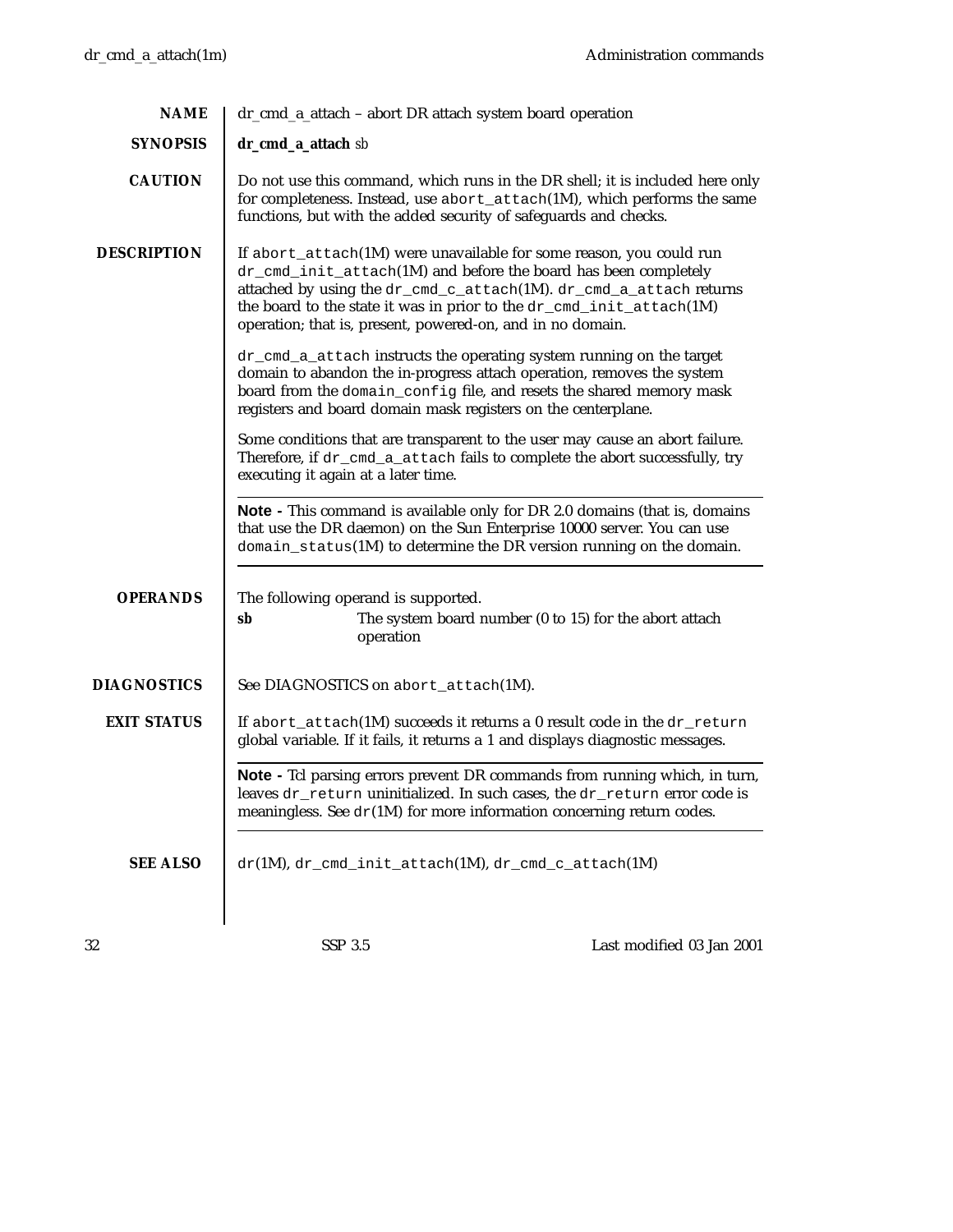| <b>NAME</b>        | dr_cmd_a_detach - abort DR detach system board operation                                                                                                                                                                            |
|--------------------|-------------------------------------------------------------------------------------------------------------------------------------------------------------------------------------------------------------------------------------|
| <b>SYNOPSIS</b>    | dr_cmd_a_detach sb                                                                                                                                                                                                                  |
| <b>CAUTION</b>     | Do not use this command, which runs in the DR shell; it is included here only<br>for completeness. Instead, use abort_attach(1M), which performs the same<br>functions, but with the added security of safeguards and checks.       |
| <b>DESCRIPTION</b> | You can run dr_cmd_a_detach after draining a system board by using<br>dr_cmd_drain(1M), but before that board has been completely detached.                                                                                         |
|                    | Note - This command is available only for DR 2.0 domains (that is, domains<br>that use the DR daemon) on the Sun Enterprise 10000 server. You can use<br>domain_status(1M) to determine the DR version running on the domain.       |
| <b>OPERANDS</b>    | The following operand is supported:<br>sb<br>The board number (0 to 15) of the system board whose<br>detach is being aborted.                                                                                                       |
| <b>DIAGNOSTICS</b> | See DIAGNOSTICS in abort_detach(1M).                                                                                                                                                                                                |
| <b>EXIT STATUS</b> | If $dr\_cmd\_a\_detach$ succeeds it returns a 0 result code in the $dr\_return$<br>global variable. If it fails, it returns a 1 and displays diagnostic messages.                                                                   |
|                    | Note - Tcl parsing errors prevent DR commands from running which, in turn,<br>leaves dr_return uninitialized. In such cases, the dr_return error code is<br>meaningless. See $dr(1M)$ for more information concerning return codes. |
| <b>SEE ALSO</b>    | $dr(1M)$ , $dr\_cmd\_drain(1M)$                                                                                                                                                                                                     |
|                    |                                                                                                                                                                                                                                     |
|                    |                                                                                                                                                                                                                                     |
|                    |                                                                                                                                                                                                                                     |

Last modified 03 Jan 2001 SSP 3.5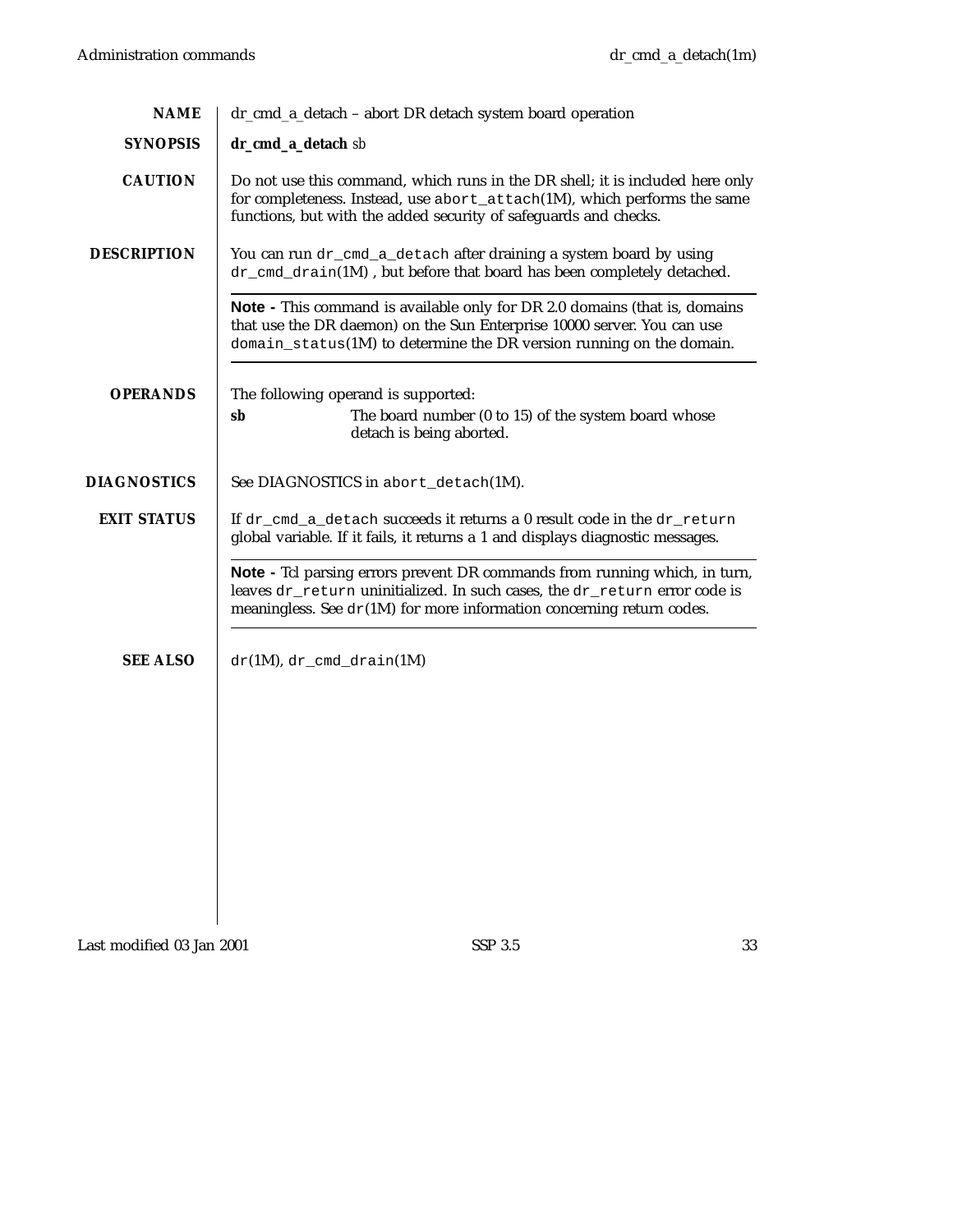| <b>NAME</b>        | dr_cmd_auto_config - run Solaris reconfig sequence on target domain                                                                                                                                                                                                                                                              |
|--------------------|----------------------------------------------------------------------------------------------------------------------------------------------------------------------------------------------------------------------------------------------------------------------------------------------------------------------------------|
| <b>SYNOPSIS</b>    | dr_cmd_auto_config                                                                                                                                                                                                                                                                                                               |
| <b>CAUTION</b>     | Do not use this command, use $reconfig(1M)$ instead. Only authorized service<br>providers should use dr_cmd_auto_config, which runs in the DR shell, and<br>only when they cannot use $\text{reconfig}(1M)$ . Performing this operation may<br>cause device files to be remapped and known devices to be renamed.                |
|                    | Note - As of the Solaris 8 GA release, manual reconfiguration is not needed. A<br>new DDI subsystem, devf sadm, completes all of the reconfiguration tasks.                                                                                                                                                                      |
| <b>DESCRIPTION</b> | The system administrator would normally run $dr\_cmd\_auto\_config$ after a<br>new system board has been attached to a running domain to make the devices<br>on the boards available immediately. The automatic configuration of the Solaris<br>operating environment consists of the following commands, in the order<br>shown: |
|                    | $\alpha$ drvconfig(1M), devlinks(1M), disks(1M), and tapes(1M).                                                                                                                                                                                                                                                                  |
|                    | Note - This command is available only for DR 2.0 domains (that is, domains<br>that use the DR daemon) on the Sun Enterprise 10000 server. You can use<br>domain_status(1M) to determine the DR version running on the domain.                                                                                                    |
| <b>DIAGNOSTICS</b> | See DIAGNOSTICS in the reconfig(1M) man page.                                                                                                                                                                                                                                                                                    |
| <b>EXIT STATUS</b> | If dr_cmd_auto_config succeeds it returns a 0 result code in the<br>dr_return global variable. If it fails, it returns a 1.                                                                                                                                                                                                      |
|                    | <b>Note -</b> Tcl parsing errors prevent DR commands from running which, in turn,<br>leaves dr_return uninitialized. In such cases, the dr_return error code is<br>meaningless. See $dr(1M)$ for more information concerning return codes.                                                                                       |
| <b>SEE ALSO</b>    | $reconfig(1M)$ in this reference manual                                                                                                                                                                                                                                                                                          |
|                    | $drvconfig(1M)$ , devlinks $(1M)$ , disks $(1M)$ , dr_daemon $(1M)$ , ports $(1M)$ ,<br>tapes(1M) in man pages section 1M: System Administration Commands                                                                                                                                                                        |
|                    |                                                                                                                                                                                                                                                                                                                                  |
|                    |                                                                                                                                                                                                                                                                                                                                  |
|                    |                                                                                                                                                                                                                                                                                                                                  |

34 SSP 3.5 Last modified 03 Jan 2001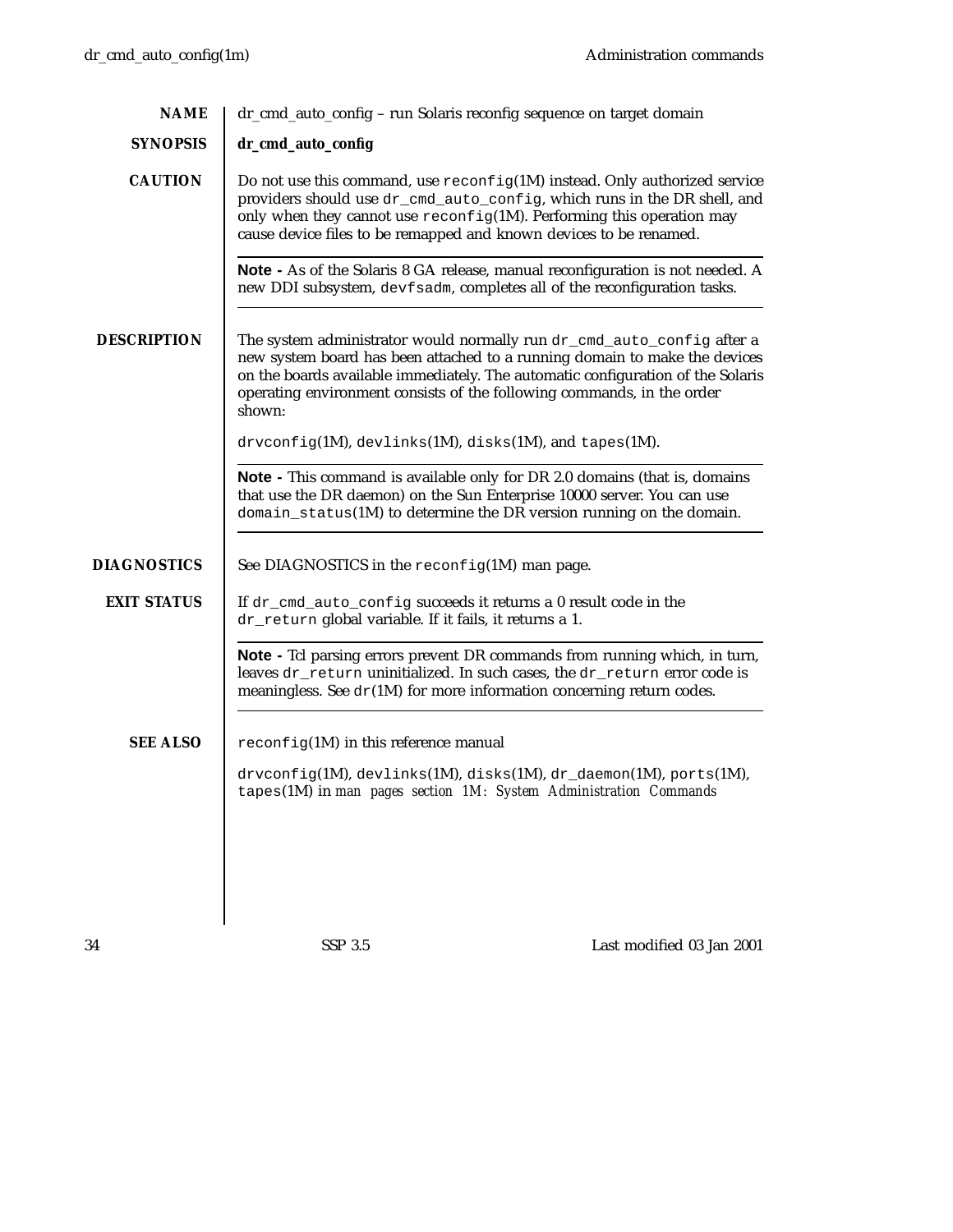| <b>NAME</b>        | dr_cmd_c_attach - complete DR attach system board operation                                                                                                                                                                                                                                                                                                                                                                                                                                                                                                                             |
|--------------------|-----------------------------------------------------------------------------------------------------------------------------------------------------------------------------------------------------------------------------------------------------------------------------------------------------------------------------------------------------------------------------------------------------------------------------------------------------------------------------------------------------------------------------------------------------------------------------------------|
| <b>SYNOPSIS</b>    | dr_cmd_c_attach sb                                                                                                                                                                                                                                                                                                                                                                                                                                                                                                                                                                      |
| <b>CAUTION</b>     | Do not use this command, which runs in the DR shell; it is included here only<br>for completeness, and is dangerous. Instead, use complete_attach(1M),<br>which performs the same functions, but with the added security of safeguards<br>and checks.                                                                                                                                                                                                                                                                                                                                   |
| <b>DESCRIPTION</b> | dr_cmd_c_attach completes the DR attach board operation started by<br>dr_cmd_init_attach(1M). The designated system board should already<br>have been successfully Init Attached via dr_cmd_init_attach(1M). The<br>complete attach operation causes the operating system on the target domain to<br>dynamically add the resources from this system board (processors, memory,<br>and I/O devices) to the running system. If a problem occurs, preventing<br>attachment of any device present on the board, the problem is logged in the<br>system message buffer of the target domain. |
|                    | Note - This command is available only for DR 2.0 domains (that is, domains<br>that use the DR daemon) on the Sun Enterprise 10000 server. You can use<br>domain_status(1M) to determine the DR version running on the domain.                                                                                                                                                                                                                                                                                                                                                           |
| <b>OPERANDS</b>    | The following operand is supported.<br>The board number (0 to 15) of the system board being<br>sb<br>attached                                                                                                                                                                                                                                                                                                                                                                                                                                                                           |
| <b>DIAGNOSTICS</b> | See DIAGNOSTICS on the complete_attach(1M) man page.                                                                                                                                                                                                                                                                                                                                                                                                                                                                                                                                    |
| <b>EXIT STATUS</b> | If dr_cmd_c_attach succeeds it returns a 0 result code in the dr_return<br>global variable. If it fails, it returns a 1 and displays diagnostic messages.                                                                                                                                                                                                                                                                                                                                                                                                                               |
|                    | Note - Tcl parsing errors prevent DR commands from running which, in turn,<br>leaves dr_return uninitialized. In such cases, the dr_return error code is<br>meaningless. See $dr(1M)$ for more information concerning return codes.                                                                                                                                                                                                                                                                                                                                                     |
| <b>SEE ALSO</b>    | $dr(1M)$ , $dr\_cmd\_init\_attack(1M)$                                                                                                                                                                                                                                                                                                                                                                                                                                                                                                                                                  |
|                    |                                                                                                                                                                                                                                                                                                                                                                                                                                                                                                                                                                                         |

 $\text{Last modified 03 Jan 2001} \qquad \qquad \text{SSP 3.5} \qquad \qquad \text{35}$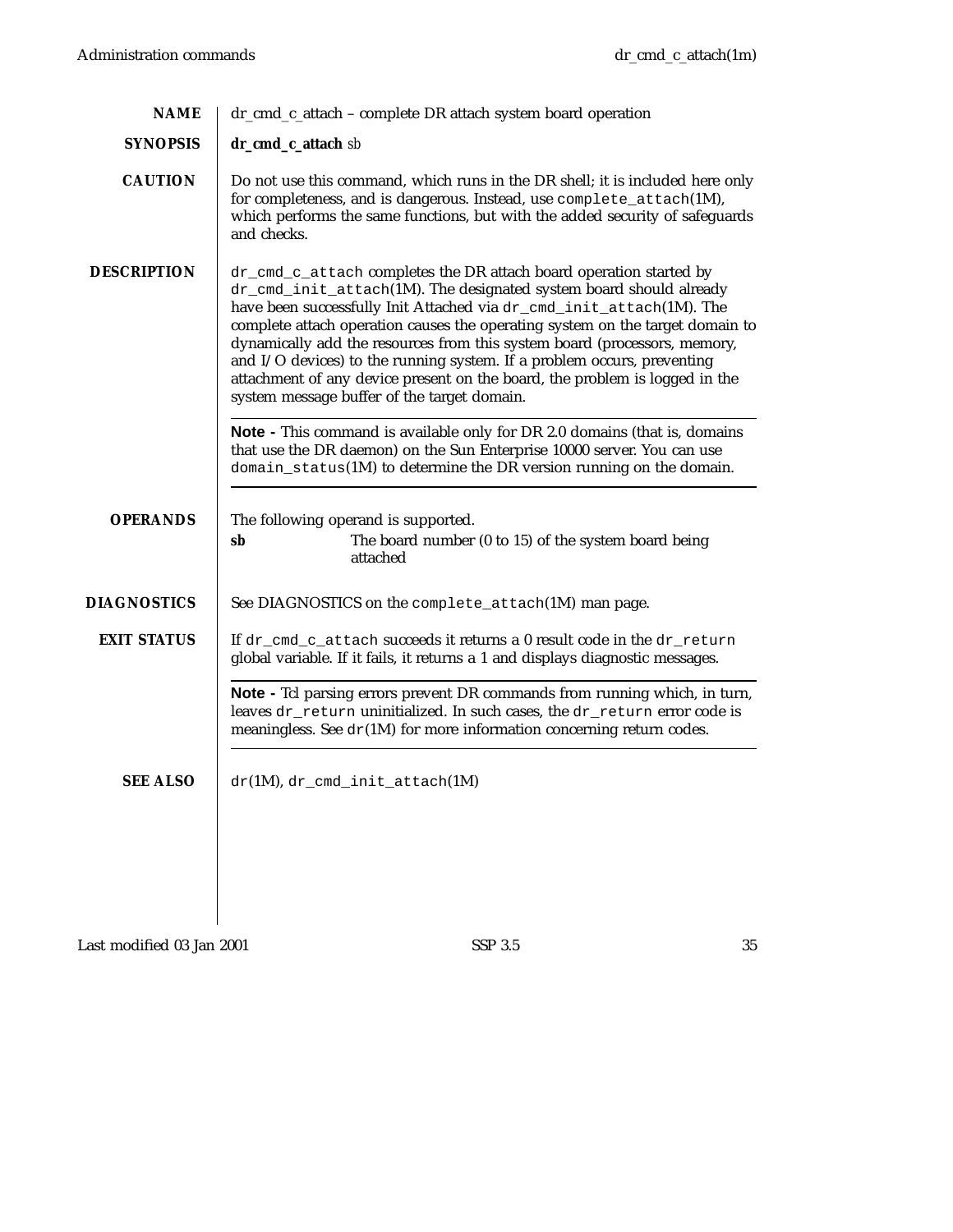| <b>NAME</b>        | dr_cmd_c_detach - complete DR detach system board operation                                                                                                                                                                                                                                                                                                          |
|--------------------|----------------------------------------------------------------------------------------------------------------------------------------------------------------------------------------------------------------------------------------------------------------------------------------------------------------------------------------------------------------------|
| <b>SYNOPSIS</b>    | dr_cmd_c_detach sb                                                                                                                                                                                                                                                                                                                                                   |
| <b>CAUTION</b>     | Do not use this command, which runs in the DR shell; it is included here only<br>for completeness, and is dangerous. Instead, use complete_detach(1M),<br>which performs the same functions, but with the added security of safeguards<br>and checks.                                                                                                                |
| <b>DESCRIPTION</b> | dr_cmd_c_detach completes a DR detach board operation. The designated<br>system board should already have been drained via dr_cmd_drain(1M).                                                                                                                                                                                                                         |
|                    | You can detach a system board only when none of its devices is in use. DR<br>automatically terminates the use of memory, processors (in almost all cases),<br>and network devices on the board. But the administrator must make certain<br>that all use of the I/O devices has ceased. You can use drshow(1M) to list the<br>devices in use on a given system board. |
|                    | <b>Note -</b> This command is available only for DR 2.0 domains (that is, domains<br>that use the DR daemon) on the Sun Enterprise 10000 server. You can use<br>domain_status(1M) to determine the DR version running on the domain.                                                                                                                                 |
| <b>OPERANDS</b>    | The following operand is supported.<br>The board number (0 to 15) of the system board being<br>sb<br>detached                                                                                                                                                                                                                                                        |
| <b>DIAGNOSTICS</b> | See DIAGNOSTICS on complete_detach(1M).                                                                                                                                                                                                                                                                                                                              |
| <b>EXIT STATUS</b> | If dr_cmd_c_attach succeeds it returns a 0 result code in the dr_return<br>global variable. If it fails, it returns a 1 and displays diagnostic messages.                                                                                                                                                                                                            |
|                    | Note - Tcl parsing errors prevent DR commands from running which, in turn,<br>leaves dr_return uninitialized. In such cases, the dr_return error code is<br>meaningless. See $dr(1M)$ for more information concerning return codes.                                                                                                                                  |
| <b>SEE ALSO</b>    | $dr(1M)$ , $dr_{cmd}drain(1M)$                                                                                                                                                                                                                                                                                                                                       |
|                    |                                                                                                                                                                                                                                                                                                                                                                      |
|                    |                                                                                                                                                                                                                                                                                                                                                                      |
|                    |                                                                                                                                                                                                                                                                                                                                                                      |

36 SSP 3.5 Last modified 03 Jan 2001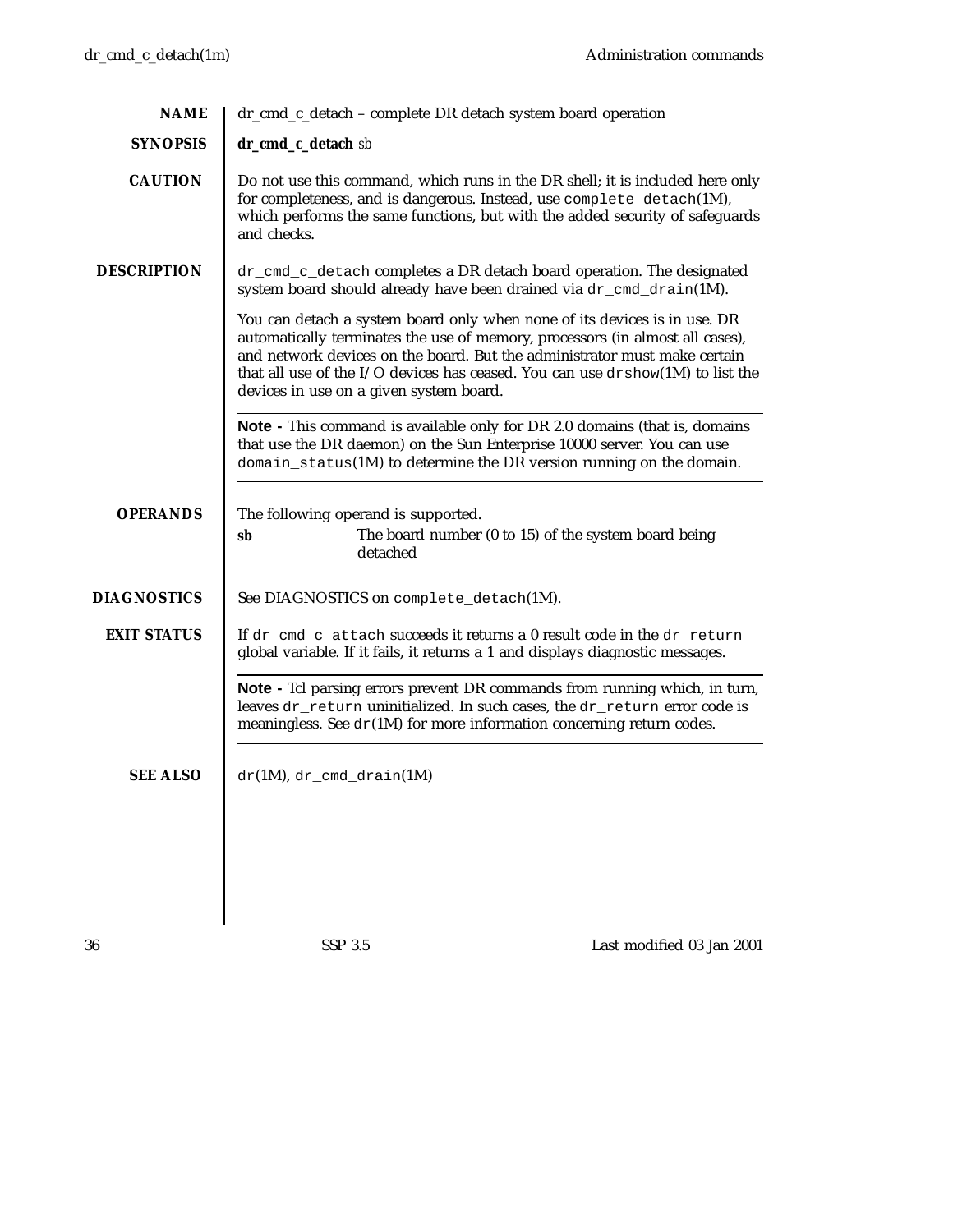| <b>NAME</b>        | dr_cmd_c_f_detach - force completion of DR detach system board operation                                                                                                                                                                                                                                                                                                                                                                                                                     |
|--------------------|----------------------------------------------------------------------------------------------------------------------------------------------------------------------------------------------------------------------------------------------------------------------------------------------------------------------------------------------------------------------------------------------------------------------------------------------------------------------------------------------|
| <b>SYNOPSIS</b>    | dr_cmd_c_f_detach sb                                                                                                                                                                                                                                                                                                                                                                                                                                                                         |
| <b>CAUTION</b>     | Do not use this command, which runs in the DR shell; it is included here only<br>for completeness, and is dangerous. Instead, use complete_detach(1M),<br>which performs the same functions, but with the added security of safeguards<br>and checks.                                                                                                                                                                                                                                        |
| <b>DESCRIPTION</b> | dr_cmd_c_f_detach completes a DR detach board operation, using a<br>forcible domain quiesce. See the CAUTION, above. Use this command when<br>you need to force the system to complete a detach operation, when the system<br>board to be detached contains unsafe devices that are open, but not in use.<br>Refer to the Sun Enterprise 10000 Dynamic Reconfiguration User Guide for<br>more information about system quiesce and ways to increase the safety of this<br>dangerous command. |
|                    | <b>Note -</b> This command is available only for DR 2.0 domains (that is, domains<br>that use the DR daemon) on the Sun Enterprise 10000 server. You can use<br>domain_status(1M) to determine the DR version running on the domain.                                                                                                                                                                                                                                                         |
| <b>OPERANDS</b>    | The following operand is supported.<br>sb<br>The board number (0 to 15) of the system board to be<br>detached                                                                                                                                                                                                                                                                                                                                                                                |
| <b>DIAGNOSTICS</b> | See DIAGNOSTICS on the complete_detach(1M) man page.                                                                                                                                                                                                                                                                                                                                                                                                                                         |
| <b>EXIT STATUS</b> | If dr_cmd_c_f_detach succeeds it returns a 0 result code in the dr_return<br>global variable. If it fails, it returns a 1 and displays diagnostic messages.                                                                                                                                                                                                                                                                                                                                  |
|                    | Note - Tcl parsing errors prevent DR commands from running which, in turn,<br>leaves dr_return uninitialized. In such cases, the dr_return error code is<br>meaningless. See $dr(1M)$ for more information concerning return codes.                                                                                                                                                                                                                                                          |
| <b>SEE ALSO</b>    | $dr(1M)$ , $dr\_cmd\_drain(1M)$                                                                                                                                                                                                                                                                                                                                                                                                                                                              |
|                    |                                                                                                                                                                                                                                                                                                                                                                                                                                                                                              |
|                    |                                                                                                                                                                                                                                                                                                                                                                                                                                                                                              |
|                    |                                                                                                                                                                                                                                                                                                                                                                                                                                                                                              |

 $\begin{tabular}{c} Last modified 03 Jan 2001 \end{tabular} \begin{tabular}{c} \hspace{1.2cm} SSP 3.5 \end{tabular} \end{tabular} \begin{tabular}{c} \hspace{1.2cm} $37$ \end{tabular}$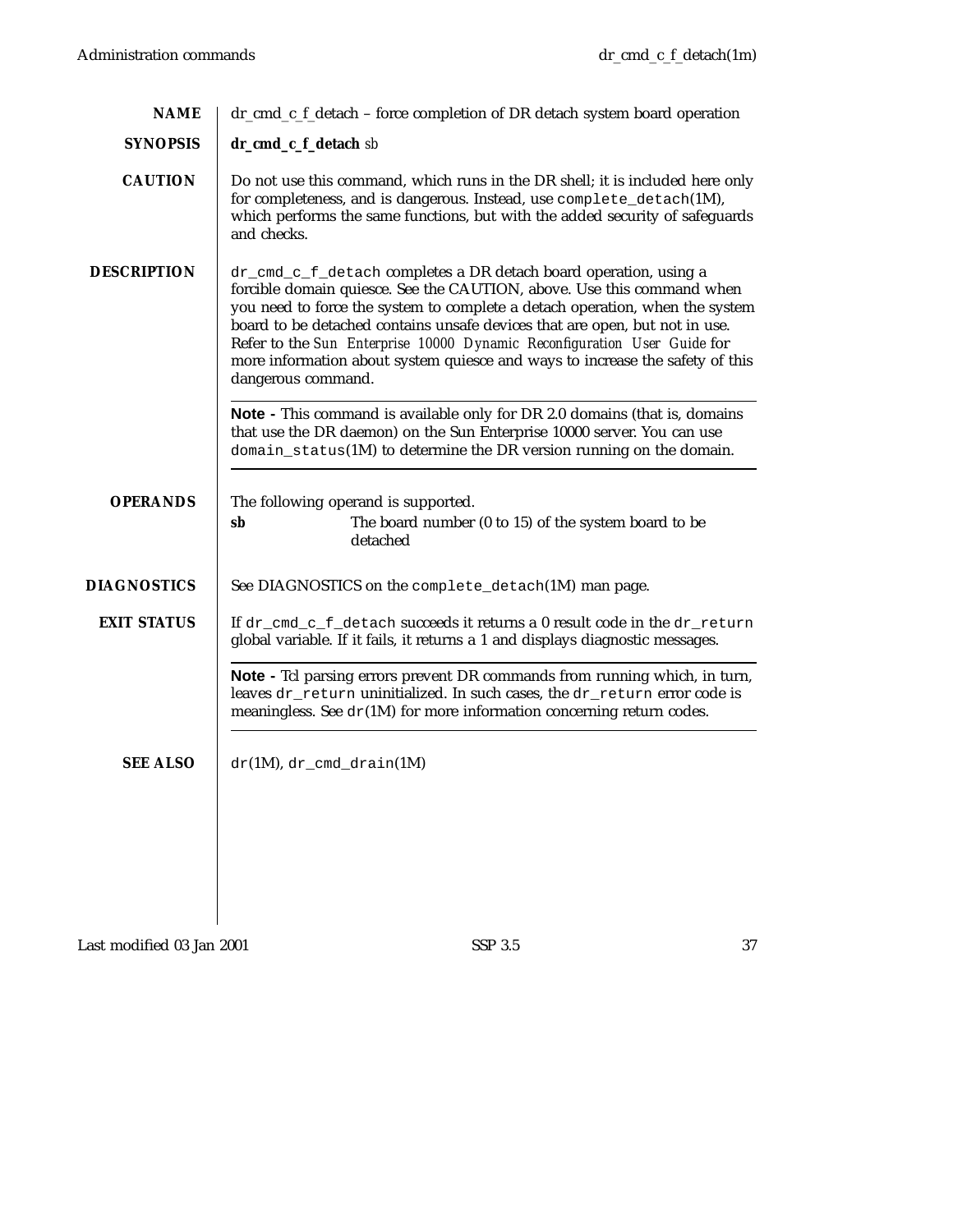| <b>NAME</b>        | dr_cmd_cpu_info - show processors on a system board in Tcl encoding                                                                                                                                                                  |
|--------------------|--------------------------------------------------------------------------------------------------------------------------------------------------------------------------------------------------------------------------------------|
| <b>SYNOPSIS</b>    | dr_cmd_cpu_info sb                                                                                                                                                                                                                   |
| <b>CAUTION</b>     | This command, which runs in the DR shell, produces output in a form suitable<br>for the drview(1M) application, not the interactive user.                                                                                            |
| <b>DESCRIPTION</b> | dr_cmd_cpu_info queries the target domain and produces a list of the<br>processors attached to the specified system board. This list is returned in a Tcl<br>format, and is used by the drview(1M) application.                      |
|                    | Since the Tcl list is not readily accessible to an interactive user, you should use<br>drshow(1M) instead to acquire processor information.                                                                                          |
|                    | <b>Note -</b> This command is available only for DR 2.0 domains (that is, domains<br>that use the DR daemon) on the Sun Enterprise 10000 server. You can use<br>domain_status(1M) to determine the DR version running on the domain. |
| <b>OPERANDS</b>    | The following operand is supported.<br>The board number (0 to 15) of the target system board<br>sb                                                                                                                                   |
| <b>EXIT STATUS</b> | If dr_cmd_cpu_info succeeds it returns a 0 result code in the dr_return<br>global variable. If it fails, it returns a 1 and displays diagnostic messages.                                                                            |
|                    | Note - Tcl parsing errors prevent DR commands from running which, in turn,<br>leaves dr_return uninitialized. In such cases, the dr_return error code is<br>meaningless. See $dr(1M)$ for more information concerning return codes.  |
| <b>SEE ALSO</b>    | $dr(1M)$ , $dr\_cmd\_mem\_info(1M)$ , $dr\_cmd\_dev\_info(1M)$                                                                                                                                                                       |
|                    |                                                                                                                                                                                                                                      |
|                    |                                                                                                                                                                                                                                      |
|                    |                                                                                                                                                                                                                                      |
|                    |                                                                                                                                                                                                                                      |
|                    |                                                                                                                                                                                                                                      |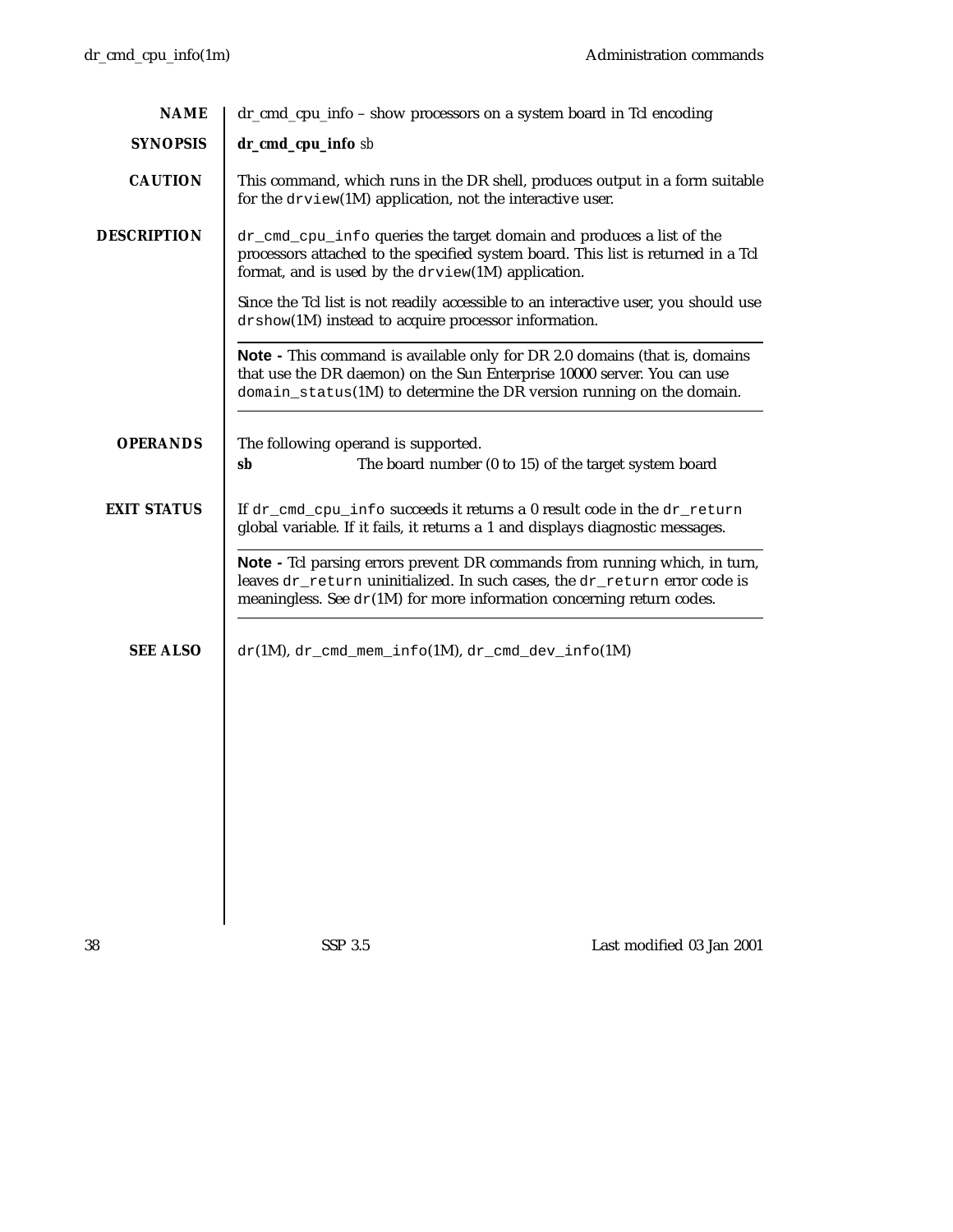| <b>NAME</b>        | dr_cmd_debug - toggle DR library-level debugging                                                                                                                                                                                                                               |  |
|--------------------|--------------------------------------------------------------------------------------------------------------------------------------------------------------------------------------------------------------------------------------------------------------------------------|--|
| <b>SYNOPSIS</b>    | dr_cmd_debug                                                                                                                                                                                                                                                                   |  |
| <b>CAUTION</b>     | Only authorized service providers should use this command, which runs in<br>the DR shell.                                                                                                                                                                                      |  |
| <b>DESCRIPTION</b> | When switched on, dr_cmd_debug provides significantly more detailed<br>information about DR operations performed by using $dr(1M)$ . $dr\_cmd\_delay$<br>is set up as a toggle; execute it once to turn it on, and again to turn it off.<br>Initially, it is set to 0, or off. |  |
|                    | The service provider may find $dr$ cmd debug very useful when diagnosing a<br>DR-related failure. Activate debugging prior to executing any commands<br>related to DR Attach or DR Detach.                                                                                     |  |
|                    | <b>Note -</b> This command is available only for DR 2.0 domains (that is, domains<br>that use the DR daemon) on the Sun Enterprise 10000 server. You can use<br>domain_status(1M) to determine the DR version running on the domain.                                           |  |
| <b>EXIT STATUS</b> | dr_cmd_debug always returns a 0 character in the dr_return global Tcl<br>variable.                                                                                                                                                                                             |  |
| <b>SEE ALSO</b>    | dr(1M)                                                                                                                                                                                                                                                                         |  |
|                    |                                                                                                                                                                                                                                                                                |  |
|                    |                                                                                                                                                                                                                                                                                |  |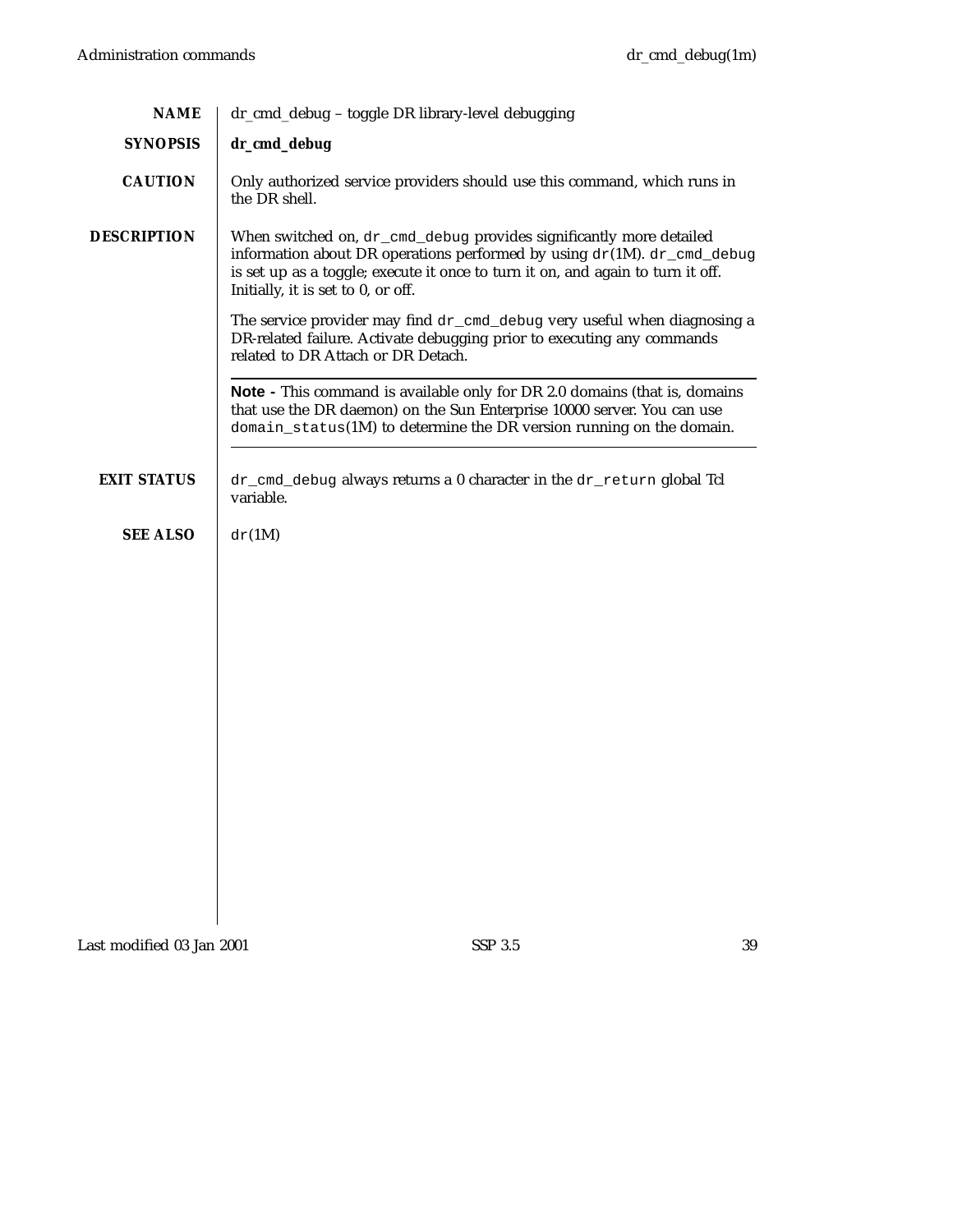| <b>NAME</b>        | dr_cmd_detach_allow - verify a system board can support DR detach                                                                                                                                                                                                           |  |
|--------------------|-----------------------------------------------------------------------------------------------------------------------------------------------------------------------------------------------------------------------------------------------------------------------------|--|
| <b>SYNOPSIS</b>    | dr_cmd_detach_allow sb                                                                                                                                                                                                                                                      |  |
| <b>CAUTION</b>     | Only authorized service providers should use this command, which runs in<br>the DR shell.                                                                                                                                                                                   |  |
| <b>DESCRIPTION</b> | dr_cmd_detach_allow queries the operating system running on the target<br>domain about any conditions that may prevent the system board from being<br>successfully detach. If the board is not detachable, dr_cmd_detach_allow<br>displays one or more diagnostic messages. |  |
|                    | <b>Note -</b> This command is available only for DR 2.0 domains (that is, domains<br>that use the DR daemon) on the Sun Enterprise 10000 server. You can use<br>domain_status(1M) to determine the DR version running on the domain.                                        |  |
| <b>OPERANDS</b>    | The following operand is supported.<br>sb<br>The board number (0 to 15) of the system board to be<br>queried                                                                                                                                                                |  |
| <b>EXIT STATUS</b> | If dr_cmd_detach_allow succeeds it returns a 0 result code in the<br>dr_return global variable. If it fails, it returns a 1.                                                                                                                                                |  |
| <b>SEE ALSO</b>    | dr(1M)                                                                                                                                                                                                                                                                      |  |
|                    |                                                                                                                                                                                                                                                                             |  |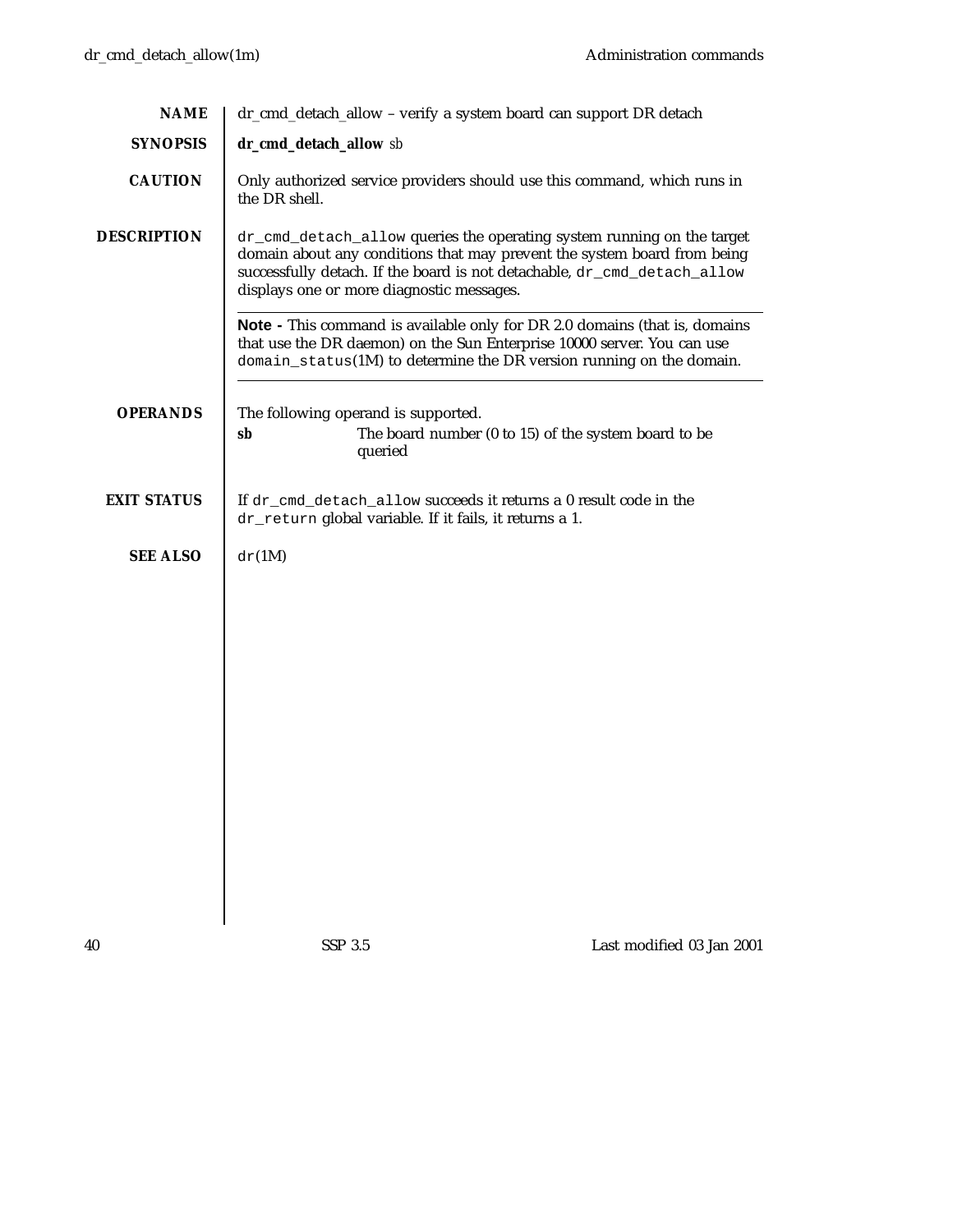| <b>NAME</b>        | dr_cmd_dev_info - show devices on a system board in Tcl list encoding                                                                                                                                                                      |
|--------------------|--------------------------------------------------------------------------------------------------------------------------------------------------------------------------------------------------------------------------------------------|
| <b>SYNOPSIS</b>    | dr_cmd_dev_info sb                                                                                                                                                                                                                         |
| <b>DESCRIPTION</b> |                                                                                                                                                                                                                                            |
|                    | Note - This command, which runs in the DR shell, produces output in a form<br>suitable for the drview(1M) application, not the interactive user. Use<br>$dr$ show $(1M)$ instead to view device information.                               |
|                    | dr_cmd_dev_info checks the target domain for peripheral devices attached<br>to the specified system board and returns the information in a Tcl list<br>encoding, which is used by the drview(1M) application.                              |
|                    | <b>Note -</b> This command is available only for DR 2.0 domains (that is, domains<br>that use the DR daemon) on the Sun Enterprise 10000 server. You can use<br>domain_status(1M) to determine the DR version running on the domain.       |
| <b>OPERANDS</b>    | The following operand is supported.<br>The board number (0 to 15) of the target system board<br>sb                                                                                                                                         |
| <b>EXIT STATUS</b> | If dr_cmd_dev_info succeeds it returns a 0 result code in the dr_return<br>global variable. If it fails, it returns a 1 and displays diagnosic messages.                                                                                   |
|                    | <b>Note -</b> Tcl parsing errors prevent DR commands from running which, in turn,<br>leaves dr_return uninitialized. In such cases, the dr_return error code is<br>meaningless. See $dr(1M)$ for more information concerning return codes. |
| <b>SEE ALSO</b>    | $dr(1M)$ , $dr\_cmd\_cpu\_info(1M)$ , $dr\_cmd\_mem\_info(1M)$                                                                                                                                                                             |
|                    |                                                                                                                                                                                                                                            |
|                    |                                                                                                                                                                                                                                            |
|                    |                                                                                                                                                                                                                                            |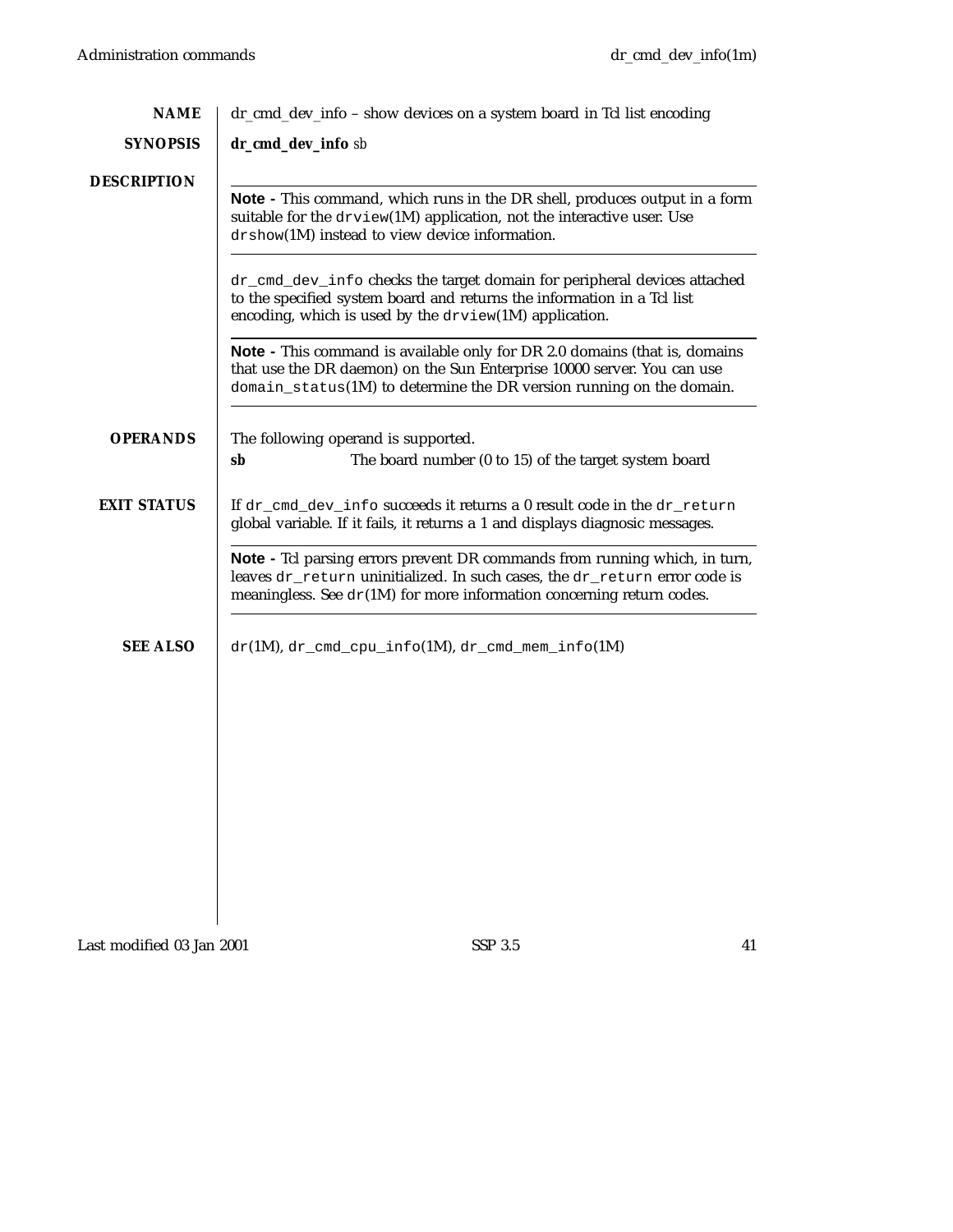| <b>NAME</b>        | dr_cmd_drain - start memory drain on a system board.                                                                                                                                                                                                                                                                                                                                                                                                                                                      |                                                                                                                                                                                                                                            |  |
|--------------------|-----------------------------------------------------------------------------------------------------------------------------------------------------------------------------------------------------------------------------------------------------------------------------------------------------------------------------------------------------------------------------------------------------------------------------------------------------------------------------------------------------------|--------------------------------------------------------------------------------------------------------------------------------------------------------------------------------------------------------------------------------------------|--|
| <b>SYNOPSIS</b>    | dr_cmd_drain sb                                                                                                                                                                                                                                                                                                                                                                                                                                                                                           |                                                                                                                                                                                                                                            |  |
| <b>CAUTION</b>     | This command, which runs in the DR shell, is dangerous; do not use it. It is<br>included here only for completeness. Instead, use the drain(1M) command,<br>which performs the same functions, but with the added security of safeguards<br>and checks.                                                                                                                                                                                                                                                   |                                                                                                                                                                                                                                            |  |
| <b>DESCRIPTION</b> | dr_cmd_drain determines the best way to vacate memory physically located<br>on the designated system board. It may simply flush the memory, or copy it to<br>memory available on another system board in the same domain. If a suitable<br>target memory for the memory copy is not available when the dr_cmd_drain<br>command is invoked, the request is denied. If the unavailability is due to<br>run-time conditions and system load, you should retry the dr_cmd_drain<br>operation at a later time. |                                                                                                                                                                                                                                            |  |
|                    | man page in the Sun Enterprise 10000 SSP 3.5 Reference Manual.                                                                                                                                                                                                                                                                                                                                                                                                                                            | The dr_cmd_drain operation also removes the system board from the board<br>list in the domain_config(4) file on the SSP. (Refer to the domain_config(4)                                                                                    |  |
|                    | monitor its progress.                                                                                                                                                                                                                                                                                                                                                                                                                                                                                     | dr_cmd_drain begins execution, then quickly exits. Use drshow(1M) to                                                                                                                                                                       |  |
|                    |                                                                                                                                                                                                                                                                                                                                                                                                                                                                                                           | Note - This command is available only for DR 2.0 domains (that is, domains<br>that use the DR daemon) on the Sun Enterprise 10000 server. You can use<br>domain_status(1M) to determine the DR version running on the domain.              |  |
| <b>OPERANDS</b>    | The following operand is supported.<br>sb<br>drained                                                                                                                                                                                                                                                                                                                                                                                                                                                      | The board number (0 to 15) of the system board to be                                                                                                                                                                                       |  |
| <b>DIAGNOSTICS</b> | See DIAGNOSTICS on drain(1M).                                                                                                                                                                                                                                                                                                                                                                                                                                                                             |                                                                                                                                                                                                                                            |  |
| <b>EXIT STATUS</b> | If dr_cmd_drain succeeds it returns a 0 result code in the dr_return global<br>variable. If it fails, it returns a 1 and displays diagnosic messages.                                                                                                                                                                                                                                                                                                                                                     |                                                                                                                                                                                                                                            |  |
|                    |                                                                                                                                                                                                                                                                                                                                                                                                                                                                                                           | <b>Note -</b> Tcl parsing errors prevent DR commands from running which, in turn,<br>leaves dr_return uninitialized. In such cases, the dr_return error code is<br>meaningless. See $dr(1M)$ for more information concerning return codes. |  |
| <b>SEE ALSO</b>    | $dr\_cmd\_mem\_info(1M)$                                                                                                                                                                                                                                                                                                                                                                                                                                                                                  |                                                                                                                                                                                                                                            |  |
| 42                 | SSP 3.5                                                                                                                                                                                                                                                                                                                                                                                                                                                                                                   | Last modified 03 Jan 2001                                                                                                                                                                                                                  |  |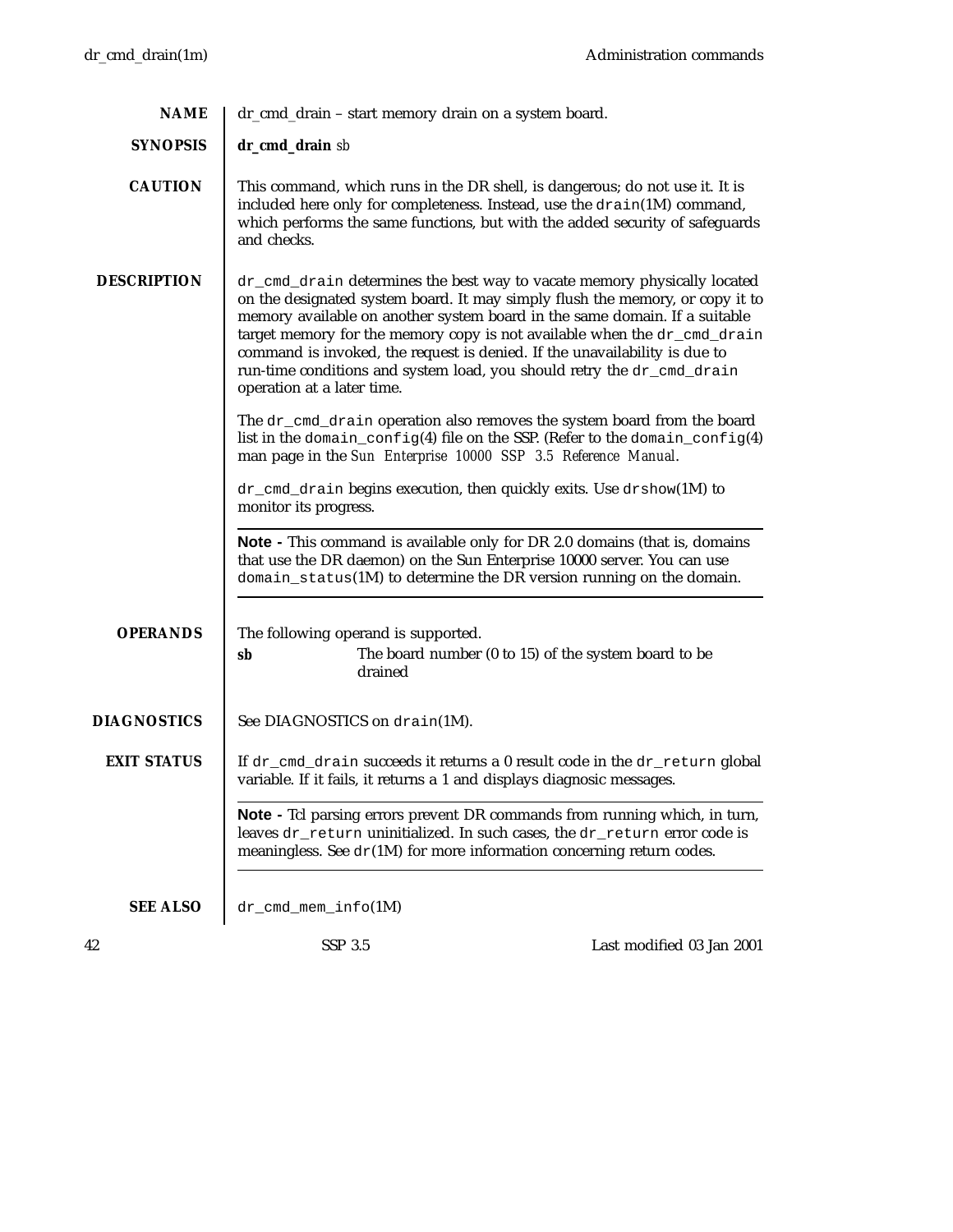| <b>NAME</b>        | dr_cmd_drain_status - show state of in-progress memory drain.                                                                                                                                                                              |
|--------------------|--------------------------------------------------------------------------------------------------------------------------------------------------------------------------------------------------------------------------------------------|
| <b>SYNOPSIS</b>    | dr_cmd_drain_status sb                                                                                                                                                                                                                     |
| <b>CAUTION</b>     | Only authorized service providers should use this command, which runs in<br>the DR shell.                                                                                                                                                  |
| <b>DESCRIPTION</b> | Use dr_cmd_drain_status to monitor a drain-in-progress. It displays a<br>table of current information about the drain. DR cannot complete a detach<br>until all the memory on a system board has been successfully drained.                |
|                    | Note - This command is available only for DR 2.0 domains (that is, domains<br>that use the DR daemon) on the Sun Enterprise 10000 server. You can use<br>domain_status(1M) to determine the DR version running on the domain.              |
| <b>OPERANDS</b>    | The following operand is supported.<br>sb<br>The board number (0 to 15) of the system board being<br>drained                                                                                                                               |
| <b>EXIT STATUS</b> | If dr_cmd_drain_status succeeds it returns a 0 result code in the<br>dr_return global variable. If it fails, it returns a 1.                                                                                                               |
|                    | <b>Note -</b> Tcl parsing errors prevent DR commands from running which, in turn,<br>leaves dr_return uninitialized. In such cases, the dr_return error code is<br>meaningless. See $dr(1M)$ for more information concerning return codes. |
| <b>SEE ALSO</b>    | dr(1M)                                                                                                                                                                                                                                     |
|                    |                                                                                                                                                                                                                                            |
|                    |                                                                                                                                                                                                                                            |
|                    |                                                                                                                                                                                                                                            |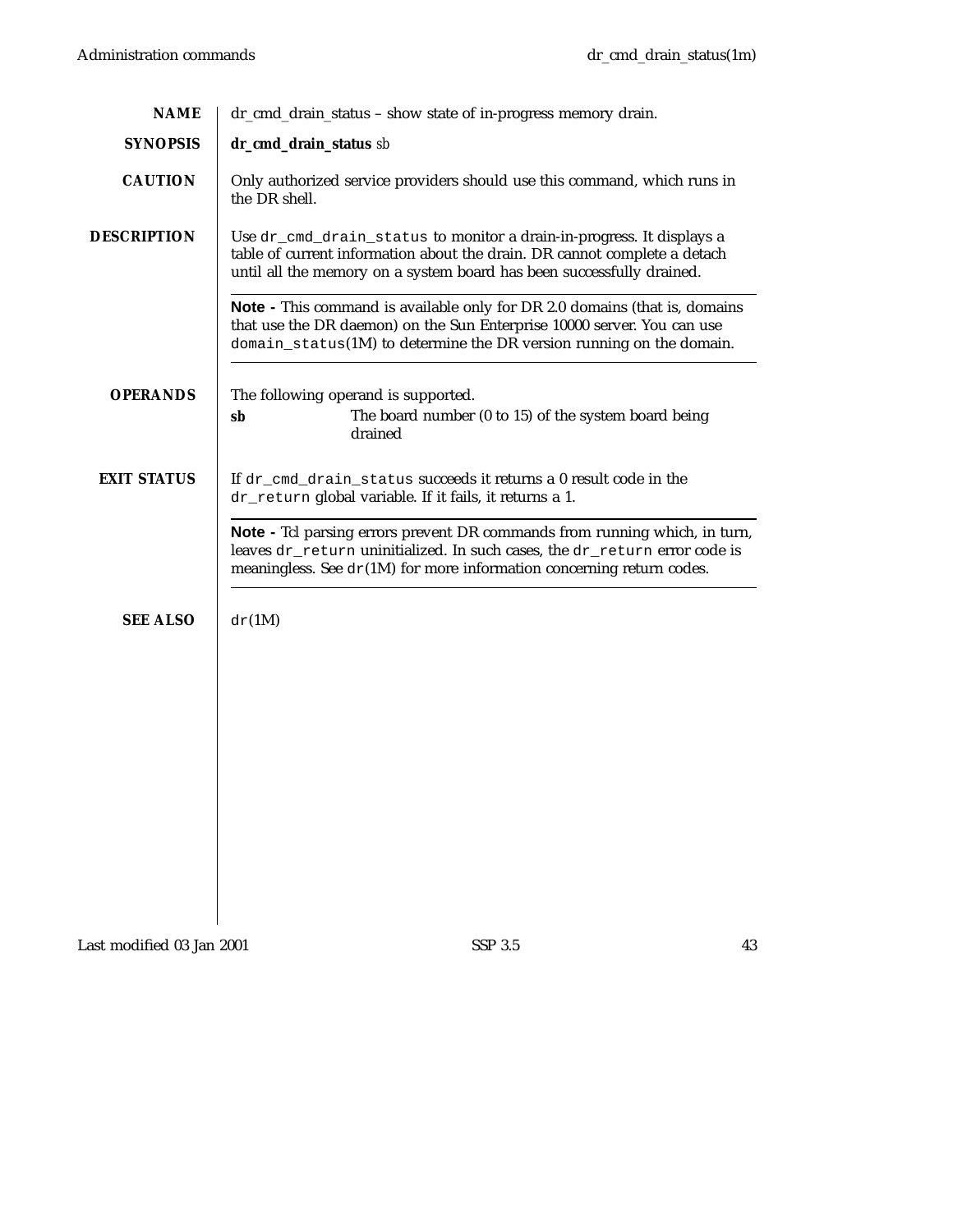| <b>NAME</b>        | dr_cmd_eligible_attach - verify a system board is eligible for DR attach                                                                                                                                                                                                                                          |                                                                                                                                                                                                                                                                                                                                             |
|--------------------|-------------------------------------------------------------------------------------------------------------------------------------------------------------------------------------------------------------------------------------------------------------------------------------------------------------------|---------------------------------------------------------------------------------------------------------------------------------------------------------------------------------------------------------------------------------------------------------------------------------------------------------------------------------------------|
| <b>SYNOPSIS</b>    | dr_cmd_eligible_attach sb                                                                                                                                                                                                                                                                                         |                                                                                                                                                                                                                                                                                                                                             |
| <b>CAUTION</b>     | Only authorized service providers should use this command, which runs in<br>the DR shell. Be sure to run this eligibility check prior to initiating any DR<br>attach activity when using the low-level DR shell command set. Initiating an<br>attach operation on an ineligible board may cause a system failure. |                                                                                                                                                                                                                                                                                                                                             |
| <b>DESCRIPTION</b> | Use dr_cmd_eligible_attach to verify that a system board is eligible for<br>an attach operation before using dr_cmd_init_attach(1M) to begin the Init<br>Attach.                                                                                                                                                  |                                                                                                                                                                                                                                                                                                                                             |
|                    |                                                                                                                                                                                                                                                                                                                   | <b>Note -</b> This command is available only for DR 2.0 domains (that is, domains<br>that use the DR daemon) on the Sun Enterprise 10000 server. You can use<br>domain_status(1M) to determine the DR version running on the domain.                                                                                                        |
| <b>OPERANDS</b>    | sb                                                                                                                                                                                                                                                                                                                | The following operand is supported.<br>The board number (0 to 15) of the system board to be<br>checked                                                                                                                                                                                                                                      |
| <b>EXIT STATUS</b> | dr_cmd_eligible_attach returns one of the following result codes to the<br>dr_return global Tcl variable.                                                                                                                                                                                                         |                                                                                                                                                                                                                                                                                                                                             |
|                    | У                                                                                                                                                                                                                                                                                                                 | The specified system board is eligible to be attached.                                                                                                                                                                                                                                                                                      |
|                    | n                                                                                                                                                                                                                                                                                                                 | The specified system board is not eligible to be attached.<br>dr_cmd_eligible_attach sends additional information<br>to stdout.                                                                                                                                                                                                             |
|                    | board_number                                                                                                                                                                                                                                                                                                      | The specified system board is not eligible to be attached<br>because system board board_number (0 to 15), a different<br>system board in the target domain, is in an intermediate DR<br>Attach state. That DR Attach operation must be completed<br>before you can initiate a DR operation on another board<br>(such as the one specified). |
|                    |                                                                                                                                                                                                                                                                                                                   | <b>Note -</b> Tel parsing errors prevent DR commands from running which, in turn,<br>leaves dr_return uninitialized. In such cases, the dr_return error code is<br>meaningless. See $dr(1M)$ for more information concerning return codes.                                                                                                  |
| <b>SEE ALSO</b>    | dr(1M)                                                                                                                                                                                                                                                                                                            |                                                                                                                                                                                                                                                                                                                                             |
| 44                 | SSP 3.5                                                                                                                                                                                                                                                                                                           | Last modified 03 Jan 2001                                                                                                                                                                                                                                                                                                                   |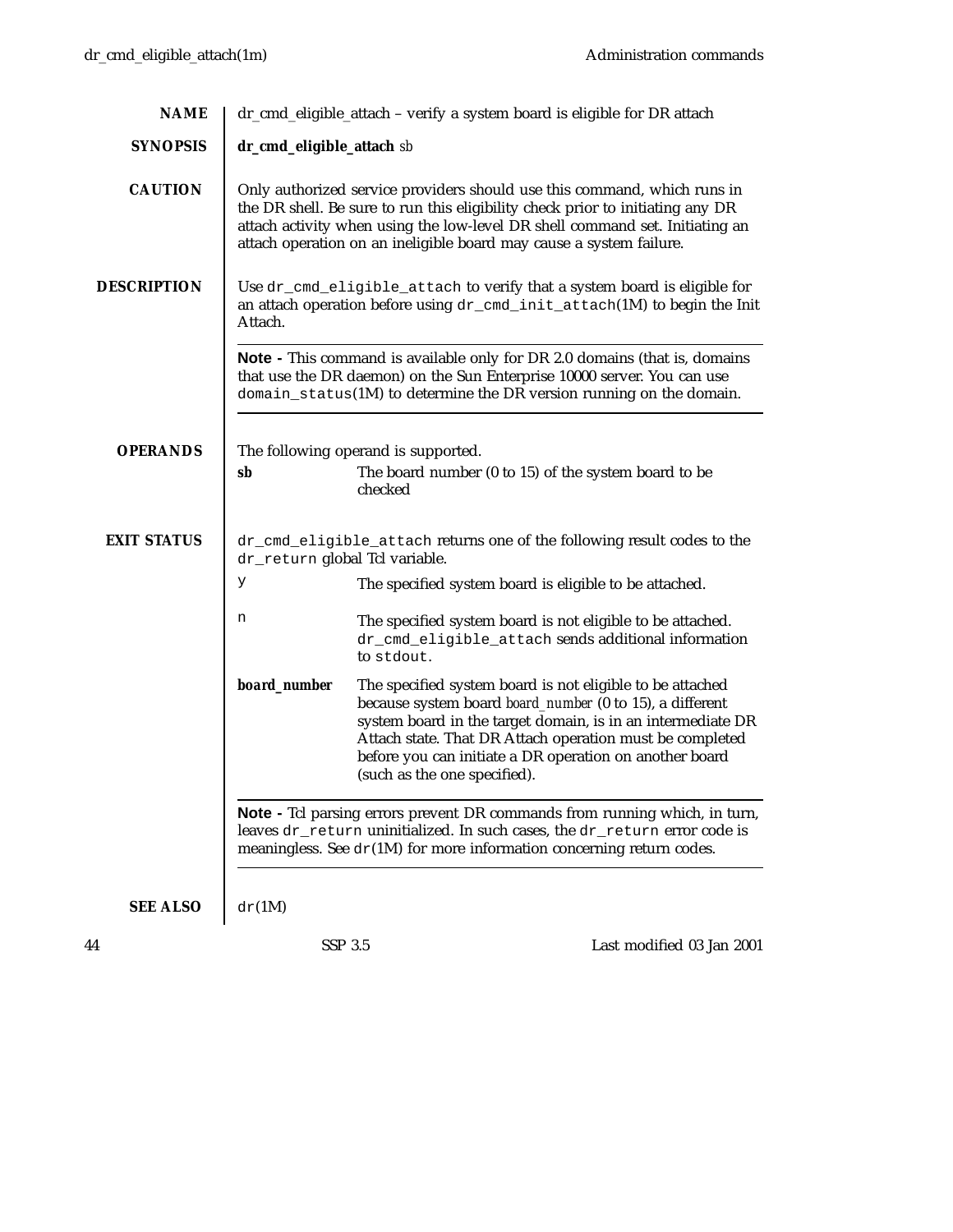| <b>NAME</b>                | dr_cmd_eligible_detach - verify a system board is eligible for DR detach                                                                                                                                                                                                                                                               |                                                                                                                                                                                                                                                                                                                                             |  |
|----------------------------|----------------------------------------------------------------------------------------------------------------------------------------------------------------------------------------------------------------------------------------------------------------------------------------------------------------------------------------|---------------------------------------------------------------------------------------------------------------------------------------------------------------------------------------------------------------------------------------------------------------------------------------------------------------------------------------------|--|
| <b>SYNOPSIS</b>            | dr_cmd_eligible_detach sb                                                                                                                                                                                                                                                                                                              |                                                                                                                                                                                                                                                                                                                                             |  |
| <b>CAUTION</b>             | Only authorized service providers should use this command, which runs in<br>the DR shell. Service providers: Be sure to run this eligibility check prior to<br>initiating any DR detach activity when using the low-level DR shell command<br>set. Initiating a detach operation on an ineligible board may cause a system<br>failure. |                                                                                                                                                                                                                                                                                                                                             |  |
| <b>DESCRIPTION</b>         | Use dr_cmd_eligible_detach to verify that a system board is eligible for a<br>detach operation before using dr_cmd_drain(1M) to begin a DR drain<br>operation.                                                                                                                                                                         |                                                                                                                                                                                                                                                                                                                                             |  |
|                            | <b>Note -</b> This command is available only for DR 2.0 domains (that is, domains<br>that use the DR daemon) on the Sun Enterprise 10000 server. You can use the<br>domain_status(1M) to determine the DR version running on the domain.                                                                                               |                                                                                                                                                                                                                                                                                                                                             |  |
| <b>OPERANDS</b>            |                                                                                                                                                                                                                                                                                                                                        | The following operand is supported.                                                                                                                                                                                                                                                                                                         |  |
|                            | sb                                                                                                                                                                                                                                                                                                                                     | The board number (0 to 15) of the system board to be<br>checked                                                                                                                                                                                                                                                                             |  |
| <b>EXIT STATUS</b>         | dr_cmd_eligible_detach returns one of the following result codes to the<br>dr_return global Tcl variable.                                                                                                                                                                                                                              |                                                                                                                                                                                                                                                                                                                                             |  |
|                            | У                                                                                                                                                                                                                                                                                                                                      | The specified system board is eligible to be detached.                                                                                                                                                                                                                                                                                      |  |
|                            | n                                                                                                                                                                                                                                                                                                                                      | The specified system board is not eligible to be detached.<br>dr_cmd_eligible_detach sends additional information<br>to stdout.                                                                                                                                                                                                             |  |
|                            | board_number                                                                                                                                                                                                                                                                                                                           | The specified system board is not eligible to be detached<br>because system board board_number (0 to 15), a different<br>system board in the target domain, is in an intermediate DR<br>Detach state. That DR Detach operation must be completed<br>before you can initiate a DR operation on another board<br>(such as the one specified). |  |
|                            |                                                                                                                                                                                                                                                                                                                                        | <b>Note -</b> Tcl parsing errors prevent DR commands from running which, in turn,<br>leaves dr_return uninitialized. In such cases, the dr_return error code is<br>meaningless. See $dr(1M)$ for more information concerning return codes.                                                                                                  |  |
| <b>SEE ALSO</b>            | dr(1M)                                                                                                                                                                                                                                                                                                                                 |                                                                                                                                                                                                                                                                                                                                             |  |
| Last modified 23 July 2001 |                                                                                                                                                                                                                                                                                                                                        | SSP 3.5<br>45                                                                                                                                                                                                                                                                                                                               |  |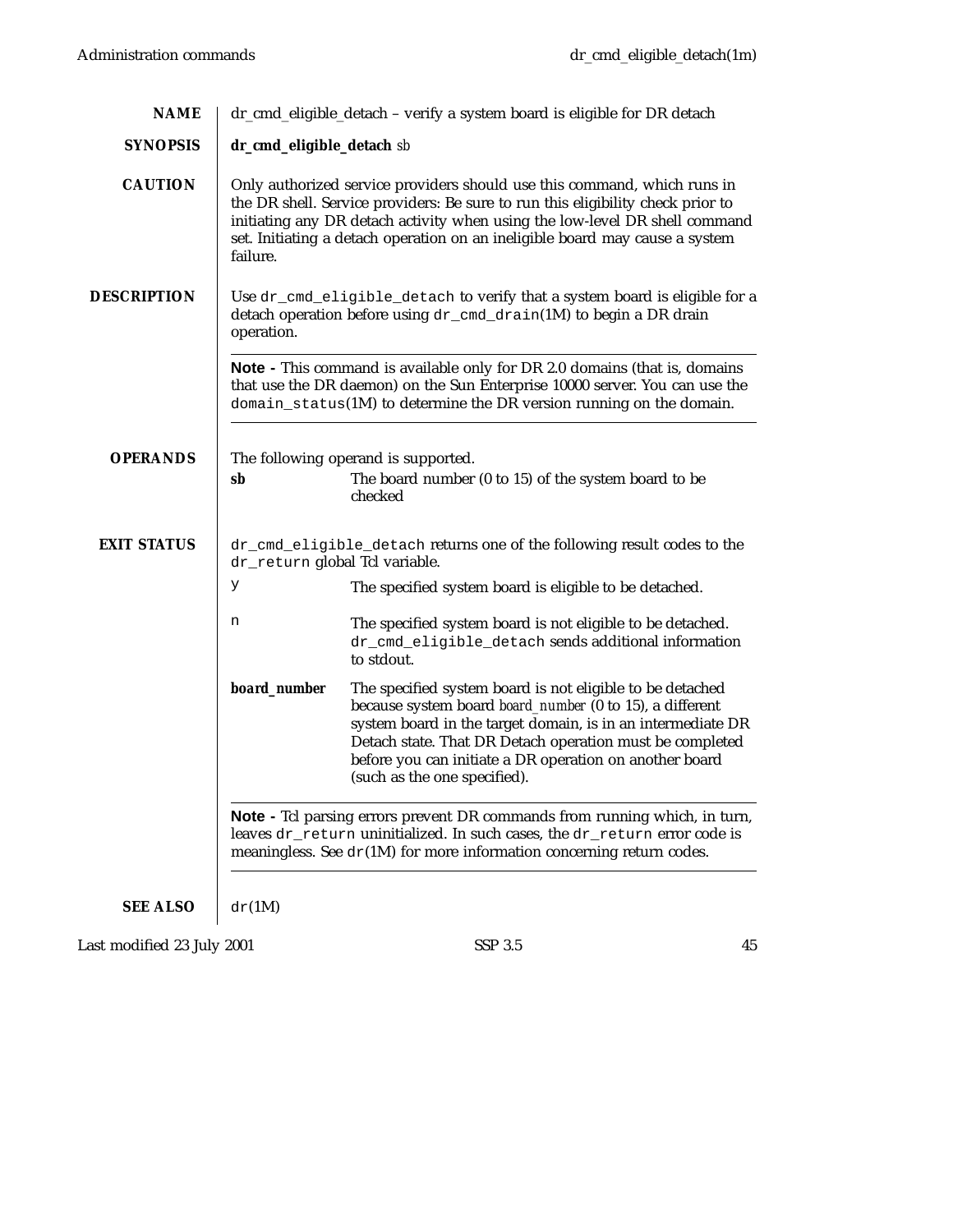| <b>NAME</b>        | dr_cmd_init_attach - initiate DR attach system board operation                                                                                                                                                                                                                                                                                                                                                           |  |
|--------------------|--------------------------------------------------------------------------------------------------------------------------------------------------------------------------------------------------------------------------------------------------------------------------------------------------------------------------------------------------------------------------------------------------------------------------|--|
| <b>SYNOPSIS</b>    | dr_cmd_init_attach sb                                                                                                                                                                                                                                                                                                                                                                                                    |  |
| <b>CAUTION</b>     | Do not use this command, which runs in the DR shell; it is dangerous, and is<br>included here only for completeness. Instead, use init_attach(1M), which<br>performs the same functions, but with the added security of safeguards and<br>checks.                                                                                                                                                                        |  |
| <b>DESCRIPTION</b> | dr_cmd_init_attach begins a DR attach board operation. DR does not<br>screen the target domain for intermediate system boards as it does with the<br>init_attach(1M) command and through Hostview.                                                                                                                                                                                                                       |  |
|                    | dr_cmd_init_attach is a low-level command for use only by trained<br>service personnel for diagnosing DR-related system problems. The designated<br>system board should be present, powered-on, and currently in no domain.<br>dr_cmd_init_attach diagnoses, then debuts the system board to the target<br>domain specified in the SUNW_HOSTNAME environment variable.                                                   |  |
|                    | dr_cmd_init_attach adds the system board to the system board list in the<br>SSP domain_config file. (Refer to the domain_config(4) man page in the<br>Sun Enterprise 10000 SSP 3.5 Reference Manual.) DR then prepares the<br>resources (processors, memory, and I/O controllers) for attachment by the<br>operating system, and the centerplane is reconfigured such that the board is<br>visible to the target domain. |  |
|                    | After dr_cmd_init_attach completes successfully, you can execute<br>dr_cmd_c_attach(1M) to complete the attach operation, or<br>dr_cmd_a_attach(1M) to abort it.                                                                                                                                                                                                                                                         |  |
|                    | <b>Note -</b> This command is available only for DR 2.0 domains (that is, domains<br>that use the DR daemon) on the Sun Enterprise 10000 server. You can use<br>domain_status(1M) to determine the DR version running on the domain.                                                                                                                                                                                     |  |
| <b>OPERANDS</b>    | The following operand is supported.<br>The board number (0 to 15) of the system board to be<br>sb<br>attached                                                                                                                                                                                                                                                                                                            |  |
| <b>DIAGNOSTICS</b> | See DIAGNOSTICS on the init_attach(1M) man page.                                                                                                                                                                                                                                                                                                                                                                         |  |
| <b>EXIT STATUS</b> | If dr_cmd_init_attach succeeds it returns a 0 result code in the dr_return<br>global variable. If it fails, it returns a 1 and displays diagnostic messages.                                                                                                                                                                                                                                                             |  |
|                    |                                                                                                                                                                                                                                                                                                                                                                                                                          |  |
| 46                 | SSP 3.5<br>Last modified 03 Jan 2001                                                                                                                                                                                                                                                                                                                                                                                     |  |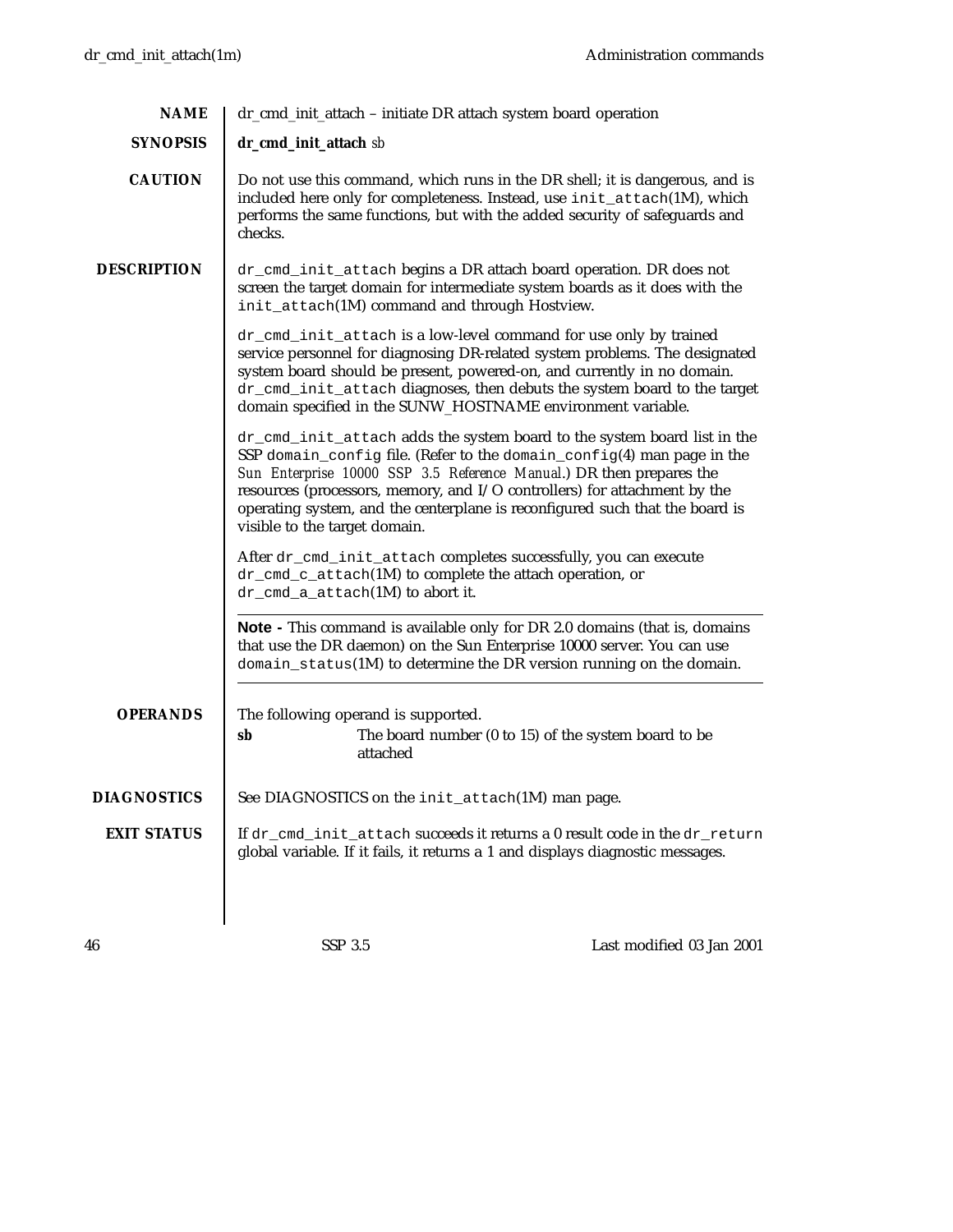**Note -** Tcl parsing errors prevent DR commands from running which, in turn, leaves dr\_return uninitialized. In such cases, the dr\_return error code is meaningless. See  $dr(1M)$  for more information concerning return codes.

**SEE ALSO**  $\det(M)$ , init\_attach(1M)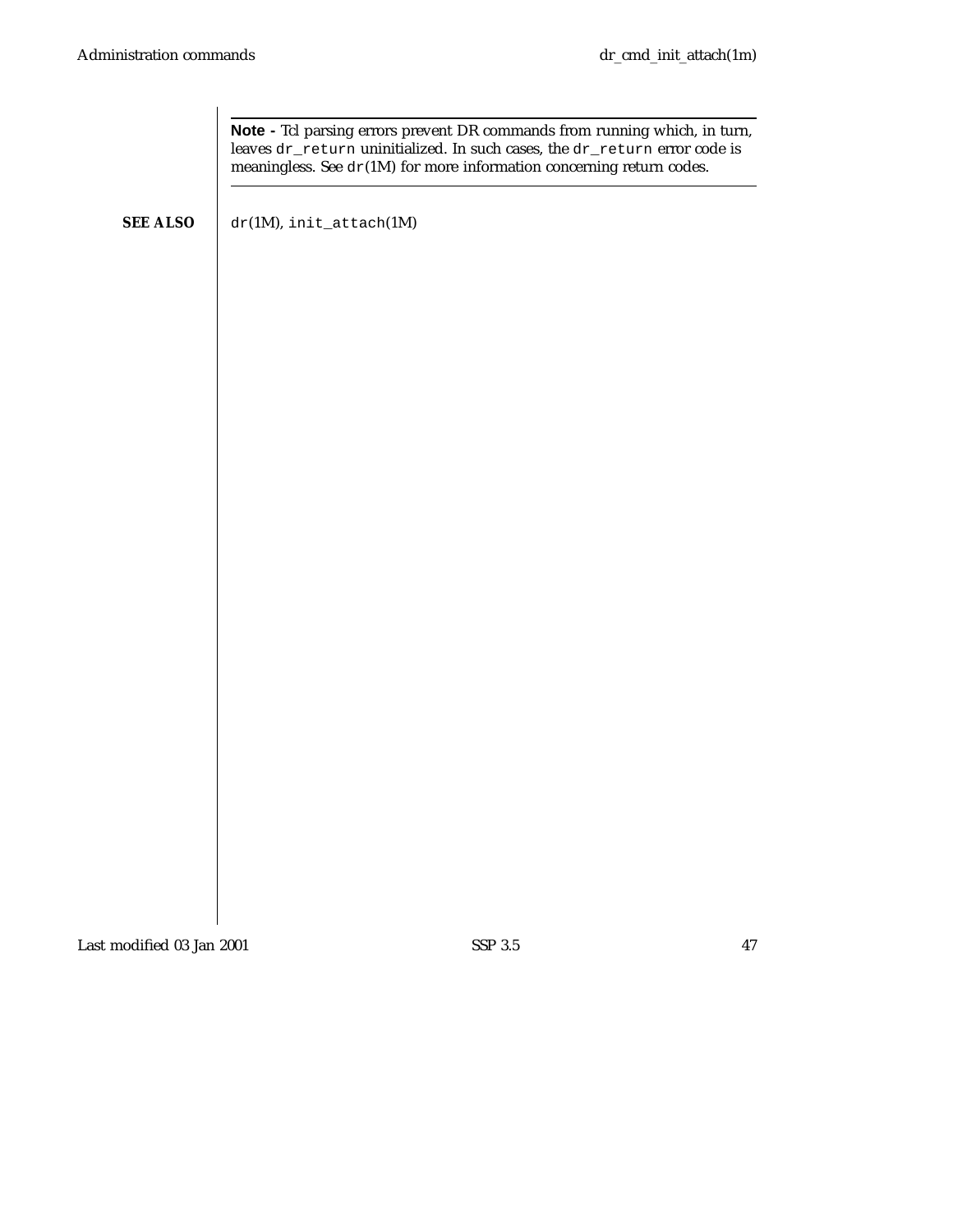| <b>NAME</b>        | dr_cmd_mem_info - show memory config on a system board in Tcl encoding                                                                                                                                                               |
|--------------------|--------------------------------------------------------------------------------------------------------------------------------------------------------------------------------------------------------------------------------------|
| <b>SYNOPSIS</b>    | dr_cmd_mem_info sb                                                                                                                                                                                                                   |
| <b>CAUTION</b>     | Do not use this command. It returns information in Tcl encoding, which is<br>understood by the drview(1M) application, but is not intended for direct<br>viewing by users. Instead, use the drshow(1M) command.                      |
| <b>DESCRIPTION</b> | dr_cmd_mem_info queries the target domain for memory attached to this<br>system board, returning the information in a Tcl list encoding, which then is<br>used by the drview(1M) application.                                        |
|                    | <b>Note -</b> This command is available only for DR 2.0 domains (that is, domains<br>that use the DR daemon) on the Sun Enterprise 10000 server. You can use<br>domain_status(1M) to determine the DR version running on the domain. |
| <b>OPERANDS</b>    | The following operand is supported.<br>The board number (0 to 15) of the system board to be<br>sb<br>checked                                                                                                                         |
| <b>EXIT STATUS</b> | If dr_cmd_mem_info succeeds it returns a 0 result code in the dr_return<br>global variable. If it fails, it returns a 1 and displays diagnostic messages.                                                                            |
|                    | Note - Tcl parsing errors prevent DR commands from running which, in turn,<br>leaves dr_return uninitialized. In such cases, the dr_return error code is<br>meaningless. See $dr(M)$ for more information concerning return codes.   |
| <b>SEE ALSO</b>    | dr(1M)                                                                                                                                                                                                                               |
|                    |                                                                                                                                                                                                                                      |
|                    |                                                                                                                                                                                                                                      |
|                    |                                                                                                                                                                                                                                      |
|                    |                                                                                                                                                                                                                                      |
|                    |                                                                                                                                                                                                                                      |
|                    |                                                                                                                                                                                                                                      |
|                    |                                                                                                                                                                                                                                      |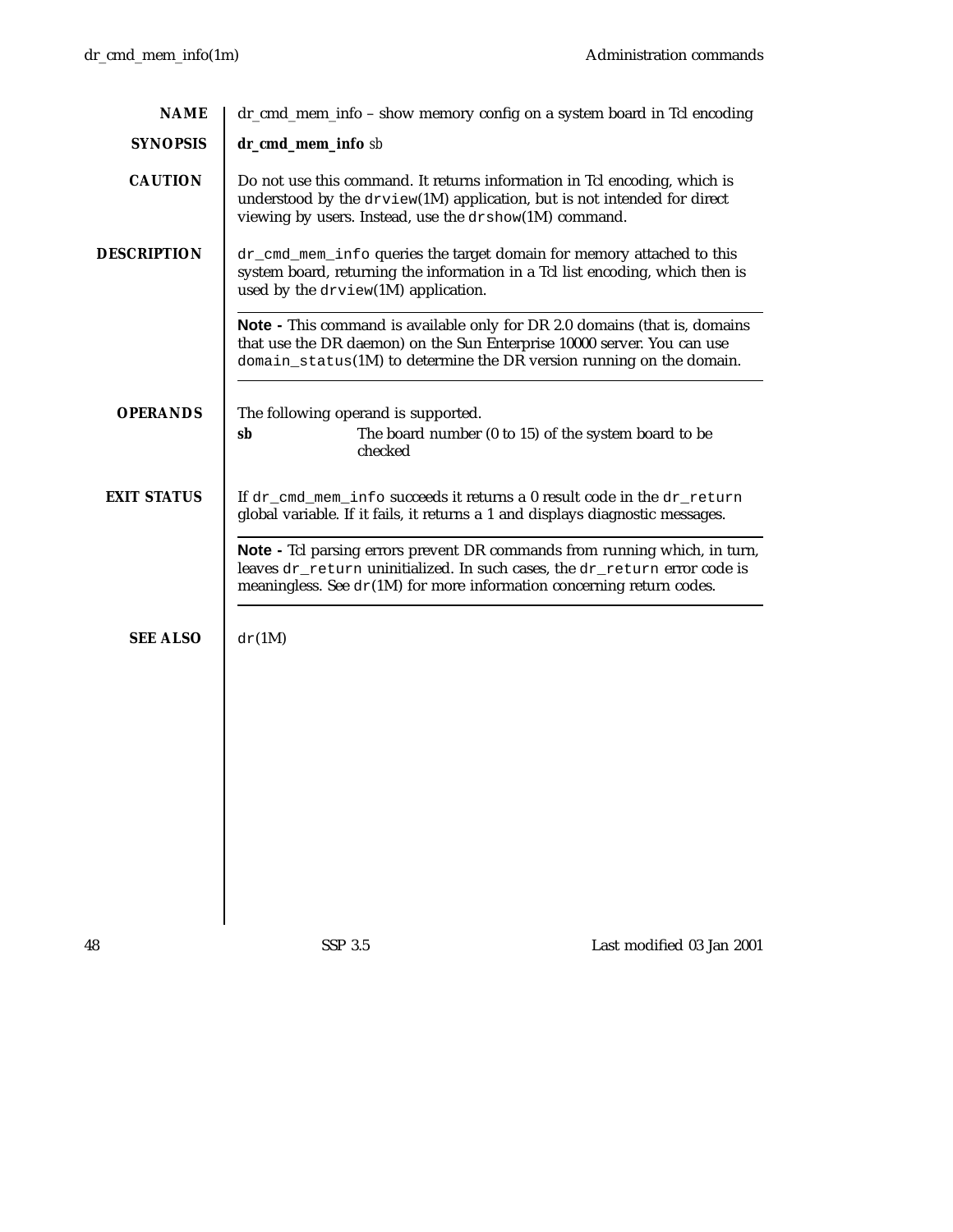| <b>NAME</b>        | dr_cmd_obp_info - show complete config of a system board in Tcl encoding                                                                                                                                                                                                          |
|--------------------|-----------------------------------------------------------------------------------------------------------------------------------------------------------------------------------------------------------------------------------------------------------------------------------|
| <b>SYNOPSIS</b>    | dr_cmd_obp_info sb                                                                                                                                                                                                                                                                |
| <b>CAUTION</b>     | Do not use this command, which runs in the DR shell; it displays information<br>in Tcl encoding, which is understood by the drview(1M) application, but is<br>not intended for direct viewing by the interactive user. Instead, use<br>$dr$ show $(1M)$ to view this information. |
| <b>DESCRIPTION</b> | dr_cmd_obp_info displays the complete board configuration, including<br>processors, memory and I/O devices, of a system board that has completed<br>the Init Attached phase to a domain (that is, probed by OBP), but has not yet<br>been completely attached.                    |
|                    | <b>Note -</b> This command is available only for DR 2.0 domains (that is, domains<br>that use the DR daemon) on the Sun Enterprise 10000 server. You can use<br>domain_status( $1M$ ) to determine the DR version running on the domain.                                          |
| <b>OPERANDS</b>    | The following operand is supported.<br>The board number (0 to 15) of the target system board<br>sb                                                                                                                                                                                |
| <b>EXIT STATUS</b> | If dr_cmd_obp_info succeeds it returns a 0 result code in the dr_return<br>global variable. If it fails, it returns a 1 and displays diagnostic messages.                                                                                                                         |
|                    | Note - Tcl parsing errors prevent DR commands from running which, in turn,<br>leaves dr_return uninitialized. In such cases, the dr_return error code is<br>meaningless. See $dr(1M)$ for more information concerning return codes.                                               |
|                    |                                                                                                                                                                                                                                                                                   |
|                    |                                                                                                                                                                                                                                                                                   |
|                    |                                                                                                                                                                                                                                                                                   |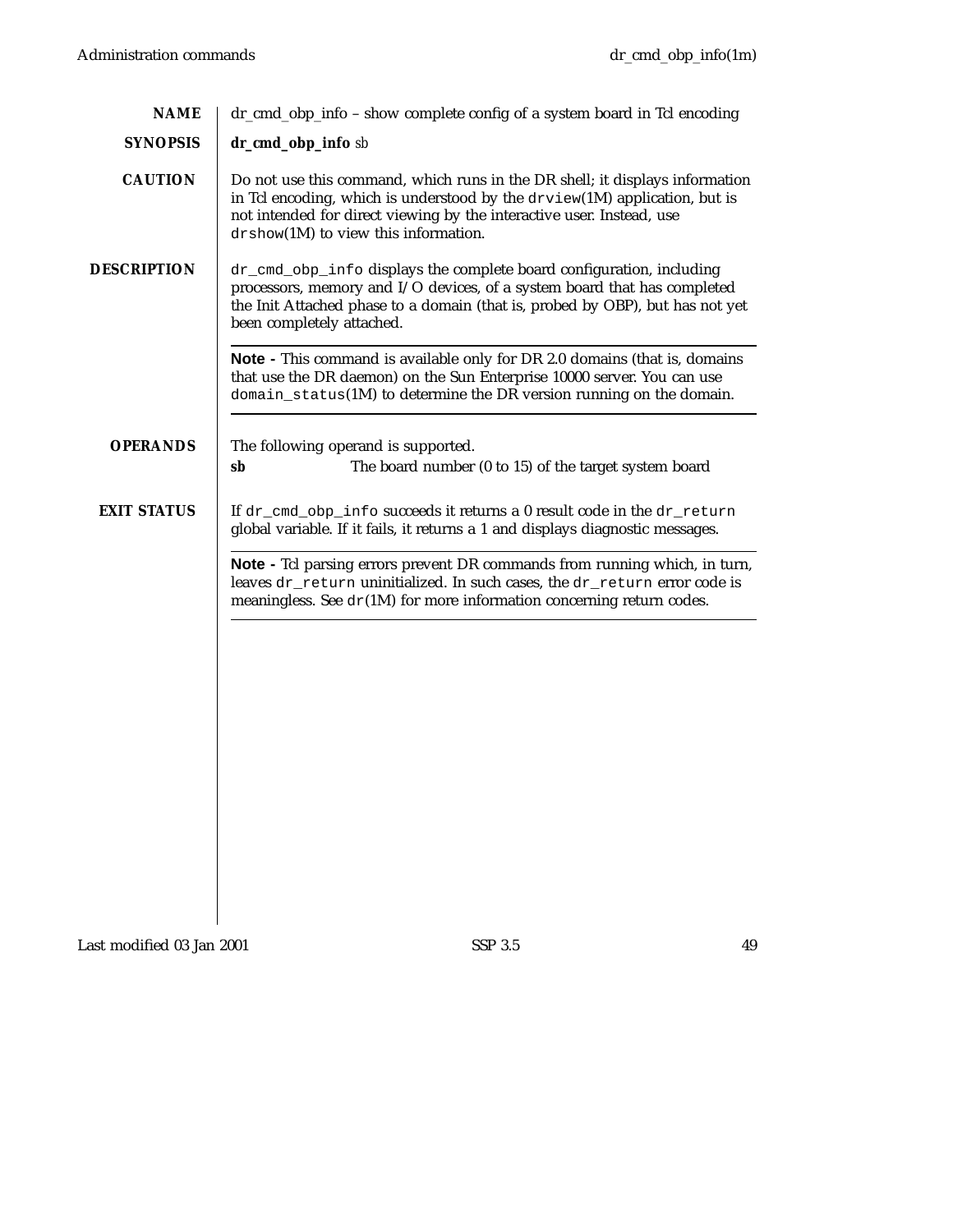| <b>NAME</b>        | dr_cmd_print_brd_info - show board resource in tabular format                                                                                                                                                                                                                                                                                                             |  |  |
|--------------------|---------------------------------------------------------------------------------------------------------------------------------------------------------------------------------------------------------------------------------------------------------------------------------------------------------------------------------------------------------------------------|--|--|
| <b>SYNOPSIS</b>    | dr_cmd_print_brd_info sb flags                                                                                                                                                                                                                                                                                                                                            |  |  |
| <b>CAUTION</b>     | Do not use this command, which runs in the DR shell; it is included here only<br>for completeness. Instead, use $d_{\text{rshow}}(1M)$ , which presents the information in<br>a more reabable format.                                                                                                                                                                     |  |  |
| <b>DESCRIPTION</b> | dr_cmd_print_brd_info obtains configuration information about the<br>specified attached system board. The flags option specifies the information this<br>command is to display, in the form of a bitstring, as follows:                                                                                                                                                   |  |  |
|                    | Flag Value Display                                                                                                                                                                                                                                                                                                                                                        |  |  |
|                    |                                                                                                                                                                                                                                                                                                                                                                           |  |  |
|                    | $\mathbf{1}$<br>Processor information                                                                                                                                                                                                                                                                                                                                     |  |  |
|                    | 2<br>Controller and peripheral information                                                                                                                                                                                                                                                                                                                                |  |  |
|                    | Memory configuration<br>4                                                                                                                                                                                                                                                                                                                                                 |  |  |
|                    | 8<br>Memory cost information                                                                                                                                                                                                                                                                                                                                              |  |  |
|                    | 16<br>Memory drain status                                                                                                                                                                                                                                                                                                                                                 |  |  |
|                    | You can obtain multiple displays by OR'ing (summing) the above decimal<br>values. All displays are in a readable, tabular format.<br><b>Note -</b> This command is available only for DR 2.0 domains (that is, domains<br>that use the DR daemon) on the Sun Enterprise 10000 server. You can use<br>domain_status(1M) to determine the DR version running on the domain. |  |  |
| <b>OPERANDS</b>    | The following operands are supported.                                                                                                                                                                                                                                                                                                                                     |  |  |
|                    | The board number (0 to 15) of the target system board<br>sb                                                                                                                                                                                                                                                                                                               |  |  |
|                    | A bitstring in decimal that represents the desired information<br>flags                                                                                                                                                                                                                                                                                                   |  |  |
| <b>EXAMPLES</b>    | Displaying the Processor and Memory Configuration<br><b>EXAMPLE 1</b>                                                                                                                                                                                                                                                                                                     |  |  |
|                    | To display the processor and memory configuration, use the following<br>command.                                                                                                                                                                                                                                                                                          |  |  |
|                    | dr> dr_cmd_print_brd_info 5                                                                                                                                                                                                                                                                                                                                               |  |  |
|                    |                                                                                                                                                                                                                                                                                                                                                                           |  |  |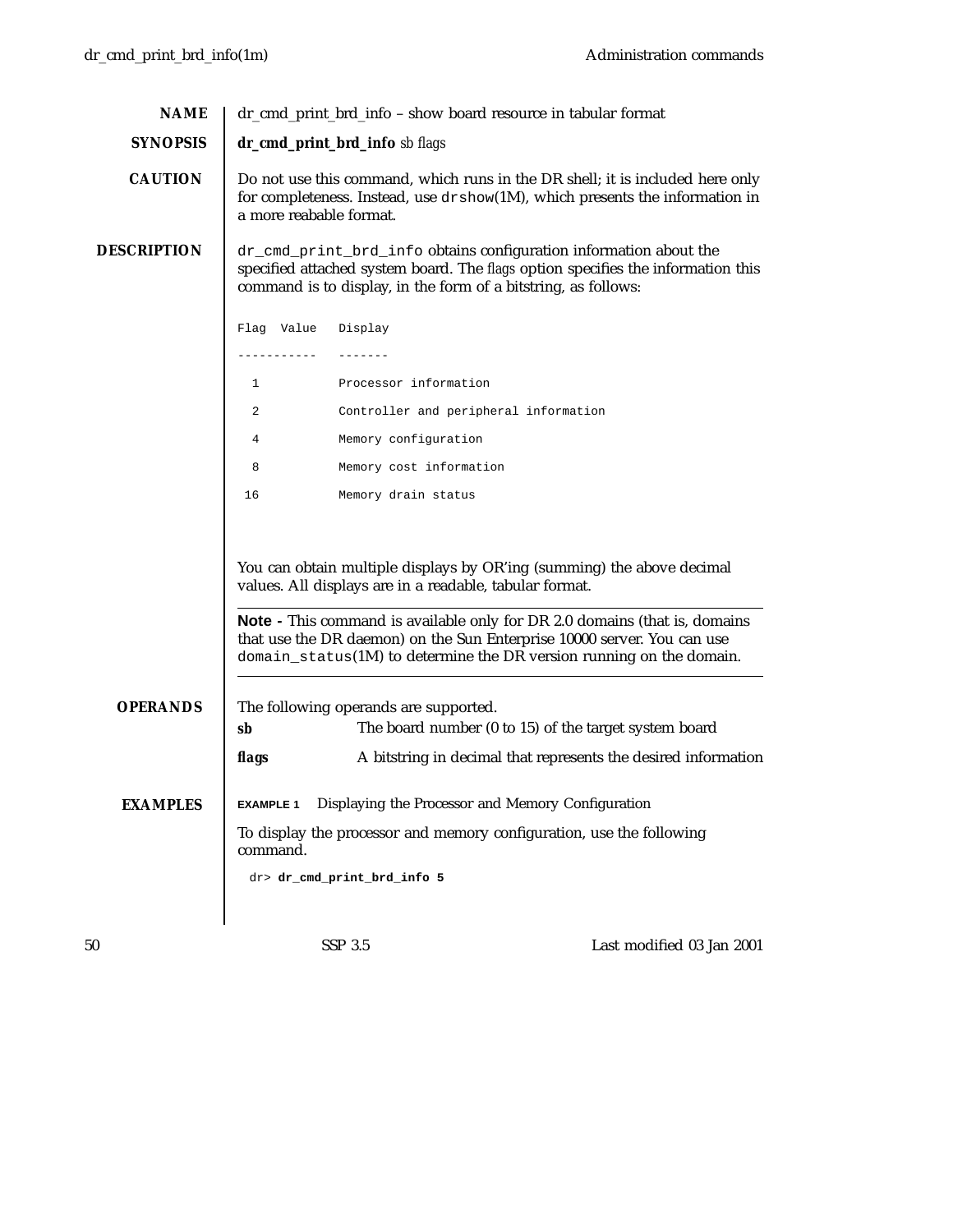**EXAMPLE 2** Displaying the Configuration Information To display all configuration information, use the following command. dr> **dr\_cmd\_print\_brd\_info 31**

**EXIT STATUS** If dr\_cmd\_print\_brd\_info succeeds it returns a 0 result code in the dr\_return global variable. If it fails, it returns a 1 and displays diagnostic messages.

> **Note -** Tcl parsing errors prevent DR commands from running which, in turn, leaves dr\_return uninitialized. In such cases, the dr\_return error code is meaningless. See  $dr(1M)$  for more information concerning return codes.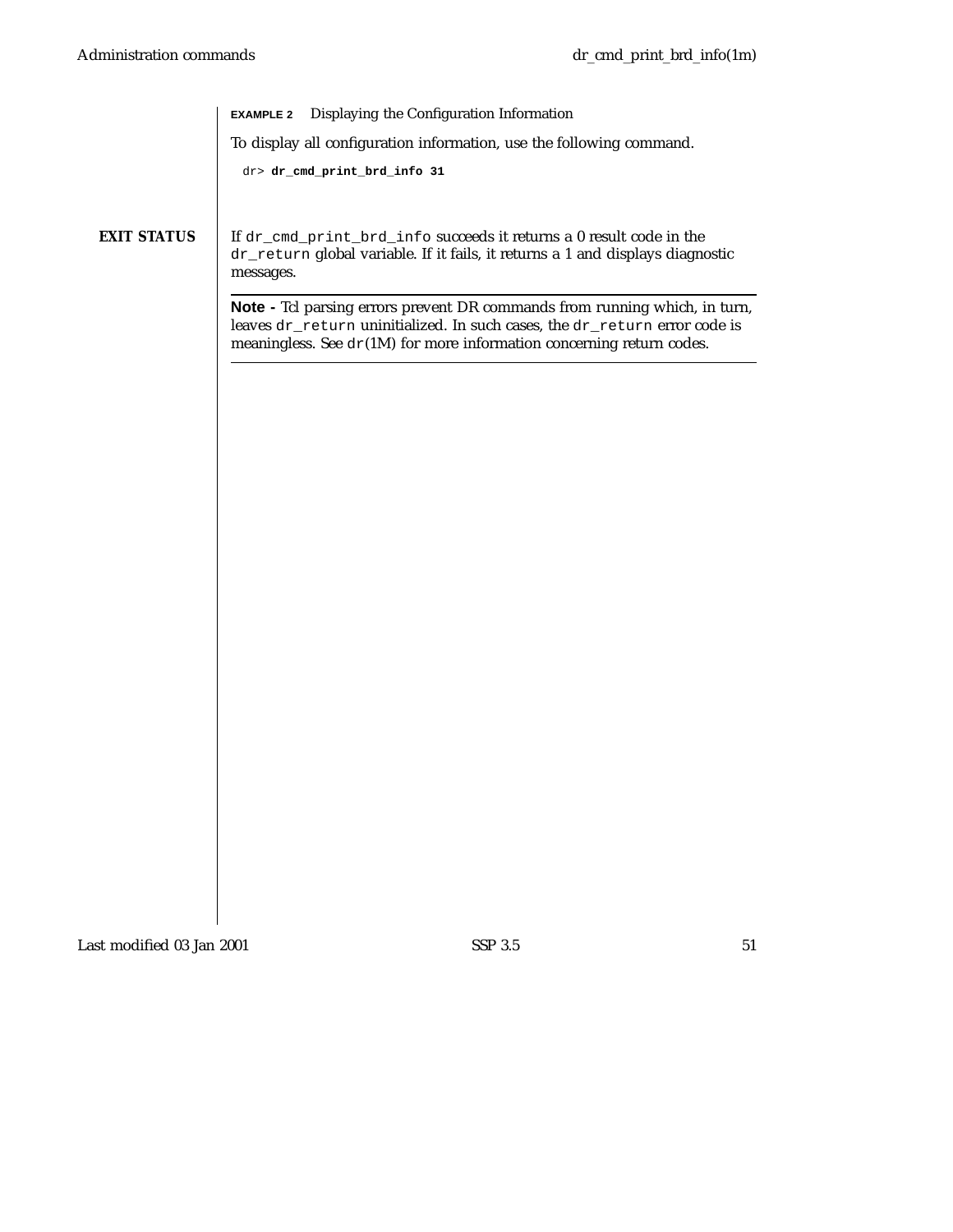| <b>NAME</b>        | dr_cmd_print_obp_info - show system board info per OpenBoot(tm) Prom in<br>tabular format                                                                                                                                                                                        |
|--------------------|----------------------------------------------------------------------------------------------------------------------------------------------------------------------------------------------------------------------------------------------------------------------------------|
| <b>SYNOPSIS</b>    | dr_cmd_print_obp_info sb                                                                                                                                                                                                                                                         |
| <b>CAUTION</b>     | Do not use this command, which runs in the DR shell; it is included here only<br>for completeness. Instead, use the drshow(1M) command, which presents the<br>information in a more reabable format.                                                                             |
| <b>DESCRIPTION</b> | dr_cmd_print_obp_info obtains configuration information from the<br>OpenBoot PROM, then displays that information in a tabular format. Use this<br>command to interrogate a system board that has passed the init attach stage,<br>but has not yet passed complete attach stage. |
|                    | Note - This command is available only for DR 2.0 domains (that is, domains<br>that use the DR daemon) on the Sun Enterprise 10000 server. You can use<br>domain_status(1M) to determine the DR version running on the domain.                                                    |
| <b>OPERANDS</b>    | The following operand is supported.<br>The board number (0 to 15) of the target system board<br>sb                                                                                                                                                                               |
| <b>EXIT STATUS</b> | If dr_cmd_print_obp_info succeeds it returns a 0 result code in the<br>dr_return global variable. If it fails, it returns a 1 and displays diagnostic<br>messages.                                                                                                               |
|                    | Note - Tcl parsing errors prevent DR commands from running which, in turn,<br>leaves dr_return uninitialized. In such cases, the dr_return error code is<br>meaningless. See $dr(1M)$ for more information concerning return codes.                                              |
|                    |                                                                                                                                                                                                                                                                                  |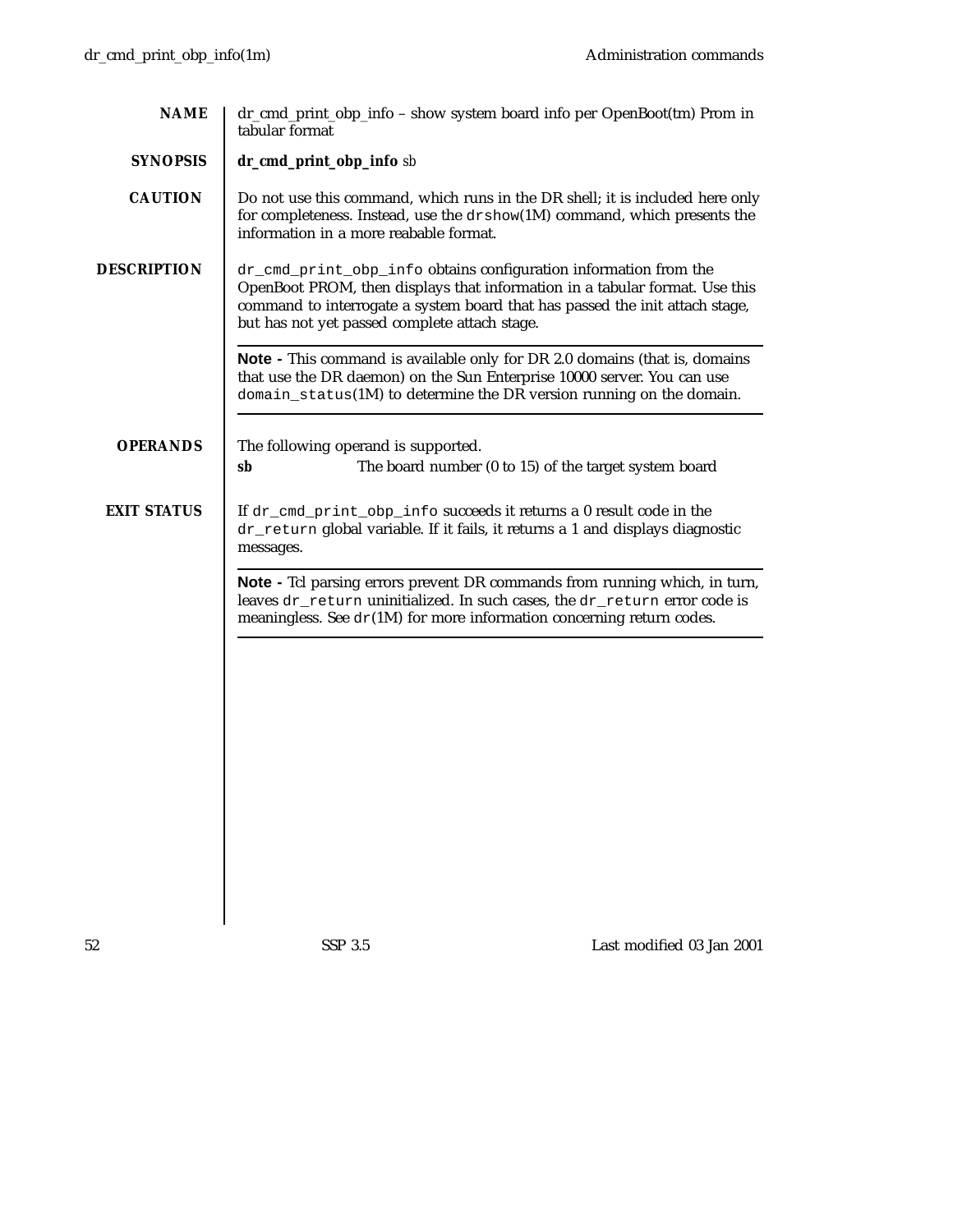**NAME** dr\_cmd\_print\_unsafe\_info – show the open devices in tabular format

## **SYNOPSIS dr\_cmd\_print\_unsafe\_info**

**CAUTION** Do not use this command, which runs in the DR shell; it is included here only for completeness. Instead, use drshow(1M), which presents the information in a more reabable format.

**DESCRIPTION** dr\_cmd\_print\_unsafe\_info queries the target domain to determine if any unsafe peripheral devices are open. (Refer to the *Sun Enterprise 10000 Dynamic Reconfiguration User Guide* for more information concerning DR unsafe devices.) If it finds that any such devices are open, it sends that information to stout.

> **Note -** This command is available only for DR 2.0 domains (that is, domains that use the DR daemon) on the Sun Enterprise 10000 server. You can use domain\_status(1M) to determine the DR version running on the domain.

If dr\_cmd\_print\_unsafe\_info succeeds it returns a 0 result code in the dr\_return global variable. If it fails, it returns a 1 and displays diagnostic messages.

**Note -** Tcl parsing errors prevent DR commands from running which, in turn, leaves dr\_return uninitialized. In such cases, the dr\_return error code is meaningless. See  $dr(1M)$  for more information concerning return codes.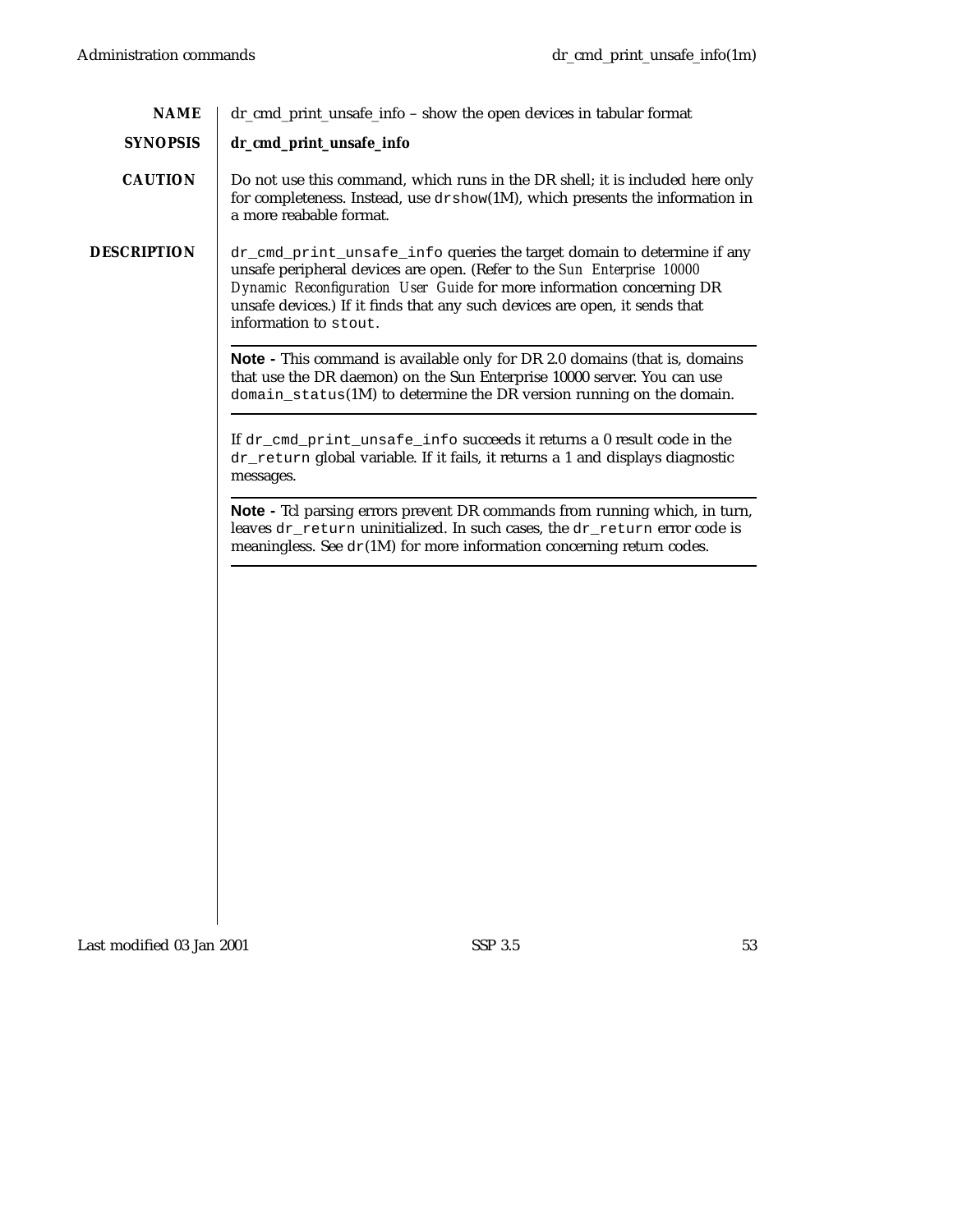| <b>NAME</b>        | dr_cmd_unsafe_dev_info - show the open unsafe devices in TCL encoding                                                                                                                                                                                                                                                                                                                       |
|--------------------|---------------------------------------------------------------------------------------------------------------------------------------------------------------------------------------------------------------------------------------------------------------------------------------------------------------------------------------------------------------------------------------------|
| <b>SYNOPSIS</b>    | dr_cmd_unsafe_dev_info                                                                                                                                                                                                                                                                                                                                                                      |
| <b>CAUTION</b>     | Do not use this command, which runs in the DR shell; it is included here only<br>for completeness. Instead, use $d$ rshow(1M), which presents the information in<br>a more reabable format.                                                                                                                                                                                                 |
| <b>DESCRIPTION</b> | dr_cmd_unsafe_dev_info queries the target domain to determine if any<br>unsafe peripheral devices are open. (Refer to the Sun Enterprise 10000 Dynamic<br>Reconfiguration User Guide for more information concerning DR unsafe<br>devices.) If it finds that any such devices are open, it returns that information<br>in a Tcl list encoding, which is used by the drview(1M) application. |
|                    | <b>Note -</b> This command is available only for DR 2.0 domains (that is, domains<br>that use the DR daemon) on the Sun Enterprise 10000 server. You can use<br>domain_status(1M) to determine the DR version running on the domain.                                                                                                                                                        |
|                    | If dr_cmd_unsafe_dev_info succeeds it returns a 0 result code in the<br>dr_return global variable. If it fails, it returns a 1 and displays diagnostic<br>messages.                                                                                                                                                                                                                         |
|                    | Note - Tcl parsing errors prevent DR commands from running which, in turn,<br>leaves dr_return uninitialized. In such cases, the dr_return error code is<br>meaningless. See $dr(1M)$ for more information concerning return codes.                                                                                                                                                         |
|                    |                                                                                                                                                                                                                                                                                                                                                                                             |
|                    |                                                                                                                                                                                                                                                                                                                                                                                             |
|                    |                                                                                                                                                                                                                                                                                                                                                                                             |
|                    |                                                                                                                                                                                                                                                                                                                                                                                             |
|                    |                                                                                                                                                                                                                                                                                                                                                                                             |
|                    |                                                                                                                                                                                                                                                                                                                                                                                             |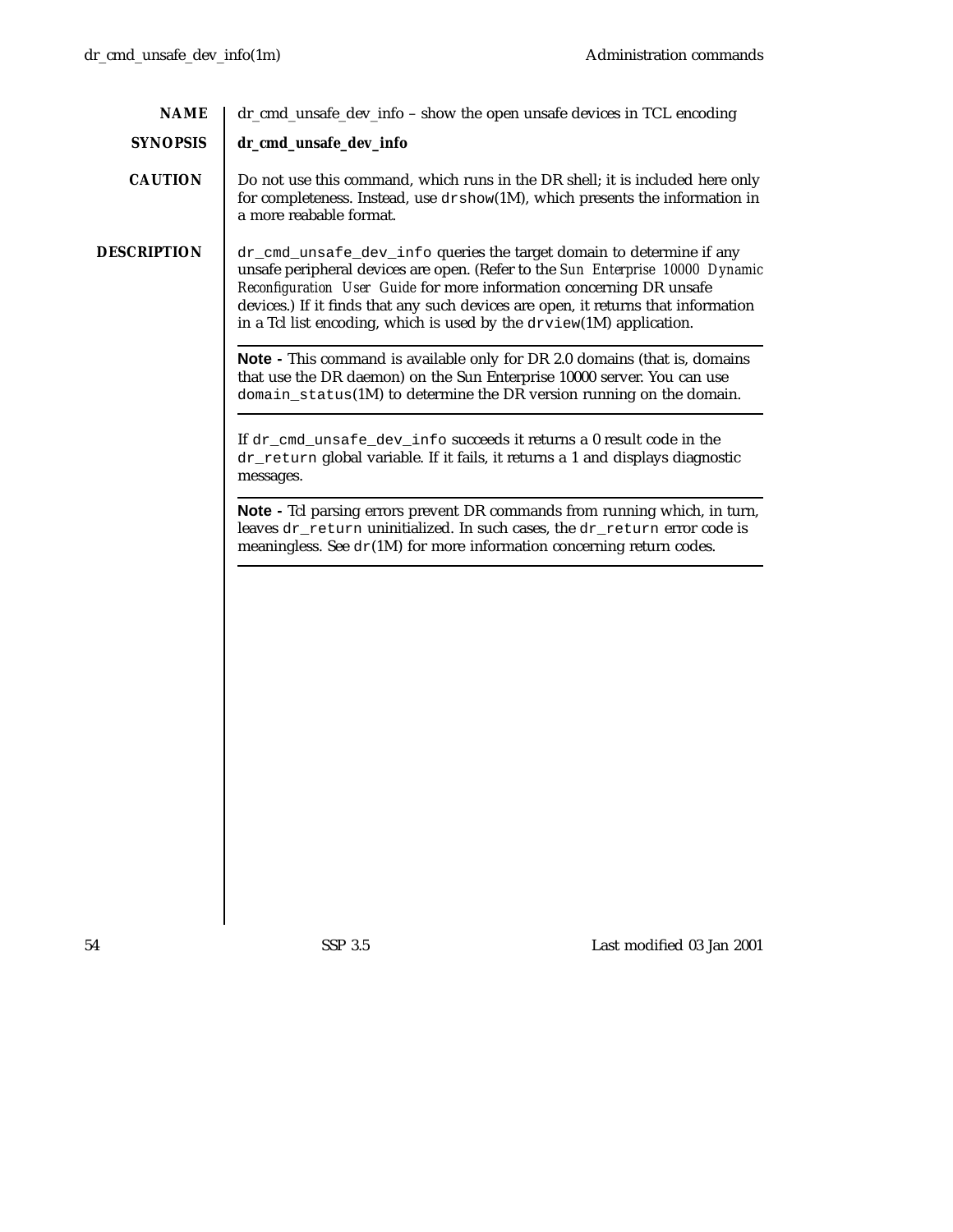| <b>NAME</b>        | drain - start memory drain                                                                                                                                                                                                                                                                                                                                                                                                    |                                                                                                                                                                                                                                      |  |  |
|--------------------|-------------------------------------------------------------------------------------------------------------------------------------------------------------------------------------------------------------------------------------------------------------------------------------------------------------------------------------------------------------------------------------------------------------------------------|--------------------------------------------------------------------------------------------------------------------------------------------------------------------------------------------------------------------------------------|--|--|
| <b>SYNOPSIS</b>    | drain sb [wait]                                                                                                                                                                                                                                                                                                                                                                                                               |                                                                                                                                                                                                                                      |  |  |
| <b>DESCRIPTION</b> | The drain command, which you execute from the $dr(1M)$ prompt, is the first<br>of a two-step procedure for DR detaching a system board. The primary<br>function of the drain command is to determine how the memory physically<br>located on the designated board should be vacated. This memory may be<br>simply flushed, or it may be copied to memory available on another system<br>board in the same domain.             |                                                                                                                                                                                                                                      |  |  |
|                    | If a suitable target memory for the memory copy is not available when the<br>drain command is invoked, the request is denied. If the unavailability is due to<br>run-time conditions and system load, you can retry the drain operation at a<br>later time.                                                                                                                                                                   |                                                                                                                                                                                                                                      |  |  |
|                    | The drain command starts the drain operation, and then returns. The drain<br>may take several minutes to complete. You can execute drshow sb DRAIN to<br>monitor its progress (see the drshow(1M) man page). Or, you can specify the<br>wait option, and the drain returns only after the board has been fully<br>drained, or drain detects an error. drain automatically displays the board<br>status once before returning. |                                                                                                                                                                                                                                      |  |  |
|                    |                                                                                                                                                                                                                                                                                                                                                                                                                               | <b>Note -</b> This command is available only for DR 2.0 domains (that is, domains<br>that use the DR daemon) on the Sun Enterprise 10000 server. You can use<br>domain_status(1M) to determine the DR version running on the domain. |  |  |
| <b>OPERANDS</b>    |                                                                                                                                                                                                                                                                                                                                                                                                                               | The following operand is supported.                                                                                                                                                                                                  |  |  |
|                    | sb                                                                                                                                                                                                                                                                                                                                                                                                                            | The board number (0 to 15) of the system board to be<br>drained                                                                                                                                                                      |  |  |
|                    | wait                                                                                                                                                                                                                                                                                                                                                                                                                          | Polls the DR daemon every 5 seconds and returns to the<br>caller only after the drain completes. This option is useful<br>when the drain is performed by a script. This option is<br>case-insensitive.                               |  |  |
| <b>EXAMPLES</b>    | <b>EXAMPLE 1</b>                                                                                                                                                                                                                                                                                                                                                                                                              | Using drain $(1M)$                                                                                                                                                                                                                   |  |  |
|                    | $ts4-ssp$ dr<br>Checking environment                                                                                                                                                                                                                                                                                                                                                                                          | ts4-ssp% domain_switch ts4<br>Establishing Control Board Server connection<br>Initializing SSP SNMP MIB<br>Establishing communication with DR daemon<br>ts4: System Status - Summary<br>BOARD #: 1 3 4 5 being used by the system.   |  |  |
|                    |                                                                                                                                                                                                                                                                                                                                                                                                                               |                                                                                                                                                                                                                                      |  |  |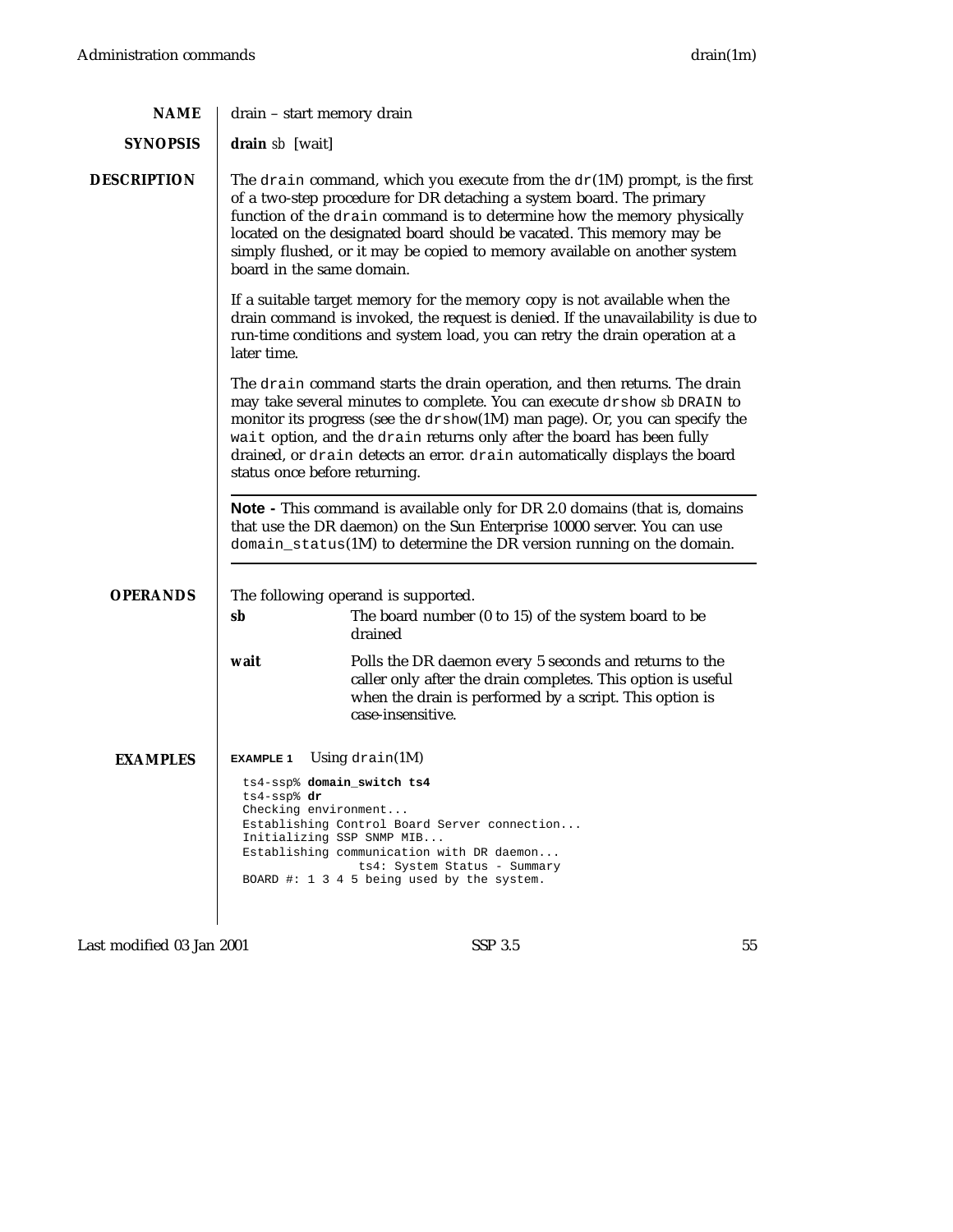```
dr> drain 5
                    Removing board 5 from domain_config file.
                    Start draining board 5.
                    Board drain started. Retrieving System Info...
                                Bound Processes for Board 5
                    cpu user sys procs
                     --- ---- --- -----<br>20 0 1
                     \begin{array}{cccc} 20 & & 0 & & 1 \\ 21 & & 0 & & 1 \end{array}2122 0 1
                     23 0 1
                    No active IO devices.
                                Memory Drain for Board 5 - IN PROGRESS
                    Reduction = 1024 Mbytes
                    Remaining in System = 2048 MBytes
                    Percent Complete = 0% (1048576 KBytes remaining)
                    Drain operation started at Sun Sep 15 22:50:57 1996
                    Current time Sun Sep 15 22:50:57 1996
                    Memory Drain is in progress. When Drain has finished,
                    you may COMPLETE the board detach.
EXIT STATUS Upon successful initiation of the drain, drain returns a 0 in the dr_return
                   global variable; if the initiation fails, it returns a 1. If wait is specified, a 0 in
                   the dr_return indicates that the drain (not just initiation of it) has completed
                   successfully, and a 1 indicates that the drain has failed.
      NOTES If DR detects a usage syntax error, it immediately aborts the d\mathbf{r}(\mathbf{1}M) command,
                   displays the dr(1M) shell prompt, and leaves dr\_return unmodified. See
                   dr(1M).
   SEE ALSO \det(M) in this reference manual
                   domain_switch(1M) in the Sun Enterprise 10000 SSP 3.5 Reference Manual
```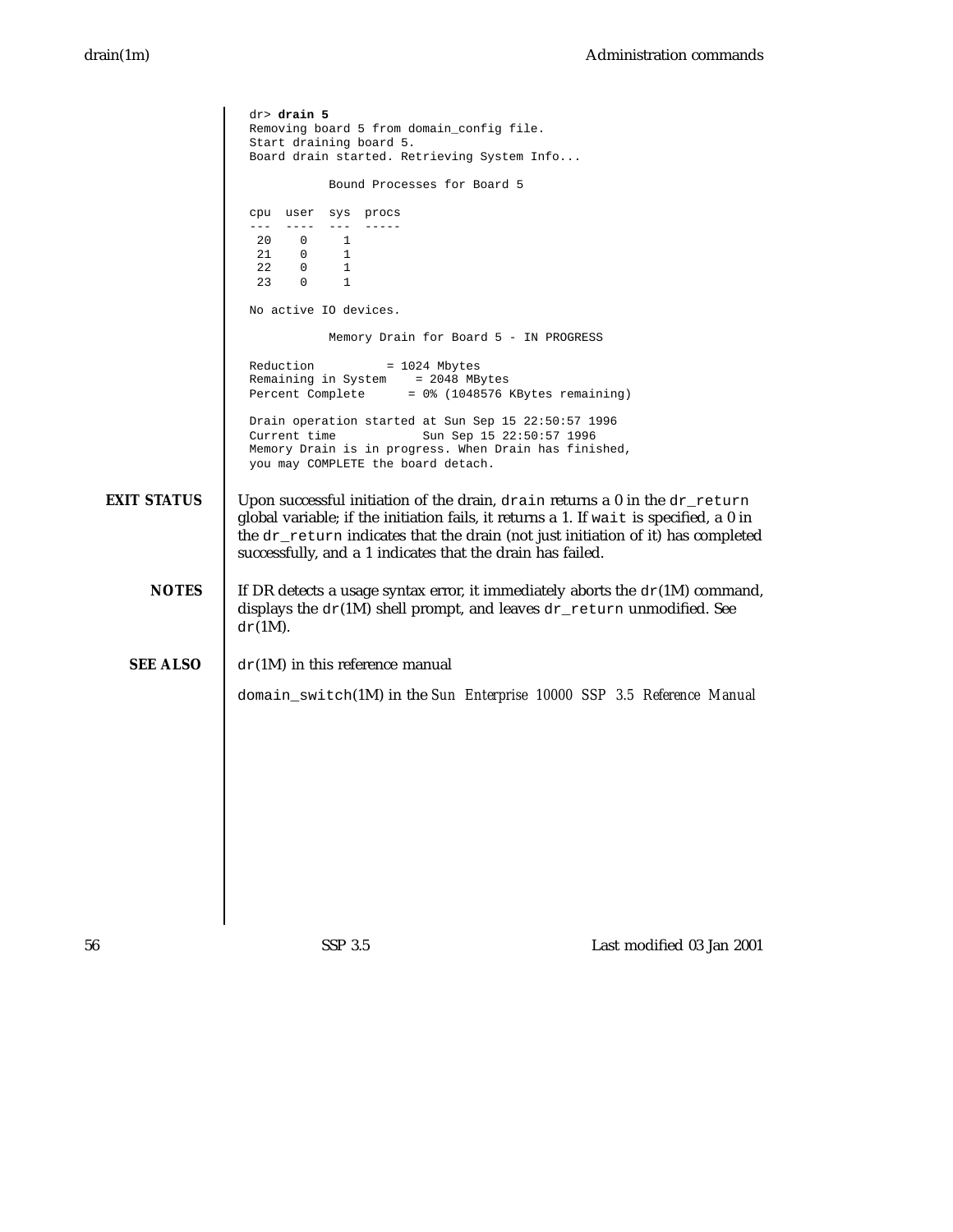| <b>NAME</b>        | drshow - display DR and board resource information      |                                                                                                                                                                                                                                                                                         |  |
|--------------------|---------------------------------------------------------|-----------------------------------------------------------------------------------------------------------------------------------------------------------------------------------------------------------------------------------------------------------------------------------------|--|
| <b>SYNOPSIS</b>    | drshow UNSAFE [interval   count]                        |                                                                                                                                                                                                                                                                                         |  |
|                    | drshow sb [report_type ][interval   count]              |                                                                                                                                                                                                                                                                                         |  |
|                    | drshow ALL [report_type ][interval   count]             |                                                                                                                                                                                                                                                                                         |  |
| <b>DESCRIPTION</b> | about DR. It presents the displays in a tabular format. | drshow displays board-level and system-level resources and information                                                                                                                                                                                                                  |  |
|                    | drain operation.                                        | drshow can sample at a specified interval (in seconds), for a given number of<br>times. This polling capability is especially useful to monitor an in-progress                                                                                                                          |  |
|                    |                                                         | <b>Note -</b> This command is available only for DR 2.0 domains (that is, domains<br>that use the DR daemon) on the Sun Enterprise 10000 server. You can use<br>domain_status(1M) to determine the DR version running on the domain.                                                    |  |
| <b>OPERANDS</b>    | The following operands are supported.<br><b>UNSAFE</b>  | Displays all unsafe devices that are open<br>throughout the domain.                                                                                                                                                                                                                     |  |
|                    | sb                                                      | The board number (0 to 15) of the target domain                                                                                                                                                                                                                                         |  |
|                    | <b>ALL</b>                                              | Reports the requested information for all active<br>system boards in the domain.                                                                                                                                                                                                        |  |
|                    | report_type                                             | Specifies a specific report type. All of the<br>following keywords for report types are<br>case-insensitive.                                                                                                                                                                            |  |
|                    |                                                         | CPU - Displays processor information for the<br>board (default)                                                                                                                                                                                                                         |  |
|                    |                                                         | DRAIN - Displays the progress of any active drain<br>operation                                                                                                                                                                                                                          |  |
|                    |                                                         | IO - Shows the devices attached to this board                                                                                                                                                                                                                                           |  |
|                    |                                                         | OBP - Displays tthe board configuration as OBP<br>sees it. The OBP display can be used on a board<br>that has completed the init-attach phase, but has<br>not yet been completely attached. The OBP<br>display may not be as accurate as the CPU/<br>MEM/IO displays for boards in use. |  |
|                    |                                                         | MEM - Displays the memory configuration of this<br>board                                                                                                                                                                                                                                |  |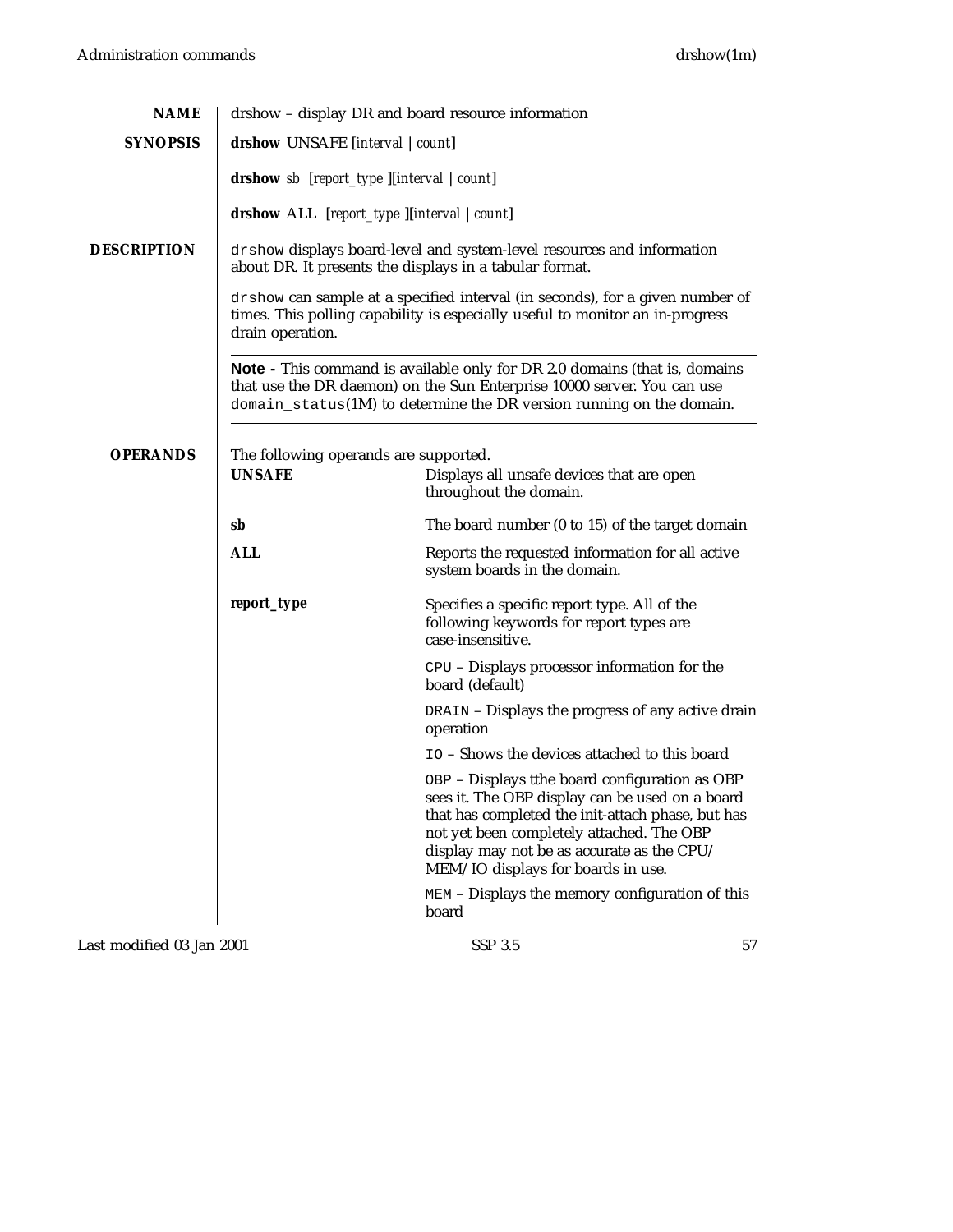|                    | interval                                                                                                                                                                                         |                                                                                                                                                                                                                                                                                                                                                                                                                                                                                                                                   | to repeat the display                                                                                                                                                                                                                                                                            | The frequency, in seconds, with which drshow is                                                                                                                                                                                                                                                                                                                                                                                                                                                                                                                                                                          |
|--------------------|--------------------------------------------------------------------------------------------------------------------------------------------------------------------------------------------------|-----------------------------------------------------------------------------------------------------------------------------------------------------------------------------------------------------------------------------------------------------------------------------------------------------------------------------------------------------------------------------------------------------------------------------------------------------------------------------------------------------------------------------------|--------------------------------------------------------------------------------------------------------------------------------------------------------------------------------------------------------------------------------------------------------------------------------------------------|--------------------------------------------------------------------------------------------------------------------------------------------------------------------------------------------------------------------------------------------------------------------------------------------------------------------------------------------------------------------------------------------------------------------------------------------------------------------------------------------------------------------------------------------------------------------------------------------------------------------------|
|                    | count                                                                                                                                                                                            |                                                                                                                                                                                                                                                                                                                                                                                                                                                                                                                                   | display                                                                                                                                                                                                                                                                                          | The number of times drshow is to repeat the                                                                                                                                                                                                                                                                                                                                                                                                                                                                                                                                                                              |
| <b>EXAMPLES</b>    | <b>EXAMPLE 1</b> Using drshow(1M)                                                                                                                                                                |                                                                                                                                                                                                                                                                                                                                                                                                                                                                                                                                   |                                                                                                                                                                                                                                                                                                  |                                                                                                                                                                                                                                                                                                                                                                                                                                                                                                                                                                                                                          |
|                    | $dr$ drshow 1 IO                                                                                                                                                                                 |                                                                                                                                                                                                                                                                                                                                                                                                                                                                                                                                   |                                                                                                                                                                                                                                                                                                  | I/O Bus Controllers and Devices for Board 1                                                                                                                                                                                                                                                                                                                                                                                                                                                                                                                                                                              |
|                    | device opens name<br>----- ----- ----                                                                                                                                                            |                                                                                                                                                                                                                                                                                                                                                                                                                                                                                                                                   |                                                                                                                                                                                                                                                                                                  | ------------------------------- I/O Bus 1 : Slot 0 : esp0 ----------------------<br>usage                                                                                                                                                                                                                                                                                                                                                                                                                                                                                                                                |
|                    | sd0<br>sd1 and the state of the state of the state of the state of the state of the state of the state of the state o<br>sd2<br>sd3<br>device opens name<br>--------<br>qe0<br>qe1<br>qe2<br>qe3 | 9<br>$\mathbf{1}$<br>18<br>$\mathbf{1}$<br>$\begin{array}{cccccccccc} \multicolumn{2}{c}{} & \multicolumn{2}{c}{} & \multicolumn{2}{c}{} & \multicolumn{2}{c}{} & \multicolumn{2}{c}{} & \multicolumn{2}{c}{} & \multicolumn{2}{c}{} & \multicolumn{2}{c}{} & \multicolumn{2}{c}{} & \multicolumn{2}{c}{} & \multicolumn{2}{c}{} & \multicolumn{2}{c}{} & \multicolumn{2}{c}{} & \multicolumn{2}{c}{} & \multicolumn{2}{c}{} & \multicolumn{2}{c}{} & \multicolumn{2}{c}{} & \multicolumn{2}{c}{} & \multicolumn{2}{c}{} & \mult$ | $0$ /dev/dsk/c0t0d0s0<br>26 /dev/dsk/c0t1d0s0<br>$0$ /dev/dsk/c0t1d0s1<br>/dev/dsk/c0t1d0s3<br>/dev/dsk/c0t1d0s5<br>/dev/dsk/c0t1d0s6<br>/dev/dsk/c0t1d0s7<br>$0$ /dev/dsk/c0t2d0s0<br>$0$ /dev/dsk/c0t3d0s1<br>$0$ /dev/dsk/c0t3d0s7<br>$\sim$ $\sim$ $\sim$ $\sim$<br>qe0<br>qe1<br>qe2<br>qe3 | $\frac{1}{2} \frac{1}{2} \frac{1}{2} \frac{1}{2} \frac{1}{2} \frac{1}{2} \frac{1}{2} \frac{1}{2} \frac{1}{2} \frac{1}{2} \frac{1}{2} \frac{1}{2} \frac{1}{2} \frac{1}{2} \frac{1}{2} \frac{1}{2} \frac{1}{2} \frac{1}{2} \frac{1}{2} \frac{1}{2} \frac{1}{2} \frac{1}{2} \frac{1}{2} \frac{1}{2} \frac{1}{2} \frac{1}{2} \frac{1}{2} \frac{1}{2} \frac{1}{2} \frac{1}{2} \frac{1}{2} \frac{$<br>$\sqrt{2}$<br>swap, /tmp<br>/var<br>/opt<br>/usr<br>/export<br>swap, /tmp<br>/xfer<br>------------------------------- I/O Bus 1 : Slot 1 : qec0 ----------------------<br>usage<br>$- - - - - -$<br>ts4 (129:153:49:118) |
| <b>NOTES</b>       |                                                                                                                                                                                                  |                                                                                                                                                                                                                                                                                                                                                                                                                                                                                                                                   | stop one is by hitting Control-C, which terminates the DR shell.                                                                                                                                                                                                                                 | Exercise caution when using repeating displays. The only way to prematurely                                                                                                                                                                                                                                                                                                                                                                                                                                                                                                                                              |
| <b>EXIT STATUS</b> |                                                                                                                                                                                                  |                                                                                                                                                                                                                                                                                                                                                                                                                                                                                                                                   | drshow returns a character 0 result code in dr_return.                                                                                                                                                                                                                                           |                                                                                                                                                                                                                                                                                                                                                                                                                                                                                                                                                                                                                          |
| <b>SEE ALSO</b>    | dr(1M)                                                                                                                                                                                           |                                                                                                                                                                                                                                                                                                                                                                                                                                                                                                                                   | Sun Enterprise 10000 Dynamic Reconfiguration User Guide                                                                                                                                                                                                                                          |                                                                                                                                                                                                                                                                                                                                                                                                                                                                                                                                                                                                                          |
|                    |                                                                                                                                                                                                  |                                                                                                                                                                                                                                                                                                                                                                                                                                                                                                                                   |                                                                                                                                                                                                                                                                                                  |                                                                                                                                                                                                                                                                                                                                                                                                                                                                                                                                                                                                                          |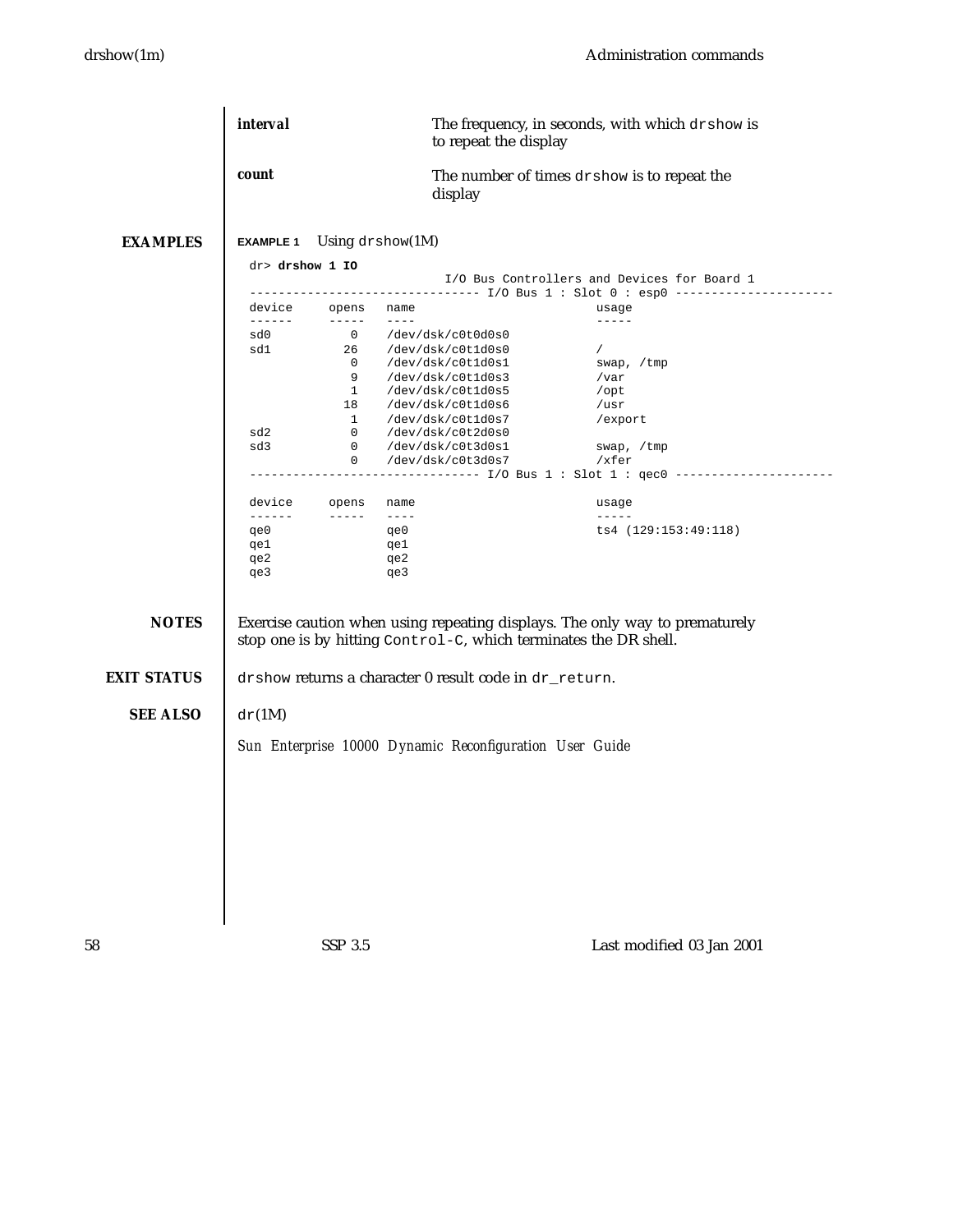| <b>NAME</b>        | drview - DR Graphical User Interface                                                                                                                                                                                                                    |
|--------------------|---------------------------------------------------------------------------------------------------------------------------------------------------------------------------------------------------------------------------------------------------------|
| <b>SYNOPSIS</b>    | drview                                                                                                                                                                                                                                                  |
| <b>DESCRIPTION</b> | drview is the graphical user interface for the Dynamic Reconfiguration<br>feature. Do not invoke it directly; it is automatically initiated by Hostview.<br>Refer to the hostview(1M) man page in the Sun Enterprise 10000 SSP 3.5<br>Reference Manual. |
|                    | For more information about Hostview refer to the Sun Enterprise 10000 SSP<br>3.5 User Guide, and for more information about dryiew, refer to the Sun<br>Enterprise 10000 Dynamic Reconfiguration User Guide.                                            |
|                    | Note - This command is available only for DR 2.0 domains (that is, domains<br>that use the DR daemon) on the Sun Enterprise 10000 server. You can use<br>domain_status(1M) to determine the DR version running on the domain.                           |
| <b>SEE ALSO</b>    | hostview(1M) in the Sun Enterprise 10000 SSP 3.5 Reference Manual<br>Sun Enterprise 10000 SSP 3.5 User Guide                                                                                                                                            |

 $\begin{tabular}{c} Last modified 03 Jan 2001 \end{tabular} \begin{tabular}{c} \hspace{1.2cm} SSP 3.5 \end{tabular} \end{tabular} \begin{tabular}{c} \hspace{1.2cm} $59$ \end{tabular}$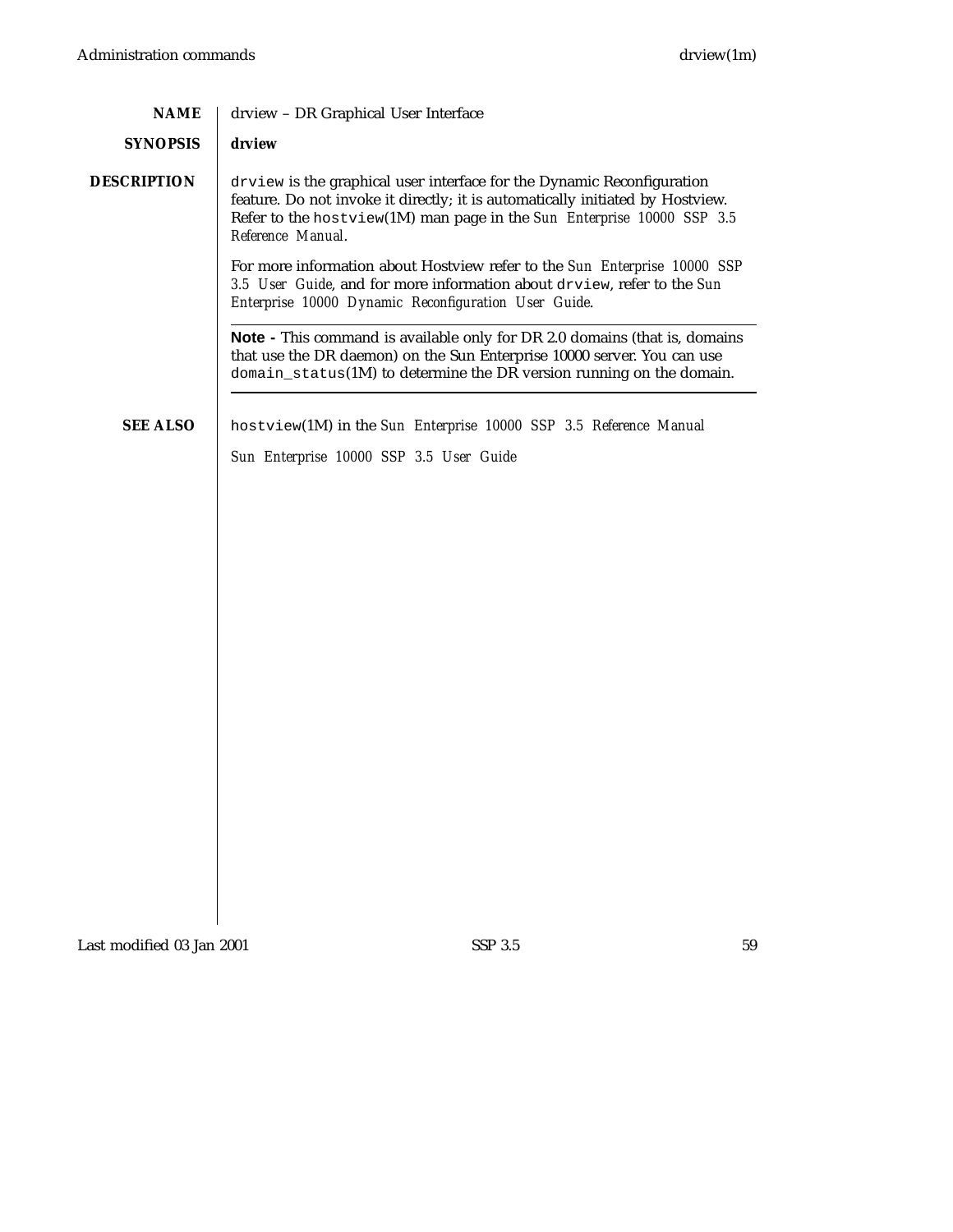| <b>NAME</b>        | init_attach - initiate a DR attach operation                                                                                                                                                                                                                                                                                                                                                                                                                                                                                                                                                                                       |  |  |  |
|--------------------|------------------------------------------------------------------------------------------------------------------------------------------------------------------------------------------------------------------------------------------------------------------------------------------------------------------------------------------------------------------------------------------------------------------------------------------------------------------------------------------------------------------------------------------------------------------------------------------------------------------------------------|--|--|--|
| <b>SYNOPSIS</b>    | init_attach sb                                                                                                                                                                                                                                                                                                                                                                                                                                                                                                                                                                                                                     |  |  |  |
| <b>DESCRIPTION</b> | Execute this command at the $dr(1M)$ shell prompt to begin a DR Attach<br>operation. The system board to be attached must be present, powered-on, and<br>currently not attached to a domain. It is diagnosed and debuted to the target<br>domain specified by the SUNW_HOSTNAME environment variable. Upon<br>completion of the init_attach, the resources (processors, memory, and I/O<br>controllers) are prepared for attachment by the operating system. The board is<br>added to the board list in the SSP domain_config(4) file, and the centerplane<br>is reconfigured such that the board is visible to the target domain. |  |  |  |
|                    | Upon successful completion of init_attach you can use<br>complete_attach(1M) to complete the attach operation or<br>abort_attach(1M) to abort it.                                                                                                                                                                                                                                                                                                                                                                                                                                                                                  |  |  |  |
|                    | <b>Note -</b> This command is available only for DR 2.0 domains (that is, domains<br>that use the DR daemon) on the Sun Enterprise 10000 server. You can use<br>domain_status(1M) to determine the DR version running on the domain.                                                                                                                                                                                                                                                                                                                                                                                               |  |  |  |
| <b>OPERANDS</b>    | The following operand is supported.<br>sb<br>The board number (0 to 15) of the system board<br>to be attached                                                                                                                                                                                                                                                                                                                                                                                                                                                                                                                      |  |  |  |
| <b>EXAMPLES</b>    | Using init_attach(1M)<br><b>EXAMPLE 1</b>                                                                                                                                                                                                                                                                                                                                                                                                                                                                                                                                                                                          |  |  |  |
|                    | ts4-ssp% domain_switch ts4<br>$ts4-ssp$ dr<br>Checking environment<br>Establishing Control Board Server connection<br>Initializing SSP SNMP MIB<br>Establishing communication with DR daemon<br>ts4: System Status - Summary<br>BOARD #: 5 physically present.<br>BOARD #: 1 3 4 being used by the system.                                                                                                                                                                                                                                                                                                                         |  |  |  |
|                    | dr> init_attach 5<br>Initiate attaching board 5 to domain ts4<br>Adding board 5 to domain_config file.<br>/opt/SUNWssp/bin/hpost -H20,4<br>Opening SNMP server library<br>Reading centerplane asics to obtain bus configuration<br>Bus configuration established as 3F.<br>phase cplane_isolate: CP domain cluster mask clear<br>phase init_reset: Initial system resets<br>phase jtab_integ: JTAG probe and integrity test<br>phase mem probe: Memory dimm probe                                                                                                                                                                  |  |  |  |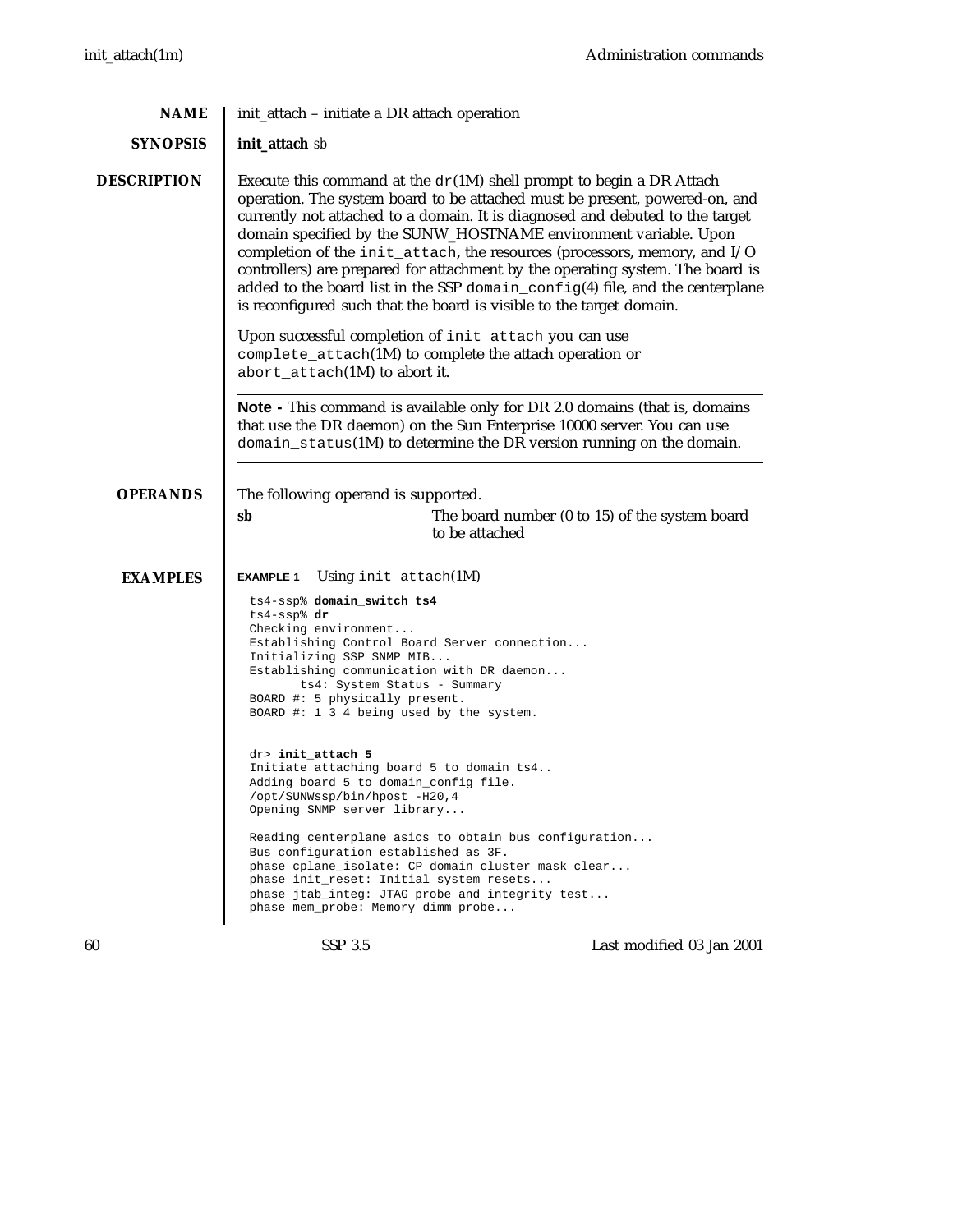phase iom\_probe: I/O module type probe... phase jtag\_bbsram: JTAG basic test of bootbus sram... phase procl: Initial processor module tests... phase pc/cic\_reg: PC and CIC register tests... phase dtag: CIC DTAG tests... phase mem: MC register and memory tests... phase io: I/O controller tests... phase procmem2: Processor vs. memory II tests... phase ibexit: Centerplane connection tests... phase final\_config: Final configuration... Configuring in 3F with 4 processors, 2 SBus cards, 1024 MBytes memory. Interconnect frequency is 83.273 MHz, from SNMP MIB. Processor frequency is 166.589 MHz, from SNMP MIB. Boot processor is 5.0 = 20 POST (level=16, verbose=20, -H4,0020) execution time 3:50 hpost is complete. obp\_helper -H -m20 Board debut complete. Reconfiguring domain mask registers. Probing board resources. Board attachment initiated successfully. Ready to COMPLETE board attachment. dr> **DIAGNOSTICS** The following diagnostics are supported. add\_board\_to\_domain returns entry not found The target domain specified by the SUNW\_HOSTNAME environment variable is not properly listed in the domain\_config(4) file. Check the domain\_config(4) file, then try the operation again at a later time. add\_board\_to\_domain returns entry not found Unable to locate domain *target domain* in domain\_config file. DR was unable to locate an entry for the current target domain. Use the domain\_status(1M) command to verify the contents of the domain\_config(4) file. Refer to the *Sun Enterprise 10000 SSP 3.5 Reference Manual*. Board debut failed - return = *value* The debut utility has failed (refer to the  $op{\rm beleper}(1M)$  man page in the *Sun Enterprise 10000 SSP 3.5 Reference Manual*). Consult the SSP message files for information regarding the failure. Board *brd* **is a member of a foreign hardware domain.**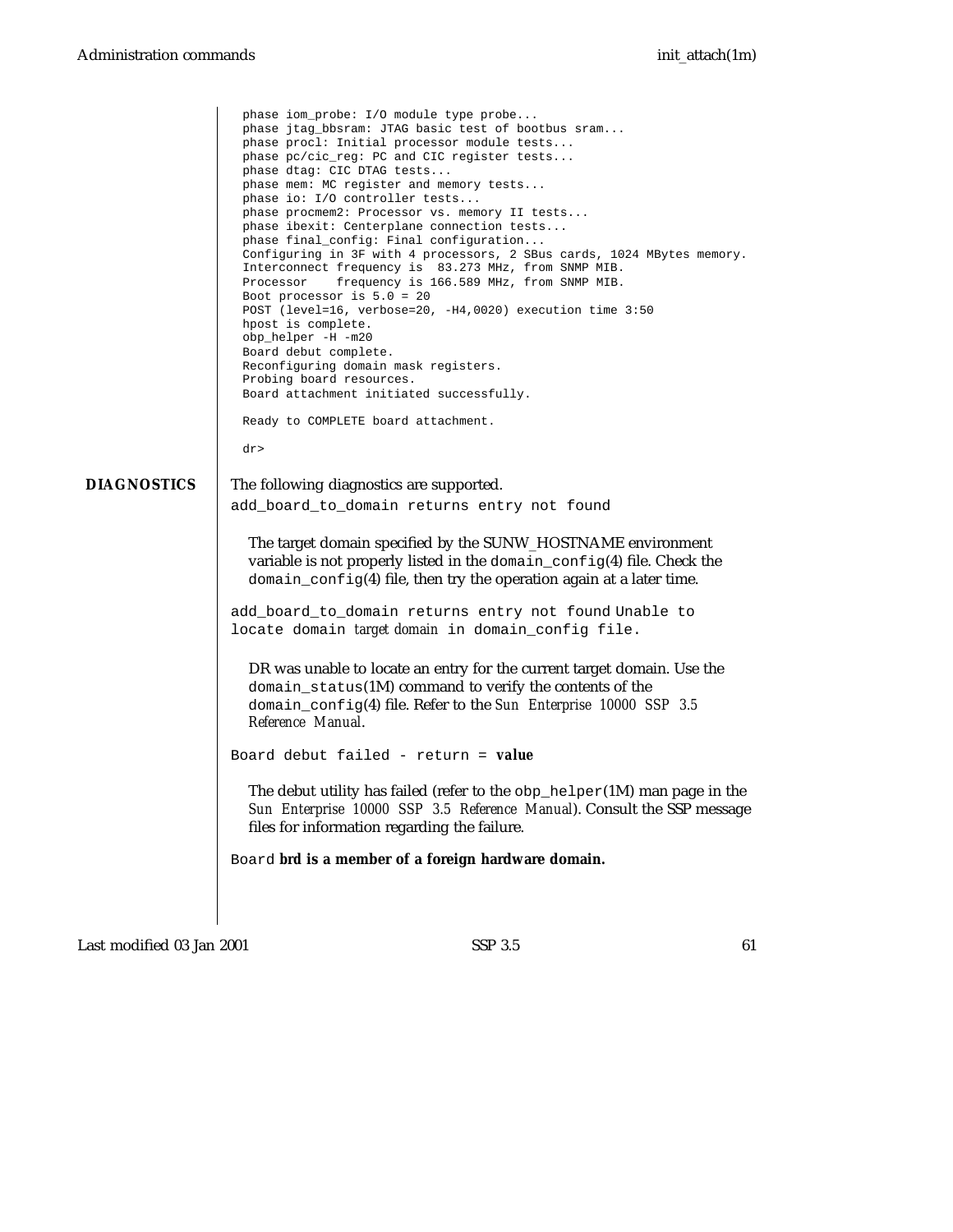The board you are trying to attach has been identified as a member of another domain on this platform, which prevents it from being attached to the designated target domain. You must remove this board from the other domain before initiating an attach.

Board *brd* is not eligible for attach

One or more conditions is preventing this board from being attached to the target domain. The board must be physically present, powered on, and not a member of any domain to be eligible for attachment.

Board may be black or red listed.

If this board is blacklisted or redlisted, it cannot be attached. Check the postrc(1M) file for the location of the blacklist(1M) and redlist(4) files.

DR Error: State for board *brd* cannot be determined.

During initial domain contact an unexpected board condition was detected by dr\_daemon(1M). (Refer to the dr\_daemon(1M) man page in *man pages section 1M: System Administration Commands*.) Check the system log on the host for more information.

Error executing *command*

 $d(x)$  executed the indicated command, but it returned a failure indication. If the error message specifies a specific action you must take, do so, then retry the command. Otherwise, simply retry the init\_attach operation at a later time. If that attempt fails, call your service provider.

FAD error detected, retrying...

A transient failure occurred during updating of the domain config(4) file has been. init attach will retry the operation. If all retries fail, consult the SSP messages files for more information.

Failed to initiate board attachment

The init\_attach operation on the target domain has failed.

Unable to execute *command*

 $dr(1M)$  could not execute the indicated command. Check that the program file exists and is assigned the appropriate modes.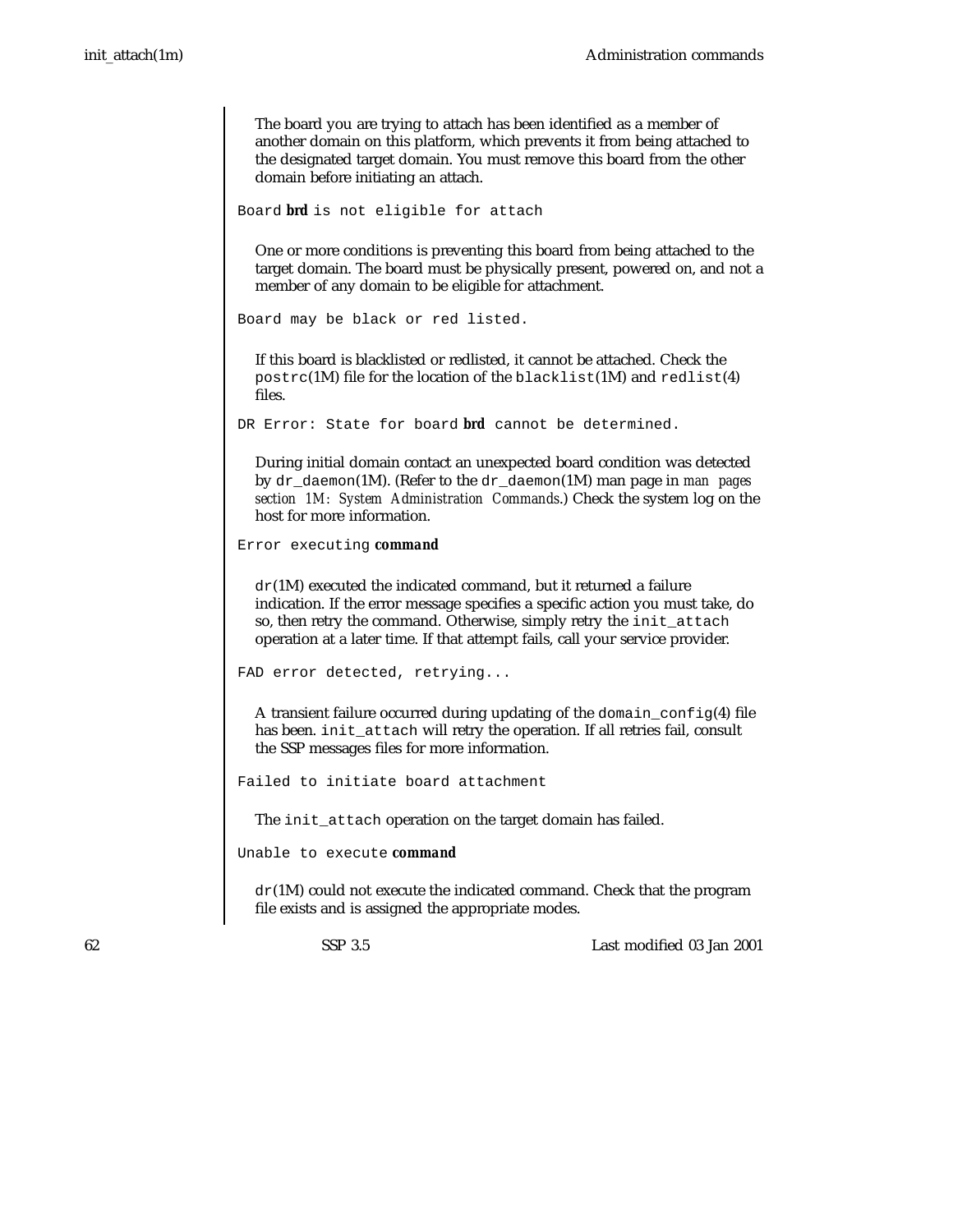| <b>EXIT STATUS</b> | If successful, init_attach returns a 0 in the dr_return global variable; if<br>not, it returns a 1, along with one or more diagnostic messages.                      |
|--------------------|----------------------------------------------------------------------------------------------------------------------------------------------------------------------|
| <b>NOTES</b>       | If DR detects a usage syntax error, it immediately aborts the $dr(1M)$ command,<br>displays the dr(1M) shell prompt, and leaves dr_return unmodified. See<br>dr(1M). |
| <b>SEE ALSO</b>    | $dr(1M)$ in this reference manual                                                                                                                                    |
|                    | blacklist(4), domain_config(4), domain_status(1M),<br>domain_switch(1M), postrc(4), redlist(4) in the Sun Enterprise 10000<br>SSP 3.5 Reference Manual               |
|                    | dr_daemon(1M) in the man pages section 1M: System Administration<br>Commands                                                                                         |
|                    |                                                                                                                                                                      |
|                    |                                                                                                                                                                      |
|                    |                                                                                                                                                                      |
|                    |                                                                                                                                                                      |
|                    |                                                                                                                                                                      |
|                    |                                                                                                                                                                      |
|                    |                                                                                                                                                                      |
|                    |                                                                                                                                                                      |
|                    |                                                                                                                                                                      |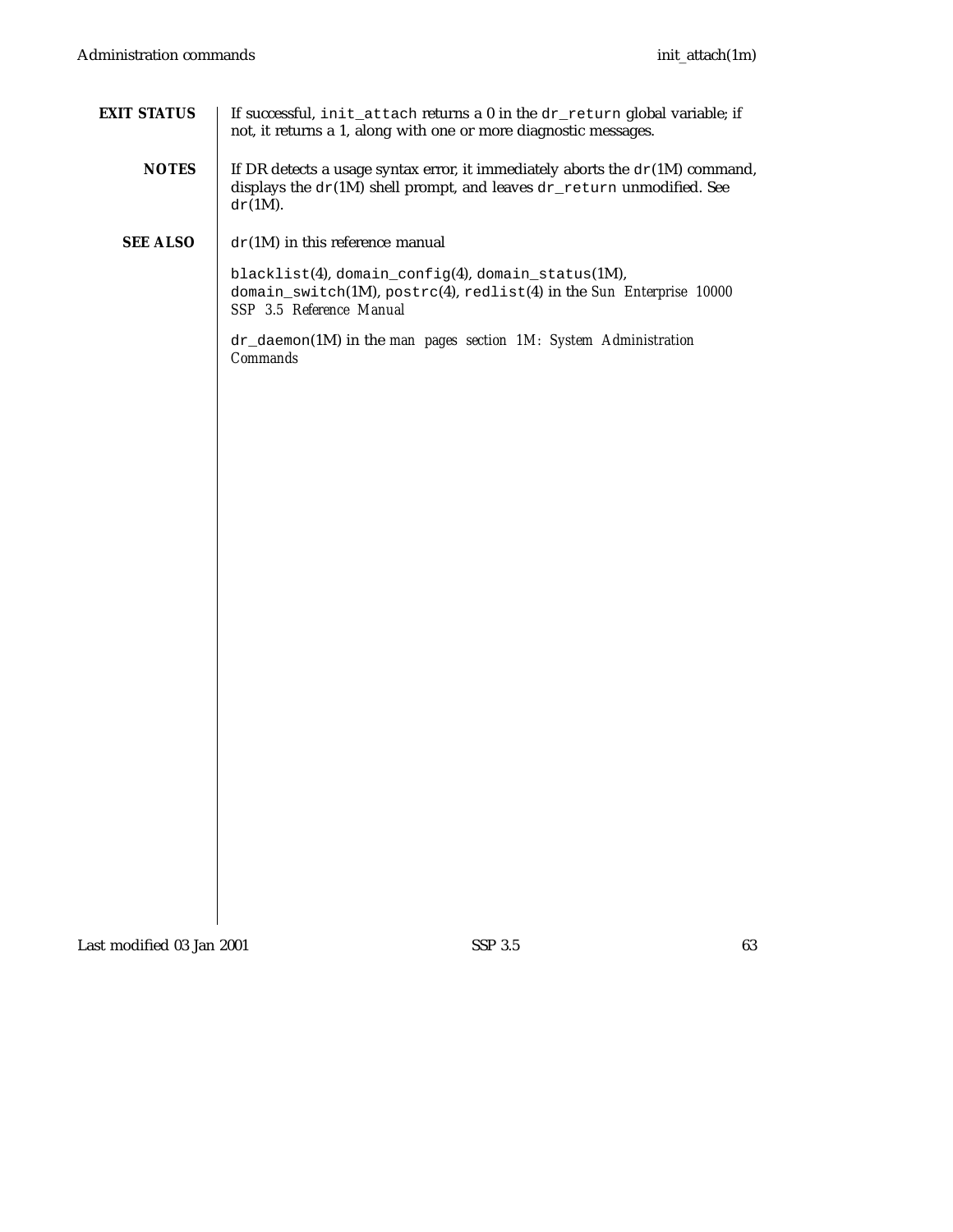| <b>NAME</b>        |                                                                                             | moveboard – detach a board from its domain and attach it to a specific domain                                                                                                                                                                                                                                                                                                                     |  |
|--------------------|---------------------------------------------------------------------------------------------|---------------------------------------------------------------------------------------------------------------------------------------------------------------------------------------------------------------------------------------------------------------------------------------------------------------------------------------------------------------------------------------------------|--|
| <b>SYNOPSIS</b>    | <b>moveboard</b> -b board_number -d domain $[-f]$ $[-r$ retry_count $[-t]$ timeout]] $[-q]$ |                                                                                                                                                                                                                                                                                                                                                                                                   |  |
|                    |                                                                                             | moveboard $-d$ domain $[-f]$ $[-r$ retry_count $[-t]$ timeout]] $[-q]$ SBx                                                                                                                                                                                                                                                                                                                        |  |
|                    | moveboard -h                                                                                |                                                                                                                                                                                                                                                                                                                                                                                                   |  |
| <b>DESCRIPTION</b> | the platform log on the SSP and to standard output.                                         | The moveboard command detaches a system board from its current domain<br>(referred to as the source domain) and attaches it to the domain specified by<br>domain (referred to as the target domain). It also writes progress messages to                                                                                                                                                          |  |
|                    | indicating success.                                                                         | If moveboard fails, it writes an error message to standard error and returns a<br>nonzero exit status. If the specified board is already detached and powered on,<br>moveboard attempts to attach it to the specified domain. If the board is<br>already in the specified domain, moveboard returns an exit status of zero,                                                                       |  |
|                    |                                                                                             | The $-r$ option specifies the maximum number of retry attempts, retry_count, in<br>the event that the moveboard command fails. The -t option specifies a time<br>period in seconds, timeout, between retry attempts. If you specify the number<br>of retries, but no timeout, there is no delay between retry attempts. If you<br>specify a timeout, you must also specify the number of retries. |  |
|                    |                                                                                             | To move a board, it must be powered on and in one of the following states:                                                                                                                                                                                                                                                                                                                        |  |
|                    | $\blacksquare$ In a domain                                                                  |                                                                                                                                                                                                                                                                                                                                                                                                   |  |
|                    |                                                                                             | In an intermediate state due to an incomplete DR operation                                                                                                                                                                                                                                                                                                                                        |  |
|                    | operation.                                                                                  | If the board is not already in the target domain or if it has already been<br>detached from its source domain, moveboard proceeds with the attach                                                                                                                                                                                                                                                 |  |
| <b>OPTIONS</b>     | The following options are supported:                                                        |                                                                                                                                                                                                                                                                                                                                                                                                   |  |
|                    | -b board_number                                                                             | Specifies the system board number, 0 through 15.                                                                                                                                                                                                                                                                                                                                                  |  |
|                    | -d domain                                                                                   | Specifies the domain name.                                                                                                                                                                                                                                                                                                                                                                        |  |
|                    | -f                                                                                          | Attempts to force the operation. The $-f$ option<br>will override certain software constraints, but it<br>will never override fundamental safety and<br>availability constraints of the hardware and<br>Solaris operating environment.                                                                                                                                                            |  |
|                    | -h                                                                                          | Displays a usage message.                                                                                                                                                                                                                                                                                                                                                                         |  |
| 64                 | SSP 3.5                                                                                     | Last modified 11 July 2001                                                                                                                                                                                                                                                                                                                                                                        |  |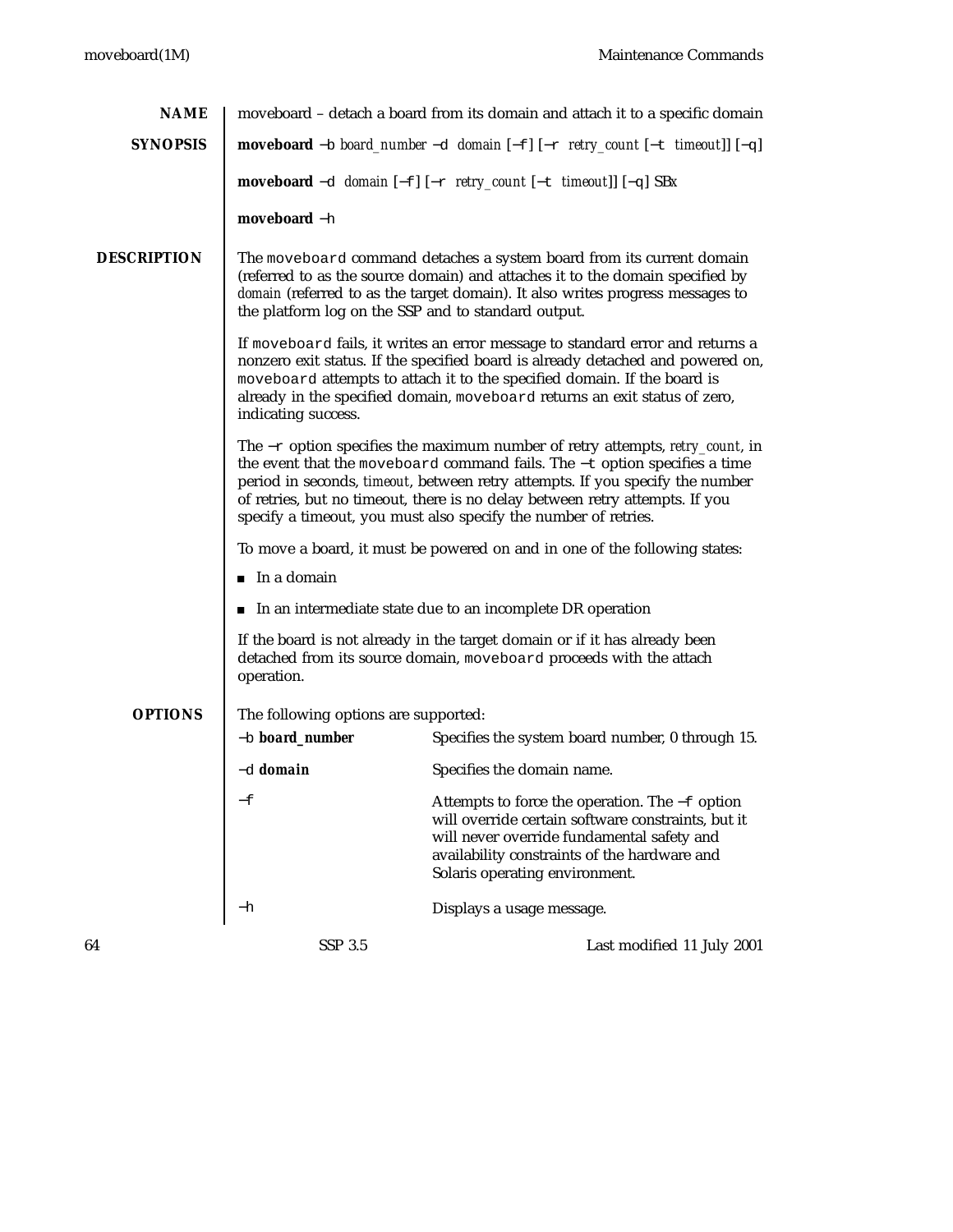|                 | $-r$ retry_count                                                                                                                                                                                                                                            | Specifies the number of retry attempts. There are<br>no limits to the possible retries.                                                                                       |
|-----------------|-------------------------------------------------------------------------------------------------------------------------------------------------------------------------------------------------------------------------------------------------------------|-------------------------------------------------------------------------------------------------------------------------------------------------------------------------------|
|                 | $-t$ timeout                                                                                                                                                                                                                                                | Specifies the time in seconds between retry<br>attempts. There is no limit to the amount of time.                                                                             |
|                 | -q                                                                                                                                                                                                                                                          | Turns on quiet mode, which means informational<br>messages are not written to standard output.                                                                                |
| <b>OPERANDS</b> | The following operand is supported:<br>SBX                                                                                                                                                                                                                  | Specifies the system board, where x equals an<br>integer 0 through 15.                                                                                                        |
| <b>EXAMPLES</b> | In the following examples, the command moves system board 2 from its<br>current domain to a domain named $xf3-b2$ . If the first attempt to move the<br>board fails, two retries are made, if necessary, with a wait time of 15 minutes<br>between retries. |                                                                                                                                                                               |
|                 | <b>EXAMPLE 1</b>                                                                                                                                                                                                                                            | To Move a Board With the -b Option                                                                                                                                            |
|                 | # moveboard -b 2 -d xf3-b2 -r 2 -t 900                                                                                                                                                                                                                      |                                                                                                                                                                               |
|                 | <b>EXAMPLE 2</b>                                                                                                                                                                                                                                            | To Move a Board Without the -b Option                                                                                                                                         |
|                 | # moveboard -d xf3-b2 -r 2 -t 900 SB2                                                                                                                                                                                                                       |                                                                                                                                                                               |
| EXIT STATUS     | The following exit values are supported.<br>0                                                                                                                                                                                                               | Successfully moved the board to the specified domain.                                                                                                                         |
|                 | 1<br>Command syntax error occurred.                                                                                                                                                                                                                         |                                                                                                                                                                               |
|                 | 2<br>Failed to acquire DR lock.                                                                                                                                                                                                                             |                                                                                                                                                                               |
|                 | 3<br>Failed to release DR lock.                                                                                                                                                                                                                             |                                                                                                                                                                               |
|                 | 4                                                                                                                                                                                                                                                           | Failed to initialize DR communications.                                                                                                                                       |
|                 | 5                                                                                                                                                                                                                                                           | Board or target domain is not eligible for detachment.                                                                                                                        |
|                 | 6                                                                                                                                                                                                                                                           | A board in the target domain is in an intermediate detach state.                                                                                                              |
|                 | 7                                                                                                                                                                                                                                                           | DR daemon does not allow a detach operation when it removes the<br>last processor from the domain or when it drops the memory in the<br>domain below the minimum requirement. |

Last modified 11 July 2001 SSP 3.5 65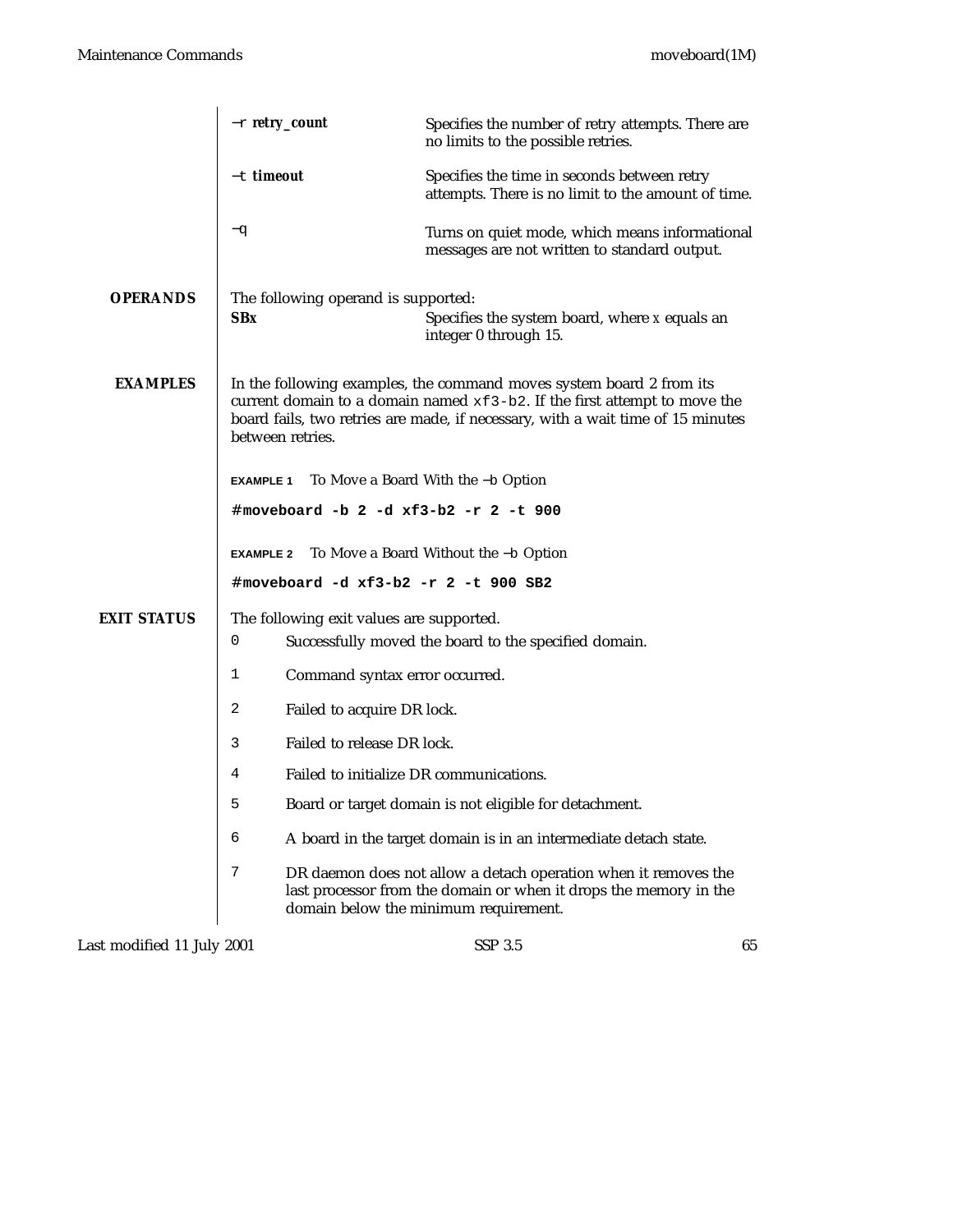- Failed during the memory drain operation.
- Failed to make progress during the drain operation.
- Failed to complete the drain operation.
- The board or target domain is not eligible for detachment.
- A board in the target domain is in an intermediate attach state.
- Failed in initial attachment stage.
- Failed in complete attachment stage.
- Failed to dynamically link with DR library.
- A termination signal was received.
- The command was not completed because of a negative acknowledgment from the confp->confirm function.
- System configuration administration is not supported on this attachment point.
- System configuration administration operation is not supported on this attachment point.
- The caller does not have the required process privileges. For example, if configuration administration is performed through a device driver, the permissions on the device node are used to control access.
- The command was not completed because an element of the system configuration admistration system was busy.
- The command required a service interruption and was not completed because part of the system could not be suspended (that is, quiesced).
- A procedural error occurred in the data.
- A procedural error occurred in the library, including a failure to obtain process resources such as memory and file descriptors.
- A hardware-specific library could not be located by using the specified attachment point.
- The operation failed because of the condition of the attachment point.

66 SSP 3.5 Last modified 11 July 2001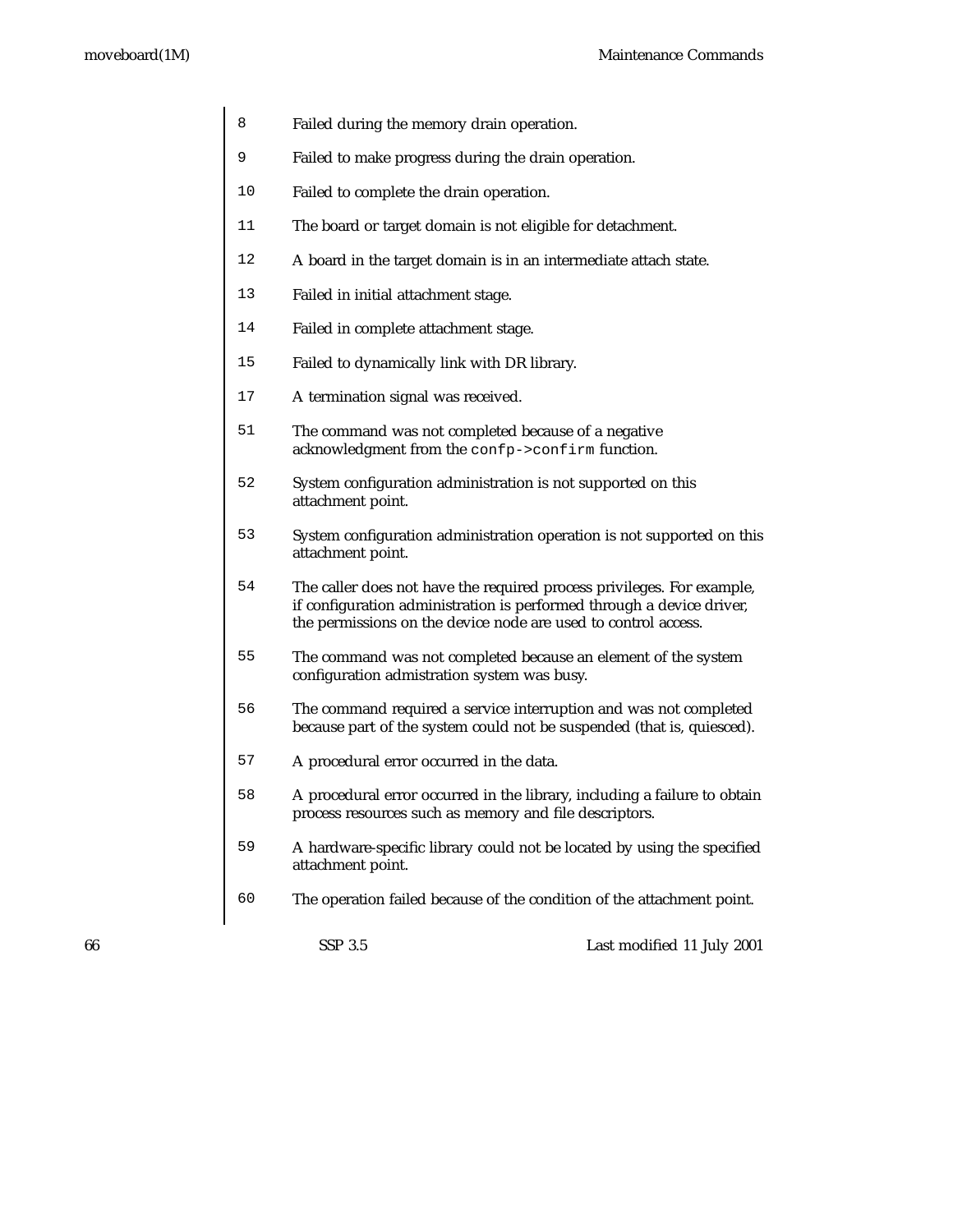## Maintenance Commands moveboard(1M)

|                                 | 61<br>The system configuration administration operation requested is not<br>supported on the specified attachment point.                                                    |  |  |  |
|---------------------------------|-----------------------------------------------------------------------------------------------------------------------------------------------------------------------------|--|--|--|
|                                 | 62<br>An error occurred during the processing of the requested operation.<br>This error code includes validation of the command arguments by the<br>hardware-specific code. |  |  |  |
|                                 | 63<br>No such attachment point exists.                                                                                                                                      |  |  |  |
|                                 | 64<br>No attachment point with the specified attributes exists.                                                                                                             |  |  |  |
|                                 | 65<br>An invalid board ID was specified.                                                                                                                                    |  |  |  |
| <b>ERROR</b><br><b>MESSAGES</b> | If moveboard fails, it writes diagnostic messages to standard error.                                                                                                        |  |  |  |
| <b>NOTES</b>                    | The moveboard command prevents more than one attach or detach operation<br>from executing concurrently.                                                                     |  |  |  |
| <b>SEE ALSO</b>                 | addboard(1M), deleteboard(1M), rcfgadm(1M)                                                                                                                                  |  |  |  |
|                                 | domain_status(1M) and showdevices(1M) in the Sun Enterprise 10000<br>SSP 3.5 Reference Manual                                                                               |  |  |  |
|                                 | dcs(1M) and dr_daemon(1M) in man pages section 1M: System<br>Administration Commands in the Solaris 8 Reference Manual                                                      |  |  |  |
|                                 | Sun Enterprise 10000 Dynamic Reconfiguration User Guide                                                                                                                     |  |  |  |
|                                 |                                                                                                                                                                             |  |  |  |
|                                 |                                                                                                                                                                             |  |  |  |
|                                 |                                                                                                                                                                             |  |  |  |
|                                 |                                                                                                                                                                             |  |  |  |
|                                 |                                                                                                                                                                             |  |  |  |
|                                 |                                                                                                                                                                             |  |  |  |
|                                 |                                                                                                                                                                             |  |  |  |
|                                 |                                                                                                                                                                             |  |  |  |

Last modified 11 July 2001 SSP 3.5 67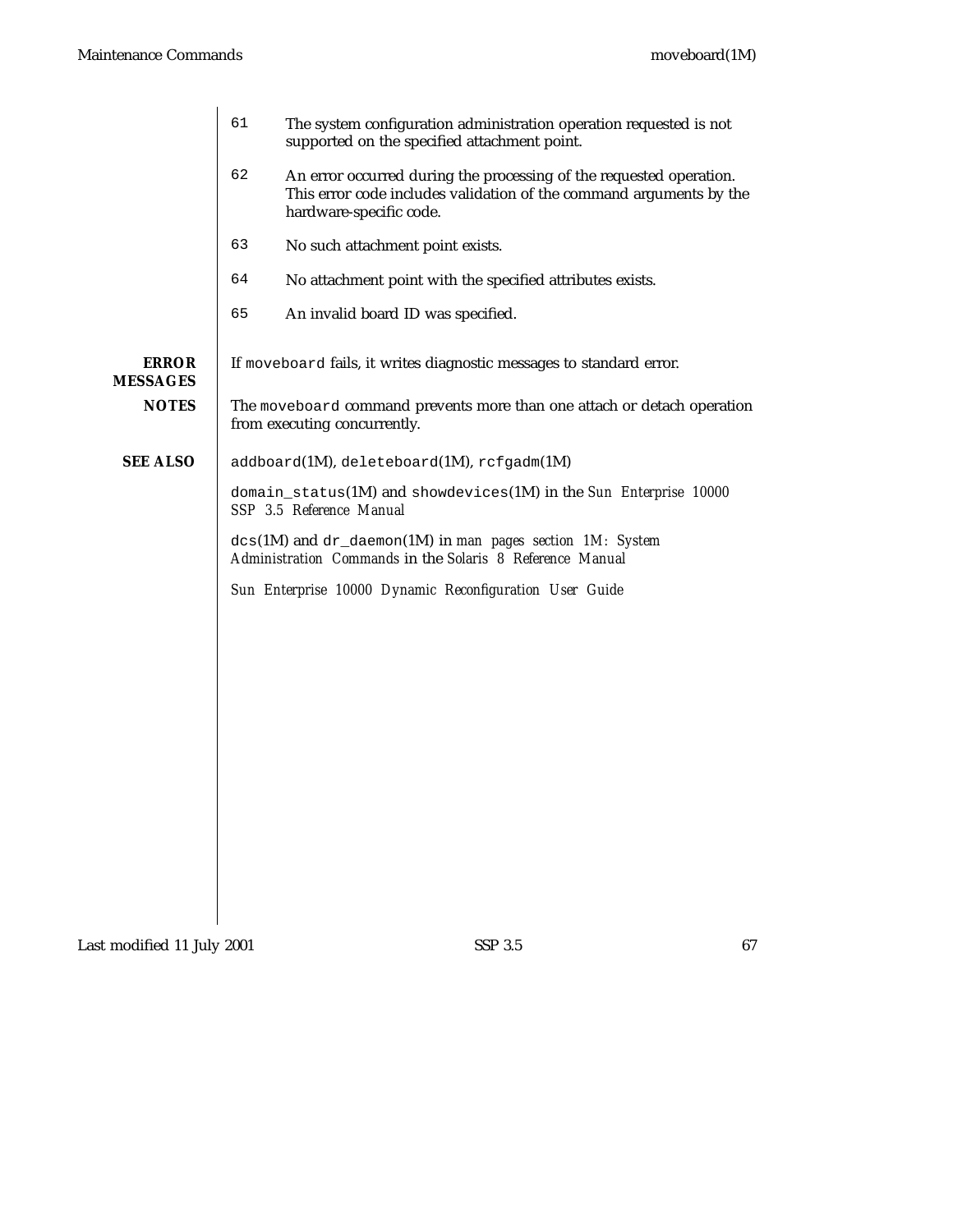| <b>NAME</b>        | rcfgadm - remote configuration administration                                                                                                                                                                                                                                                                                                                                                                                                                                                                                                                                                                                                                                                                                                                                                                                                                                                                                                                                                                                                                                                                                                                                                                                                                                                                                                                                                                                                                                                                                                                                                                                                                                                                                                                                                                                                                                                                                                                                                                                                                                                                                                                                                                                   |                                                                                                                                                                                                                                                                                                                                                                                                                                                                                                                      |  |
|--------------------|---------------------------------------------------------------------------------------------------------------------------------------------------------------------------------------------------------------------------------------------------------------------------------------------------------------------------------------------------------------------------------------------------------------------------------------------------------------------------------------------------------------------------------------------------------------------------------------------------------------------------------------------------------------------------------------------------------------------------------------------------------------------------------------------------------------------------------------------------------------------------------------------------------------------------------------------------------------------------------------------------------------------------------------------------------------------------------------------------------------------------------------------------------------------------------------------------------------------------------------------------------------------------------------------------------------------------------------------------------------------------------------------------------------------------------------------------------------------------------------------------------------------------------------------------------------------------------------------------------------------------------------------------------------------------------------------------------------------------------------------------------------------------------------------------------------------------------------------------------------------------------------------------------------------------------------------------------------------------------------------------------------------------------------------------------------------------------------------------------------------------------------------------------------------------------------------------------------------------------|----------------------------------------------------------------------------------------------------------------------------------------------------------------------------------------------------------------------------------------------------------------------------------------------------------------------------------------------------------------------------------------------------------------------------------------------------------------------------------------------------------------------|--|
| <b>SYNOPSIS</b>    | rcfgadm -d domain_name [-v ] [-a] [-s listing_options] [-o hardware_options]<br>$[-1 [ap_id] ap_type]$                                                                                                                                                                                                                                                                                                                                                                                                                                                                                                                                                                                                                                                                                                                                                                                                                                                                                                                                                                                                                                                                                                                                                                                                                                                                                                                                                                                                                                                                                                                                                                                                                                                                                                                                                                                                                                                                                                                                                                                                                                                                                                                          |                                                                                                                                                                                                                                                                                                                                                                                                                                                                                                                      |  |
|                    |                                                                                                                                                                                                                                                                                                                                                                                                                                                                                                                                                                                                                                                                                                                                                                                                                                                                                                                                                                                                                                                                                                                                                                                                                                                                                                                                                                                                                                                                                                                                                                                                                                                                                                                                                                                                                                                                                                                                                                                                                                                                                                                                                                                                                                 |                                                                                                                                                                                                                                                                                                                                                                                                                                                                                                                      |  |
|                    |                                                                                                                                                                                                                                                                                                                                                                                                                                                                                                                                                                                                                                                                                                                                                                                                                                                                                                                                                                                                                                                                                                                                                                                                                                                                                                                                                                                                                                                                                                                                                                                                                                                                                                                                                                                                                                                                                                                                                                                                                                                                                                                                                                                                                                 | rcfgadm -d domain_name [-v ] [-o hardware_options] -h [ap_id  ap_type]                                                                                                                                                                                                                                                                                                                                                                                                                                               |  |
| <b>DESCRIPTION</b> |                                                                                                                                                                                                                                                                                                                                                                                                                                                                                                                                                                                                                                                                                                                                                                                                                                                                                                                                                                                                                                                                                                                                                                                                                                                                                                                                                                                                                                                                                                                                                                                                                                                                                                                                                                                                                                                                                                                                                                                                                                                                                                                                                                                                                                 | The rcfgadm(1M) command provides remote configuration administration<br>operations on dynamically reconfigurable hardware resources from the System<br>Service Processor (SSP). These operations include displaying status, (-1), and<br>obtaining configuration administration help messages (-h). They are<br>performed on attachment points, which are places where system software<br>supports dynamic reconfiguration of hardware resources during continued<br>operation of the Solaris operating environment. |  |
|                    | Configuration administration makes a distinction between hardware resources<br>that are physically present in the server and hardware resources that are<br>configured and visible to the Solaris operating environment. The nature of<br>configuration administration functions are hardware-specific and are<br>performed by calling hardware-specific libraries.<br>Attachment points have associated state and condition information. A<br>receptacle can exist in one of three states: empty, disconnected, or<br>connected, while an occupant can exist in one of two states: configured or<br>unconfigured.<br>The empty state is the normal state of a receptacle when the attachment point<br>contains no occupant. A receptacle can also be in the disconnected state if<br>its occupant is isolated from normal system access. Typically this state is used<br>for hardware-specific testing prior to bringing the resources into full use by the<br>system or as a step in preparing an occupant for physical removal or<br>reconfiguration. The connected state enables normal access to hardware<br>resources on the occupant. The connected state is the normal state of a<br>receptacle that contains an occupant and that is not currently undergoing<br>configuration administration operations. In the unconfigured state, the<br>hardware resources are not exposed in the Solaris software data structures;<br>thus, they are not available for use by the Solaris operating environment. In<br>the configured state, hardware resources are exposed in software data<br>structures; thus, they can be in use by the Solaris operating environment.<br>An attachment point can be in one of five conditions: unknown, ok, failing,<br>failed, or unusable. An attachment point can enter the system in any<br>condition, depending upon results of power-on tests and nonvolatile record<br>keeping. With a configured occupant, the attachment point can be in one of<br>four conditions: unknown, ok, failing, failed. An attachment point can<br>change to failing during the course of operation if a hardware-dependent<br>recoverable error threshold is exceeded. An attachment point can change to |                                                                                                                                                                                                                                                                                                                                                                                                                                                                                                                      |  |
|                    |                                                                                                                                                                                                                                                                                                                                                                                                                                                                                                                                                                                                                                                                                                                                                                                                                                                                                                                                                                                                                                                                                                                                                                                                                                                                                                                                                                                                                                                                                                                                                                                                                                                                                                                                                                                                                                                                                                                                                                                                                                                                                                                                                                                                                                 |                                                                                                                                                                                                                                                                                                                                                                                                                                                                                                                      |  |
|                    |                                                                                                                                                                                                                                                                                                                                                                                                                                                                                                                                                                                                                                                                                                                                                                                                                                                                                                                                                                                                                                                                                                                                                                                                                                                                                                                                                                                                                                                                                                                                                                                                                                                                                                                                                                                                                                                                                                                                                                                                                                                                                                                                                                                                                                 |                                                                                                                                                                                                                                                                                                                                                                                                                                                                                                                      |  |
|                    |                                                                                                                                                                                                                                                                                                                                                                                                                                                                                                                                                                                                                                                                                                                                                                                                                                                                                                                                                                                                                                                                                                                                                                                                                                                                                                                                                                                                                                                                                                                                                                                                                                                                                                                                                                                                                                                                                                                                                                                                                                                                                                                                                                                                                                 |                                                                                                                                                                                                                                                                                                                                                                                                                                                                                                                      |  |
| 68                 | SSP 3.5                                                                                                                                                                                                                                                                                                                                                                                                                                                                                                                                                                                                                                                                                                                                                                                                                                                                                                                                                                                                                                                                                                                                                                                                                                                                                                                                                                                                                                                                                                                                                                                                                                                                                                                                                                                                                                                                                                                                                                                                                                                                                                                                                                                                                         | Last modified 23 July 2001                                                                                                                                                                                                                                                                                                                                                                                                                                                                                           |  |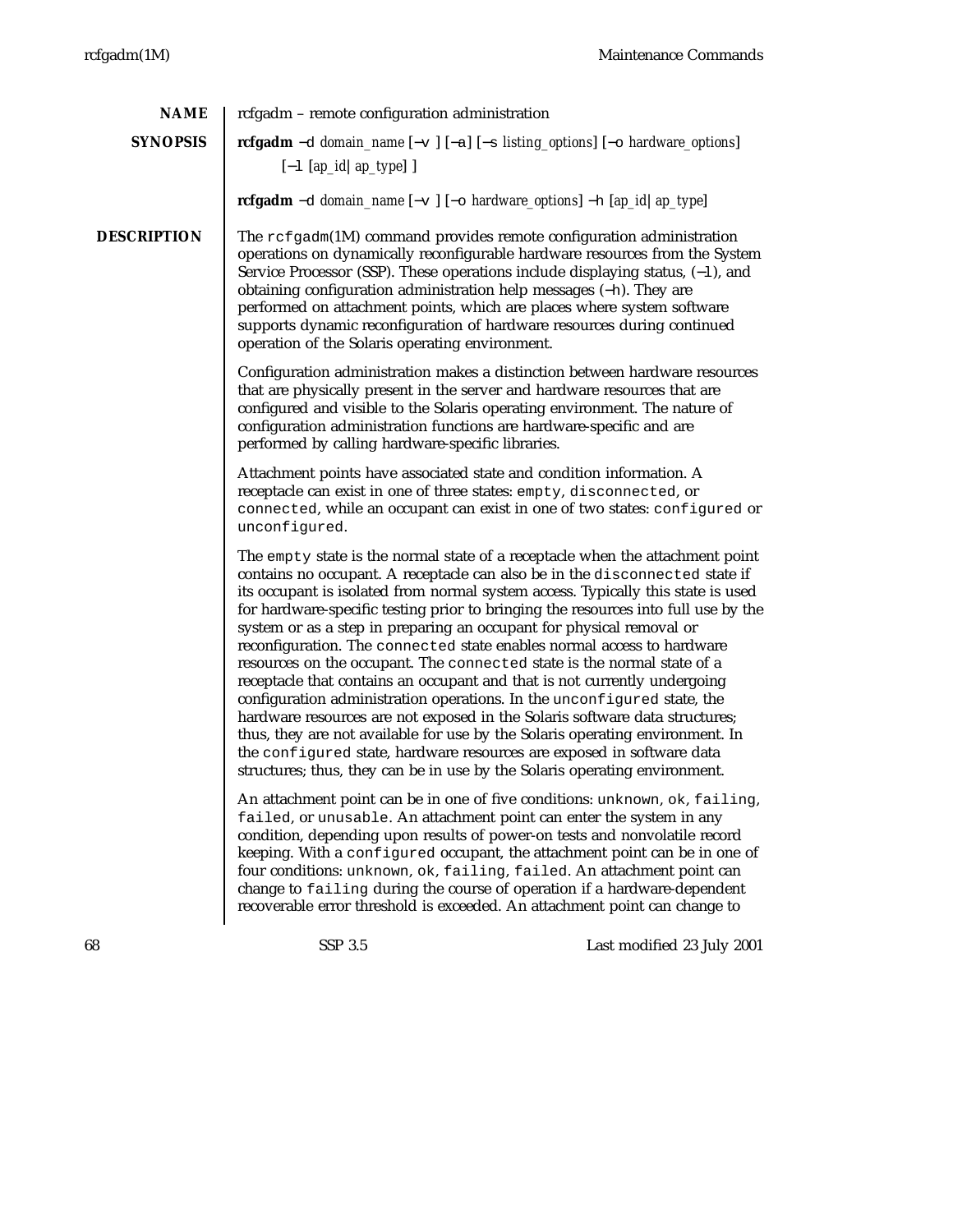failed as a result of an unrecoverable error. With an unconfigured occupant, an attachment point can be in any of the defined conditions. The condition can change from ok to unknown after a system-dependent time threshold.

An attachment point can be in the unusable condition for a variety of reasons, such as inadequate power, inadequate cooling, or an occupant that is unidentifiable, unsupported, incorrectly configured. In the unusable condition, an attachment point cannot be used by the system. It typically remains in this condition until the physical cause is remedied.

The server also maintains information about in-progress state changes and condition re-evaluations. When they occur on an attachment point, they are represented as being busy in the rcfgadm output.

Attachment points are represented by hardware-specific identifiers (*ap\_id*s) that are related to the type and location of the attachment points in the system device hierarchy. An *ap\_id* cannot be ambiguous; it must identify a single attachment point. Two types of *ap\_id* specifications are supported: physical and logical. A physical *ap\_id* contains a fully specified path name, while a logical *ap\_id* contains a shorthand notation that identifies an attachment point in a more user-friendly way.

For example, an attachment point representing slot number 7 could have a physical *ap\_id* of /devices/central/fhc/sysctrl:SB7 while the logical *ap\_id* could be SB7. Another example, the third receptacle on the second PCI I/O bus on a system could have a logical *ap\_id* of pci2:plug3.

## **EXAMPLE 1** Physical *ap\_ids*

```
/devices/pci@71,2000/pci@2/SUNW,isptwo@4:scsi
/devices/pci@71,2000/pci@2/SUNW,isptwo@4:scsi::dsk/c0t0d0
/devices/pci@71,2000/pci@2/SUNW,isptwo@4:scsi::dsk/c0t1d0
/devices/pci@71,2000/pci@2/SUNW,isptwo@4:scsi::dsk/c0t2d0
/devices/pci@71,2000/pci@2/SUNW,isptwo@4:scsi::dsk/c0t3d0
/devices/pseudo/ngdr@0:SB0
/devices/pseudo/ngdr@0:SB1
/devices/pseudo/ngdr@0:SB2
/devices/pseudo/ngdr@0:SB3
```
Attachment points can also be created dynamically. A dynamic attachment point is named relative to a base attachment point which is present in the system. *ap\_ids* for dynamic attachment points consist of a base component followed by two colons (::) and a dynamic component. The base component is the base attachment point *ap\_id*. The dynamic component is hardware-specific and generated by the corresponding hardware-specific library.

Last modified 23 July 2001 SSP 3.5 69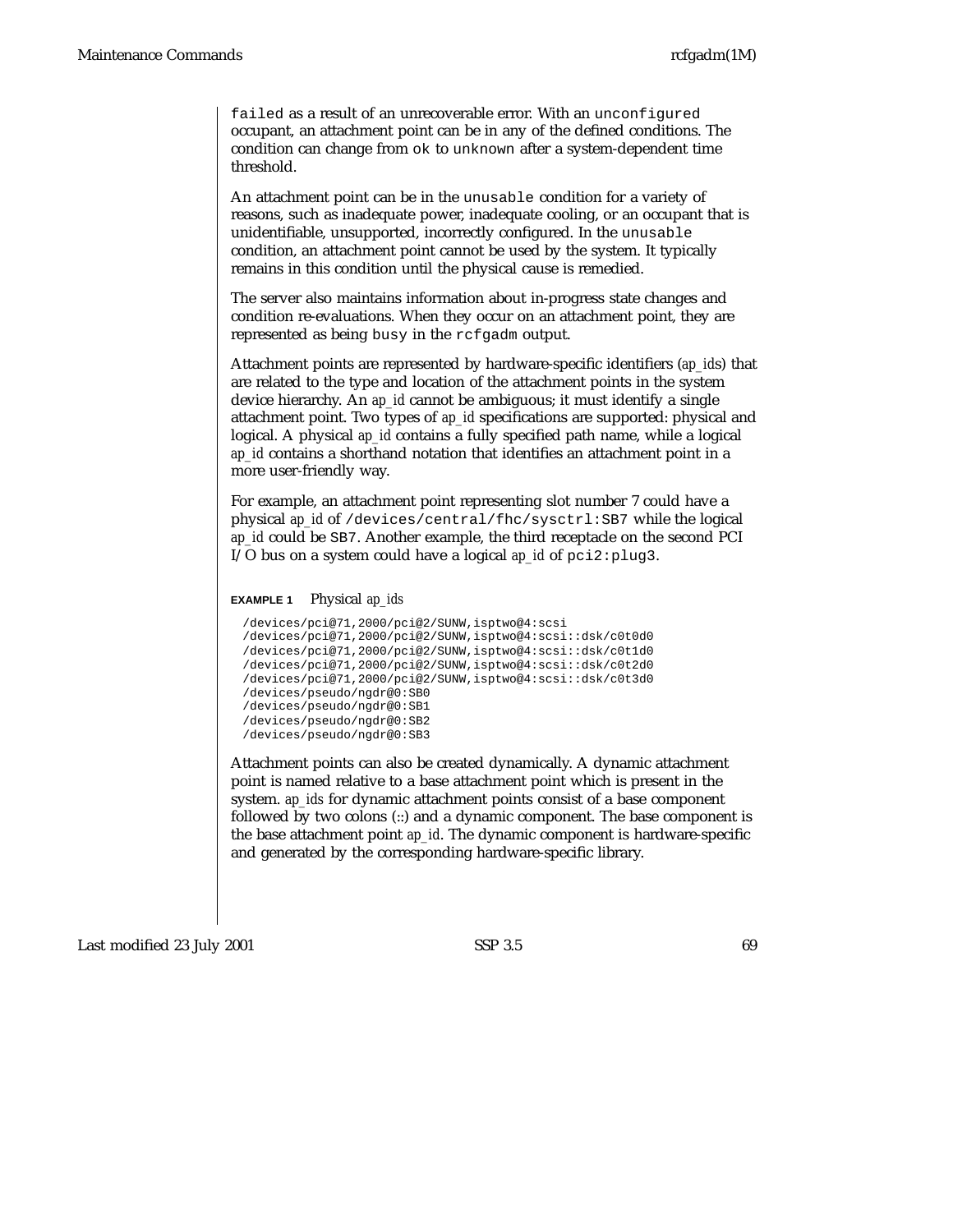```
EXAMPLE 2 Logical ap_ids
 \capc0::dsk/c0t0d0
 c0::dsk/c0t1d0
 c0::dsk/c0t2d0
 c0::dsk/c0t3d0
 c0::dsk/c0t4d0
 c0::dsk/c0t5d0
 c0::dsk/c0t6d0
 SB0
 SB1
 SB2
 SB3
```
For example, consider a base attachment point, which represents a SCSI HBA, with the physical *ap\_id*/devices/sbus@1f,0/SUNW,fas@e,8800000:scsi and logical *ap\_id* c0. A disk attached to this SCSI HBA could be represented by a dynamic attachment point with logical *ap\_id* c0::dsk/c0t0d0 where c0 is the base component and dsk/c0t0d0 is the hardware-specific dynamic component. Similarly the physical *ap\_id* for this dynamic attachment point would be:

```
/devices/sbus@1f,0/SUNW,fas@e,8800000:scsi::dsk/c0t0d0.
```
An *ap\_type* is a partial form of a logical *ap\_id* that can be ambiguous and not specify a particular attachment point. An *ap\_type* is a substring of the portion of the logical *ap\_id*, up to but not including, the colon (:) separator. For example, an *ap\_type* of pci would show all attachment points whose logical *ap\_ids* begin with pci.

```
EXAMPLE 3 ap_types
```
c0 sbd

The use of *ap\_type*s is discouraged. The new select suboption to the −s option provides a more general and flexible mechanism for selecting attachment points. See OPTIONS.

rcfgadm interacts primarily with hardware-dependent functions contained in hardware-specific libraries and, thus, its behavior is hardware-dependent. Hardware-specific options are supplied as suboptions using the −o option.

The arguments for this command conform to the getopt(3C) and getsubopt(3C) syntax conventions.

**OPTIONS** The following options are supported:

−a

Specifies that the −l option must also list dynamic attachment points.

70 SSP 3.5 Last modified 23 July 2001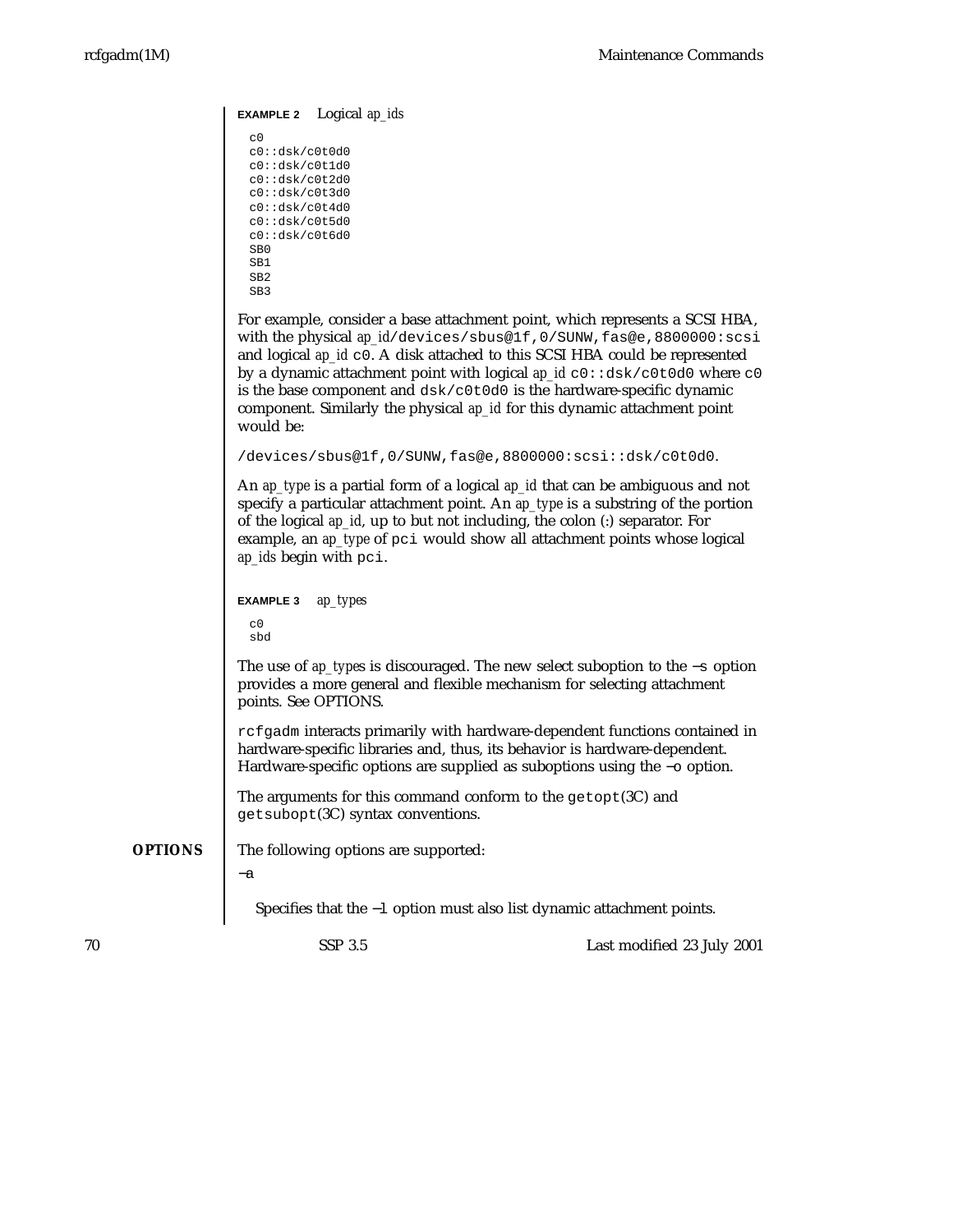−d *domain\_name*

Specifies the ID for a domain.

−h **[***ap\_id***|***ap\_type***]**

Prints out the help message text. If *ap\_id* or *ap\_type* is specified, the help routine of the hardware-specific library for the attachment point indicated by the argument is called.

−l **[***ap\_id***|***ap\_type***]**

Lists the state and condition of attachment points specified. Attachment points can be filtered by using the −s option and select suboption. Invoking rcfgadm without one of the action options is equivalent to −l without an argument. The format of the list display is controlled by the −v and −s options. When the −a option is specified, attachment points are dynamically expanded.

−o *hardware\_options*

Supplies hardware-specific options to the main command option. The format and content of the hardware option string is completely hardware-specific. The option string *hardware\_options* conforms to the getsubopt(3C) syntax convention.

−s *listing\_options*

Last modified 23 July 2001 SSP 3.5 71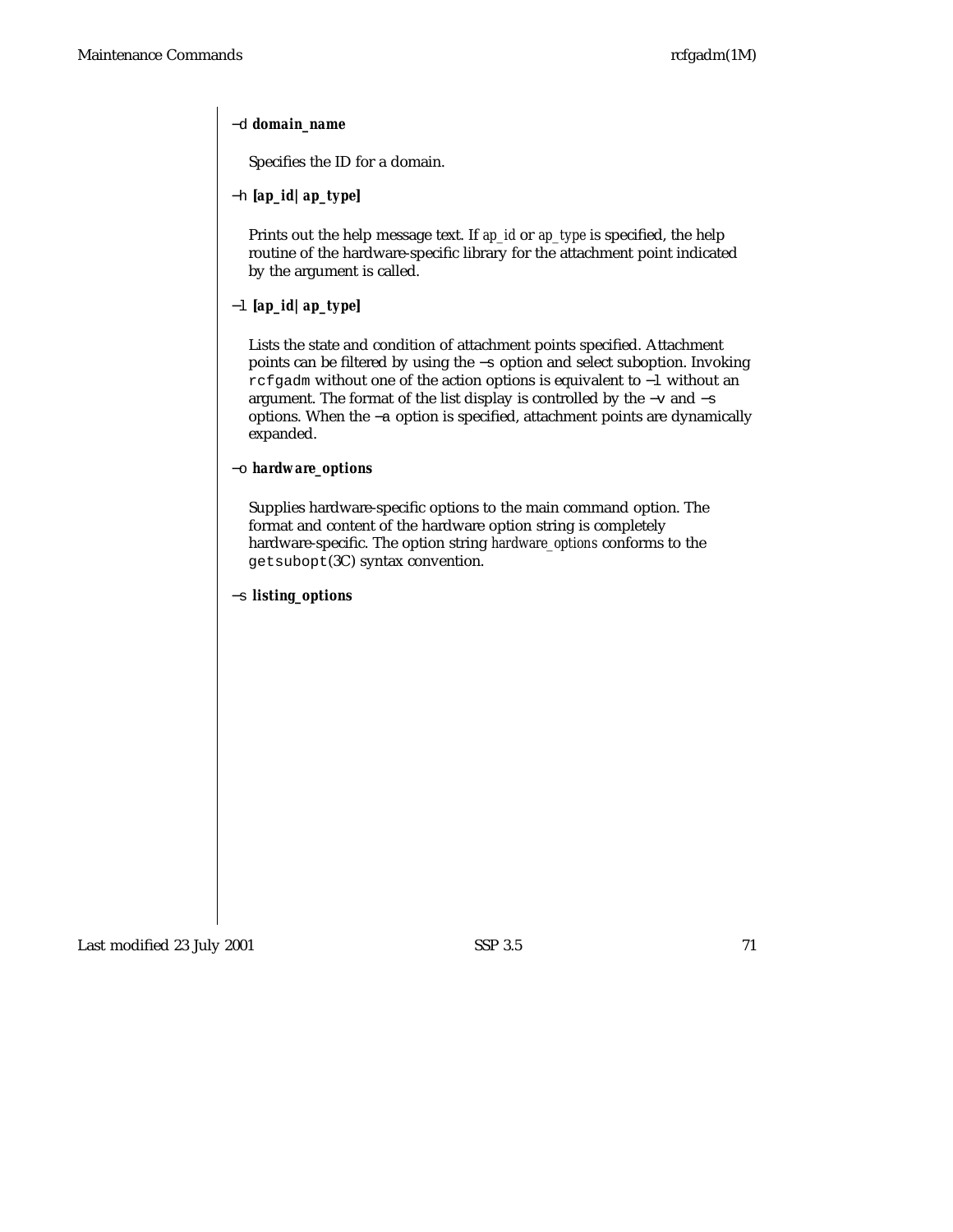Supplies listing options to the list (−l) command. *listing\_options* conforms to the getsubopt(3C) syntax convention. The suboptions are used to specify the attachment point selection criteria (select=select\_string), the type of matching desired (match=match\_type), order of listing (sort=field\_spec), the data that is displayed (cols=field\_spec and cols2=field\_spec), the column delimiter (delim=string) and whether to suppress column headings (noheadings).

When the select suboption is specified, only attachment points which match the specified criteria are listed. The select suboption has the following syntax:

rcfgadm −s select=attr1(value1):attr2(value2)...

where an attr is one of *ap\_id*, *class* or *type*. *ap\_id* refers to the logical *ap\_id* field, *class* refers to attachment point class and *type* refers to the type field. *value1*, *value2*, and so on, are the corresponding values to be matched. The type of match can be specified by the match suboption as follows:

rcfgadm −s match=match\_type,select=attr1(value1)...

where *match\_type* can be either exact or partial. The default value is exact. Arguments to the select suboption can be quoted to protect them from the UNIX C shell interpretation.

A *field\_spec* is one or more data-fields concatenated using a colon (:), as in data-field:data-field:data-field. A data-field is one of *ap\_id*, *physid*, *r\_state*, *o\_state*, *condition*, *type*, *busy*, *status\_time*, *status\_time\_p* and *info*. The *ap\_id* field output is the logical name for the attachment point, while the *physid* field contains the physical name. The *r\_state* field can be empty, disconnected, or connected. The *o\_state* field can be configured or unconfigured. The *busy* field can be either y if the attachment point is *busy*, or n if it is not. The *type* and *info* fields are hardware-specific. The *status\_time\_p* field is a parsable version of the *status\_time* field. If an attachment point has an associated class, the *class* field lists the class name.

The order of the fields in *field\_spec* is significant. For the sort suboption, the first field given is the primary sort key. For the cols and cols2 suboptions, the fields are printed in the order requested. The order of sorting on a data-field can be reversed by placing a minus (-) before the data-field name within the *field\_spec* for the sort suboption. The default value for sort is *ap\_id*. The default values for cols and cols2 depend on whether the -v option is given: Without it, cols is

ap\_id:r\_state:o\_state:condition and cols2 is not set; with −v, cols is ap\_id:r\_state:o\_state:condition:info and cols2 is status\_time:type:busy:physid. The default value for delim is a single space. The value of delim can be a string of arbitrary length. The

72 SSP 3.5 Last modified 23 July 2001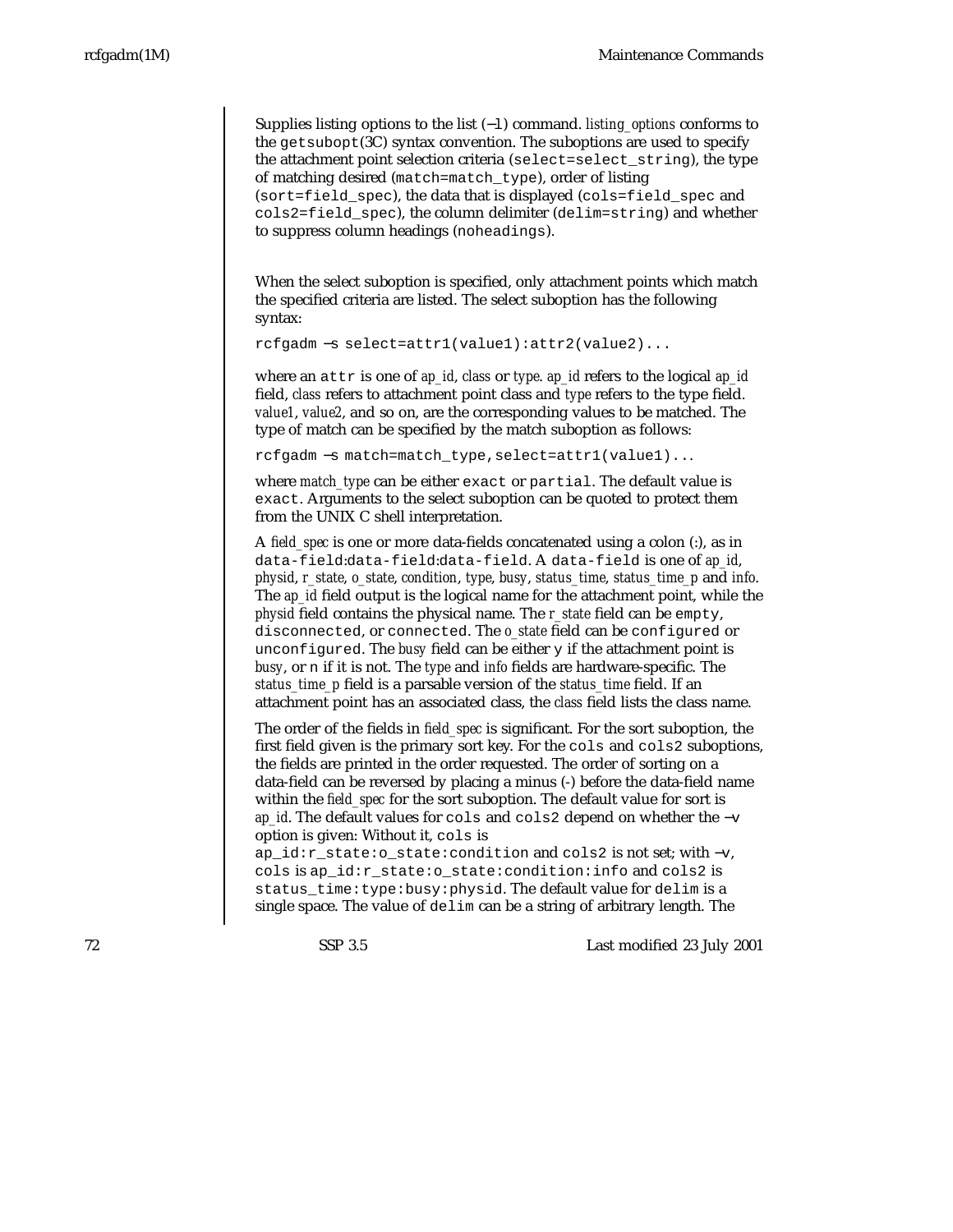|                                        |                                                                                                                                                                                                                                                                                              | delimiter cannot include a comma (,) character,; see getsubopt(3C). These<br>listing options can be used to create parsable output. See NOTES. |                                                                                                                                                                            |  |
|----------------------------------------|----------------------------------------------------------------------------------------------------------------------------------------------------------------------------------------------------------------------------------------------------------------------------------------------|------------------------------------------------------------------------------------------------------------------------------------------------|----------------------------------------------------------------------------------------------------------------------------------------------------------------------------|--|
|                                        | -v                                                                                                                                                                                                                                                                                           |                                                                                                                                                |                                                                                                                                                                            |  |
|                                        | Executes in verbose mode. For the $-c$ , $-t$ , and $-x$ options, outputs a<br>message giving the results of each attempted operation. Outputs detailed<br>help information for the -h option if there is any. Outputs verbose<br>information for each attachment point for the $-1$ option. |                                                                                                                                                |                                                                                                                                                                            |  |
| <b>ENVIRONMENT</b><br><b>VARIABLES</b> | See environ(5) for descriptions of the following environment variables that<br>affect the execution of command_name: LC_TIME,LC-MESSAGES, TZ.                                                                                                                                                |                                                                                                                                                |                                                                                                                                                                            |  |
|                                        | <b>LC_MESSAGES</b>                                                                                                                                                                                                                                                                           |                                                                                                                                                | Determines how refgadm displays column<br>headings and error messages. Listing output data<br>is not affected by the setting of this variable.                             |  |
|                                        | LC_TIME                                                                                                                                                                                                                                                                                      |                                                                                                                                                | Determines how refgadm displays<br>human-readable status changed time (status_time).                                                                                       |  |
|                                        | TZ                                                                                                                                                                                                                                                                                           |                                                                                                                                                | Specifies the time zone used when converting the<br>status changed time. This applies to both the<br>human-readable (status_time) and parsable<br>(status_time_p) formats. |  |
| <b>EXIT STATUS</b>                     | The following exit values are returned:                                                                                                                                                                                                                                                      |                                                                                                                                                |                                                                                                                                                                            |  |
|                                        | 0                                                                                                                                                                                                                                                                                            | Successful completion.                                                                                                                         |                                                                                                                                                                            |  |
|                                        | 1                                                                                                                                                                                                                                                                                            | An error occurred.                                                                                                                             |                                                                                                                                                                            |  |
|                                        | 2                                                                                                                                                                                                                                                                                            | Configuration administration not supported on specified<br>target.                                                                             |                                                                                                                                                                            |  |
|                                        | 3                                                                                                                                                                                                                                                                                            | Usage error.                                                                                                                                   |                                                                                                                                                                            |  |
| <b>ATTRIBUTES</b>                      | See attributes(5) for descriptions of the following attributes:                                                                                                                                                                                                                              |                                                                                                                                                |                                                                                                                                                                            |  |
|                                        | <b>ATTRIBUTE TYPE</b>                                                                                                                                                                                                                                                                        |                                                                                                                                                | <b>ATTRIBUTE VALUE</b>                                                                                                                                                     |  |
|                                        | Availability                                                                                                                                                                                                                                                                                 |                                                                                                                                                | <b>SUNWsspop</b>                                                                                                                                                           |  |
|                                        |                                                                                                                                                                                                                                                                                              |                                                                                                                                                |                                                                                                                                                                            |  |
| <b>SEE ALSO</b>                        | $cf$ qadm $(1M)$                                                                                                                                                                                                                                                                             |                                                                                                                                                |                                                                                                                                                                            |  |

Last modified 23 July 2001 SSP 3.5 73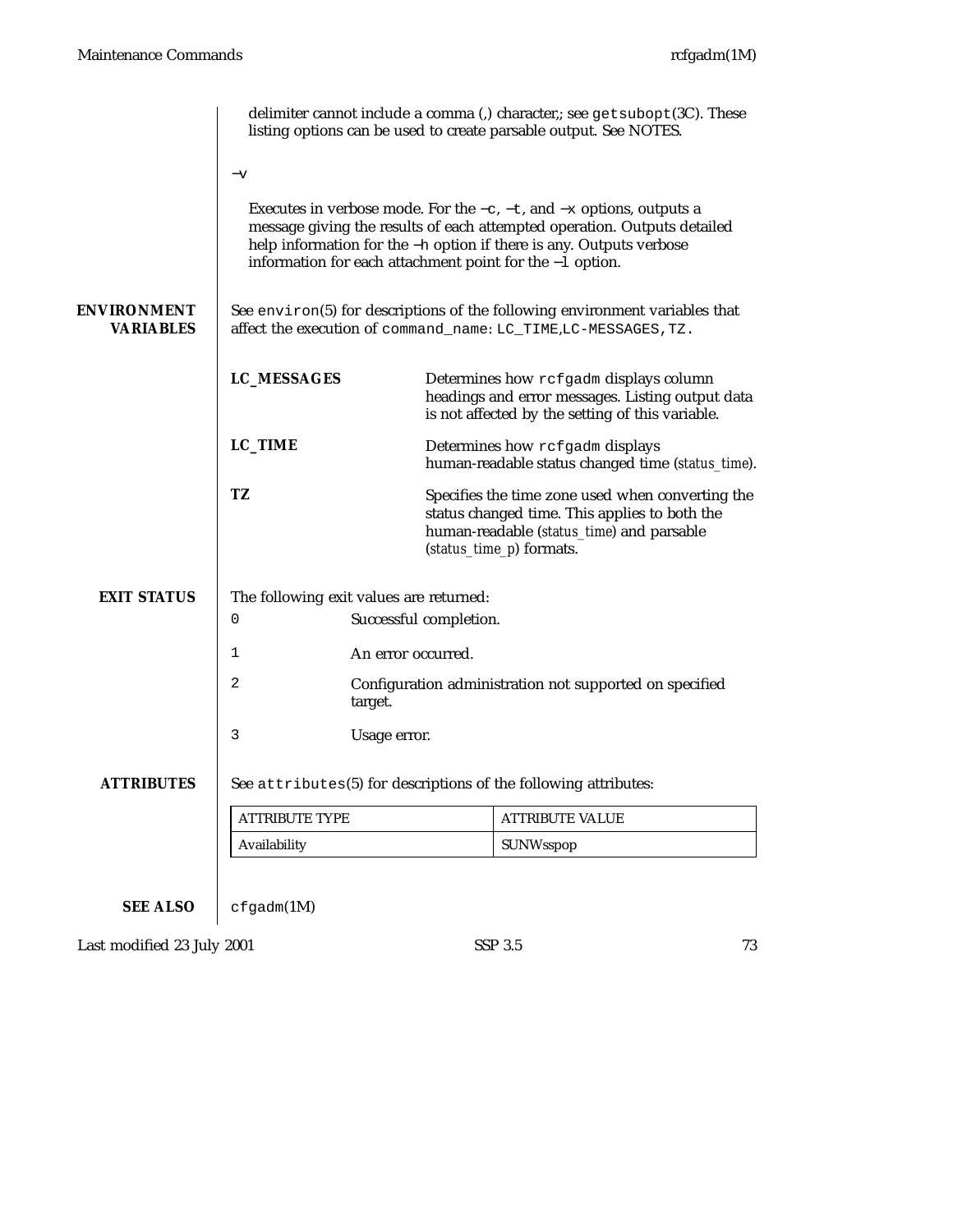## **NOTES** Hardware resources enter the unconfigured pool in a hardware-specific manner. This can occur at various times such as system initialization or as a result of an unconfigure operation. An occupant that is in the unconfigured state is not available for use by the system until specific intervention occurs. This intervention can be manifested as an operator-initiated command, or it can be by way of an automatic configuring mechanism.

The listing option of the rcfgadm command can be used to provide parsable input for another command, for example, within a shell script. For parsable output, the −s option must be used to select the fields required. The −s option can also be used to suppress the column headings. The following fields always produce parsable output: *ap\_id*, *physid*, *r\_state*, *o\_state*, *condition*, *busy*, *status\_time\_p*, and *type*. Parsable output never has white-space characters embedded in the field value.

The following shell script fragment finds the first good unconfigured occupant of type CPU.

**EXAMPLE 4** Finding the First Good Occupant of Type CPU

```
found=
rcfgadm -l -s "noheadings,cols=ap_id:r_state:condition:type" | \,\backslash\,while read ap_id r_state cond type
do
       if \int "$r_state" = unconfigured -a "$cond" = ok -a "$type" = CPU ]
              then
              if [ -z "$found" ]
                     then
                     found=$ap_id
                     fi
              fi
done
if [ -n "$found" ]
then
                         echo "Found CPU $found"
fi
```
The format of the parsable time field (*status\_time\_p*) is *YYYYMMDDhhmmss*, giving the year, month, day, hour, minute, and second in a form suitable for string comparison.

Reference should be made to the hardware-specific documentation for details of system configuration administration support.

74 SSP 3.5 Last modified 23 July 2001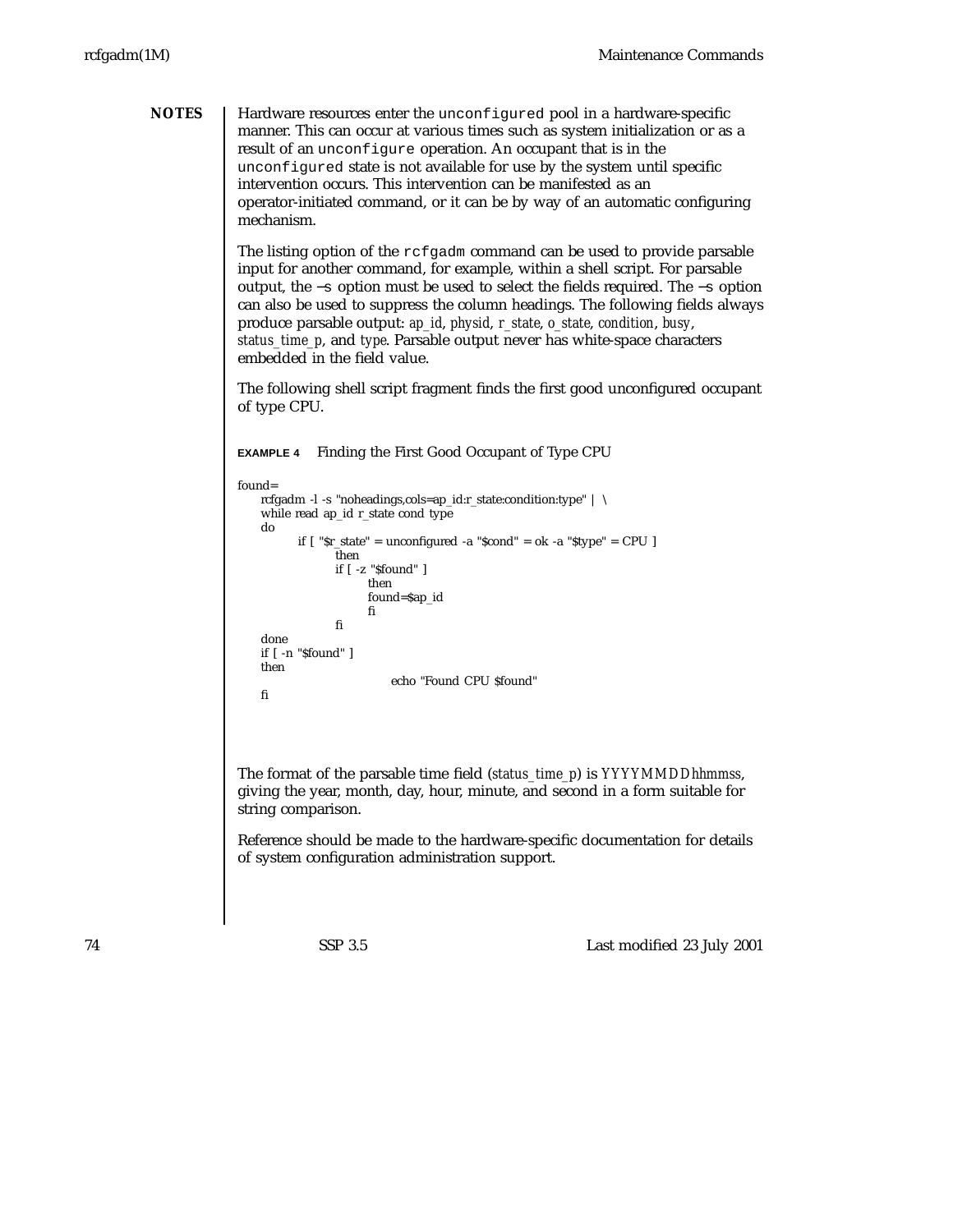| <b>NAME</b>               | reconfig - initiate auto-configuration sequence                                                                                                                                                                                                  |  |  |
|---------------------------|--------------------------------------------------------------------------------------------------------------------------------------------------------------------------------------------------------------------------------------------------|--|--|
| <b>SYNOPSIS</b>           | reconfig                                                                                                                                                                                                                                         |  |  |
| <b>CAUTION</b>            | This command can remap device files and cause the renaming of known<br>devices. Use it with extreme caution.                                                                                                                                     |  |  |
| <b>DESCRIPTION</b>        | Execute this command at the $d(x)$ shell prompt after a new board has been<br>attached to a running domain to make the devices immediately available for<br>use.                                                                                 |  |  |
|                           | Note - As of the Solaris 8 GA release, manual reconfiguration is not needed. A<br>new DDI subsystem, devfsadm, completes all of the reconfiguration tasks.                                                                                       |  |  |
|                           | reconfig executes the standard Solaris configuration sequence in the target<br>domain. This sequence consists of the following commands, shown here in the<br>proper order: drvconfig(1M), devlinks(1M), disks(1M), ports(1M), and<br>tapes(1M). |  |  |
|                           | Note - This command is available only for DR 2.0 domains (that is, domains<br>that use the DR daemon) on the Sun Enterprise 10000 server. You can use<br>domain_status(1M) to determine the DR version running on the domain.                    |  |  |
| <b>EXAMPLES</b>           | Using $reconfig(1M)$<br><b>EXAMPLE 1</b>                                                                                                                                                                                                         |  |  |
|                           | $dr$ reconfig<br>Reconfiguration of devices in progress<br>Reconfiguration completed successfully.                                                                                                                                               |  |  |
| <b>DIAGNOSTICS</b>        | The following diagnostics are supported.                                                                                                                                                                                                         |  |  |
|                           | Reconfiguration failed                                                                                                                                                                                                                           |  |  |
|                           | One or more of the reconfiguration commands failed. Check the /var/adm/<br>messages file on the domain.                                                                                                                                          |  |  |
| <b>EXIT STATUS</b>        | reconfig returns a 0 in the dr_return global variable upon success, or a 1<br>upon failure.                                                                                                                                                      |  |  |
| <b>NOTES</b>              | If DR detects a usage syntax error, it immediately aborts the $dr(1M)$ command,<br>displays the $dr(1M)$ shell prompt, and leaves $dr$ _return unmodified. See<br>$dr(1M)$ .                                                                     |  |  |
| <b>SEE ALSO</b>           | $dr(1M)$ in this reference manual                                                                                                                                                                                                                |  |  |
| Last modified 05 Jan 2001 | <b>SSP 3.5</b><br>75                                                                                                                                                                                                                             |  |  |